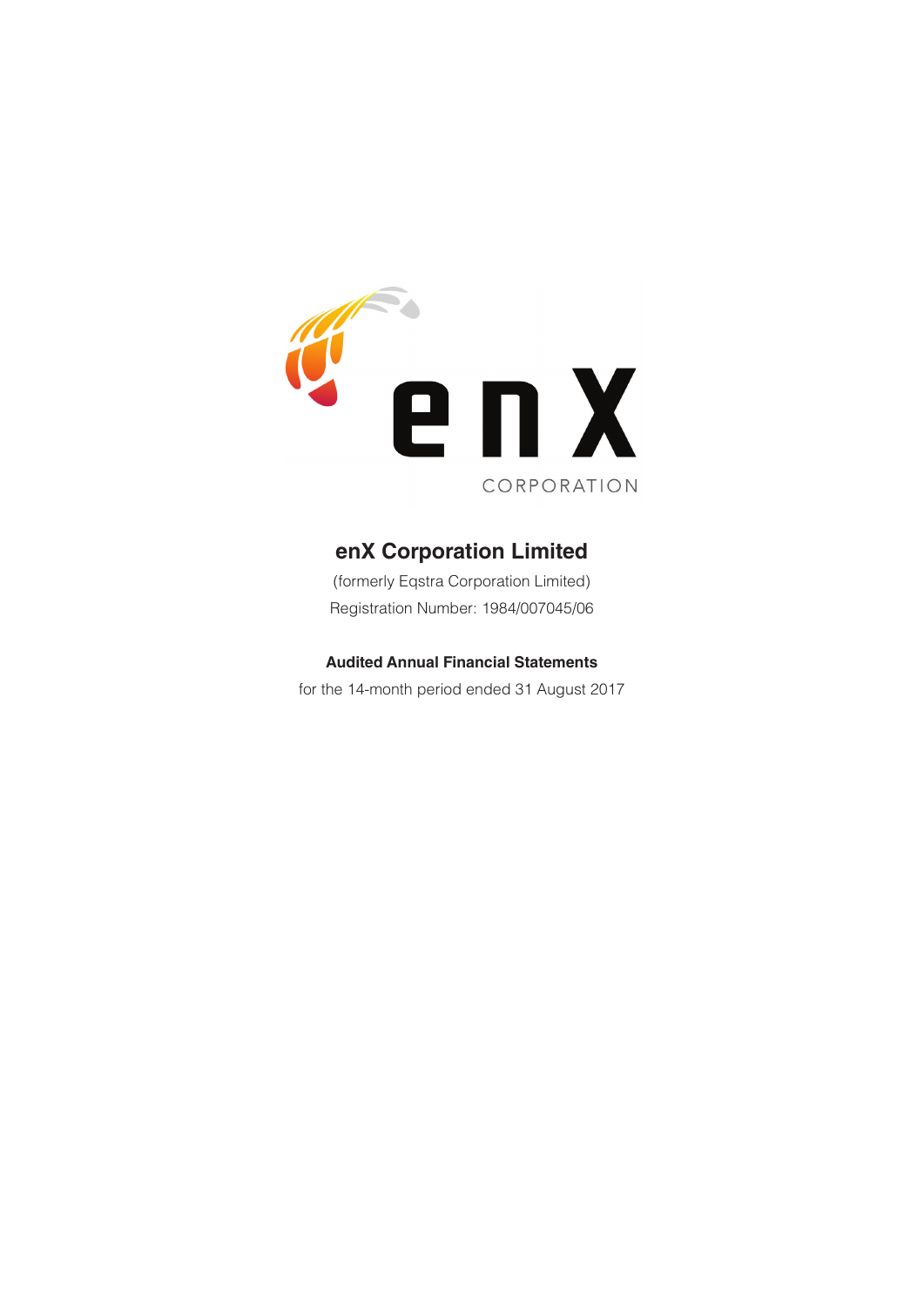# **CONTENTS**

The reports and statements set out below comprise the annual financial statements presented to the shareholder:

|                                                             | Page     |
|-------------------------------------------------------------|----------|
| Directors' responsibility statement                         | 2        |
| Independent auditor's report                                | 3        |
| Audit and risk committee report                             | 6        |
| Company secretary compliance statement                      | 6        |
| Directors' report                                           | 7        |
| Statement of financial position                             | 9        |
| Statement of profit and loss and other comprehensive income | 10       |
| Statement of changes in equity                              | 11       |
| Statement of cash flows                                     | 12       |
| Notes to the annual financial statements                    | 13 to 43 |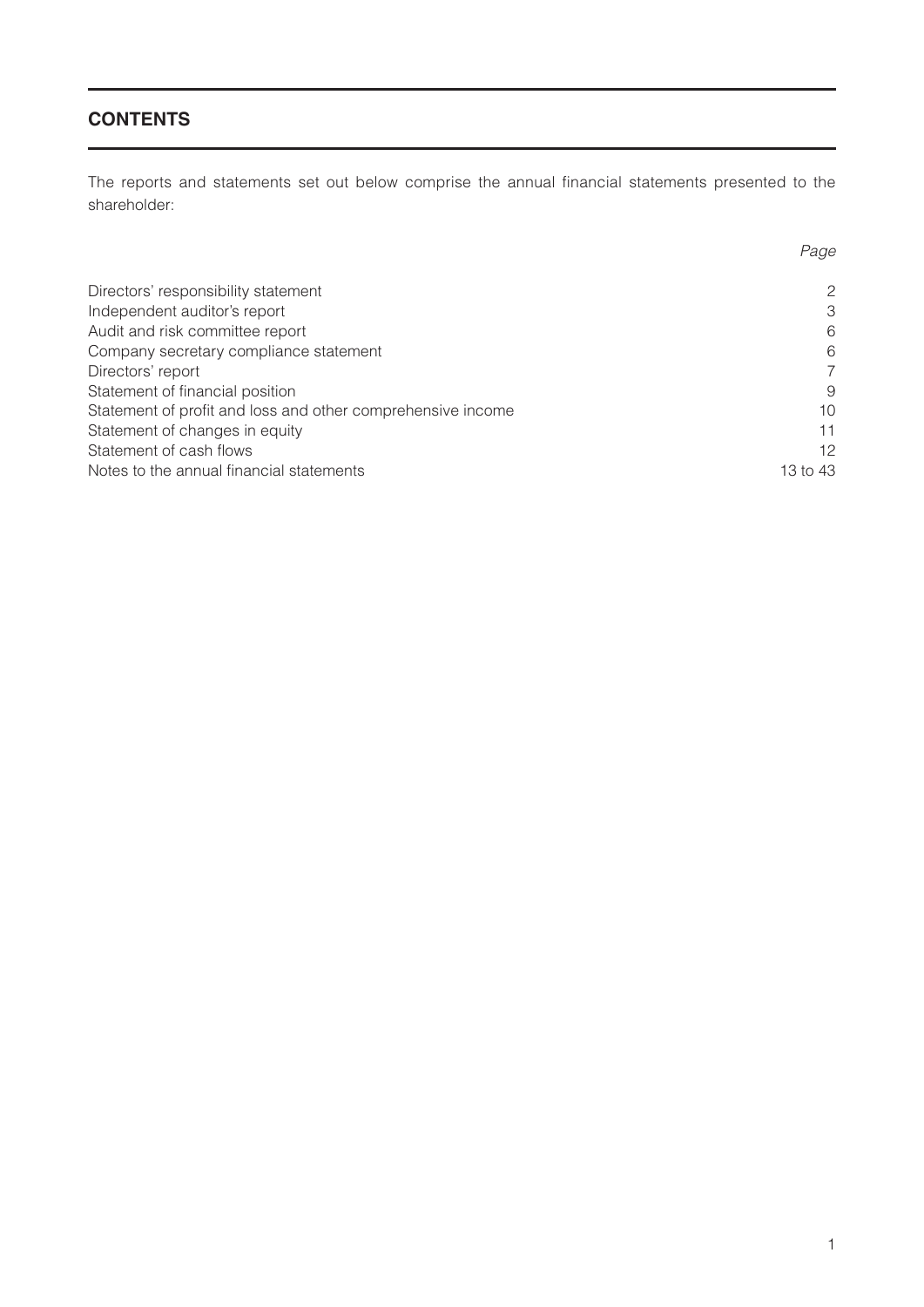# **DIRECTORS' RESPONSIBILITY FOR THE ANNUAL FINANCIAL STATEMENTS**

The directors are responsible for the maintenance of adequate accounting records and the preparation and integrity of the financial statements and related information. The auditors are responsible for reporting on the fair presentation of the financial statements. The financial statements have been prepared in accordance with International Financial Reporting Standards ("IFRS") and in the manner required by the South African Companies Act, No 71 of 2008 ("the Companies Act").

The directors are also responsible for the company's system of internal financial control. These are designed to provide reasonable, but not absolute, assurance as to the reliability of the financial statements, and to adequately safeguard, verify and maintain accountability of assets, and to prevent and detect material misstatement and loss. Nothing has come to the attention of the directors to indicate that any material breakdown in the functioning of these controls, procedures and systems has occurred during the period under review.

The annual financial statements of the company are prepared on the going-concern basis. The directors have reviewed the company's cash flow forecast for the year to 31 August 2018 and, in light of this review and the current financial position, they are satisfied that the company has or has access to adequate resources to continue in operational existence for the foreseeable future.

The annual financial statements have been prepared under the supervision of IM Lipworth CA(SA).

The financial statements set out on pages 9 to 43 were approved by the board of directors on 30 November 2017 and are signed on its behalf by:

**JL Serfontein I Lipworth** *Director Director*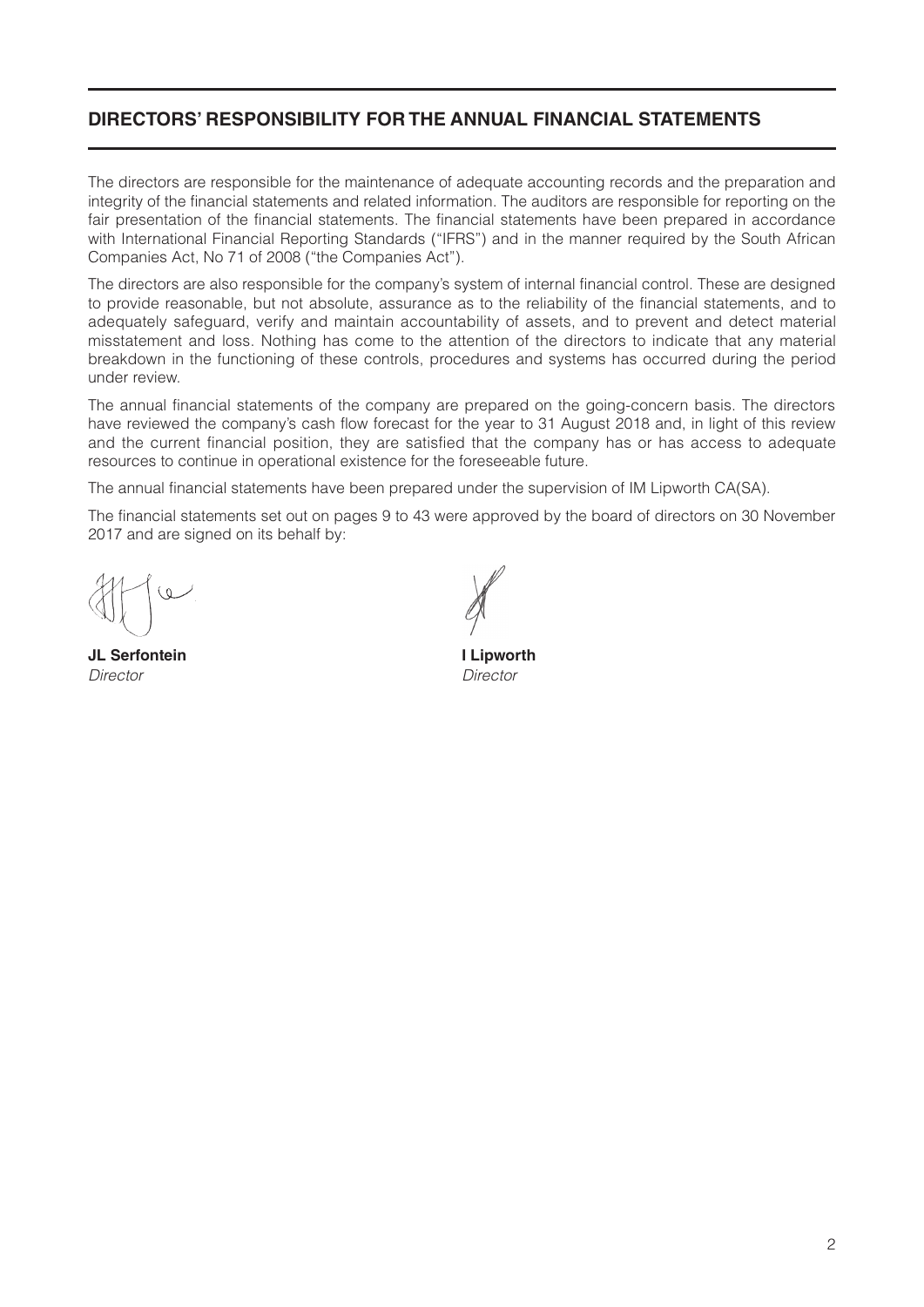# **Deloitte.**

Deloitte & Touche Registered Auditors Audit & Assurance -Gauteng

www.deloitte.com

Buildings 1 and 2 Deloitte Place The Woodlands **Woodlands Drive Woodmead Sandton** Private Bag X6 Gallo Manor 2052 South Africa Docex 10 Johannesburg

Tel: +27 (0)11 806 5000 Fax: +27 (0)11 806 5111 Riverwalk Office Park, **Block B** 41 Matroosberg Road Ashlea Gardens X6 Pretoria, 0081 PO Box 11007 Hatfield 0028 South Africa Docex 6 Pretoria

Tel: +27 (0)12 482 0000 Fax:  $+27$  (0)12 460 3633

#### **INDEPENDENT AUDITOR'S REPORT**

#### **To the shareholders of enX Corporation Limited**

#### **Report on the Audit of the Financial Statements**

#### **Opinion**

We have audited the financial statements of enX Corporation Limited ("the Company") set out on pages 9 to 43, which comprise the statement of financial position as at 31 August 2017, the statement of profit and loss and other comprehensive income, the statement of changes in equity and the statement of cash flows for the year then ended, and the notes to the financial statements, including a summary of significant accounting policies.

In our opinion, the financial statements present fairly, in all material respects, the financial position of the Company as at 31 August 2017, and its financial performance and cash flows for the year then ended in accordance with International Financial Reporting Standards (IFRSs) and the requirements of the Companies Act of South Africa.

#### **Basis for Opinion**

We conducted our audit in accordance with International Standards on Auditing (ISAs). Our responsibilities under those standards are further described in the *Auditor's Responsibilities for the Audit of the Financial Statements* section of our report. We are independent of the Company in accordance with the Independent Regulatory Board for Auditors *Code of Professional Conduct for Registered Auditors (IRBA Code)* and other independence requirements applicable to performing audits of financial statements in South Africa. We have fulfilled our other ethical responsibilities in accordance with the IRBA Code and in accordance with other ethical requirements applicable to performing audits in South Africa. The IRBA Code is consistent with the International Ethics Standards Board for Accountants *Code of Ethics for Professional Accountants* (Parts A and B). We believe that the audit evidence we have obtained is sufficient and appropriate to provide a basis for our opinion.

#### **Key Audit Matter**

Key audit matters are those matters that, in our professional judgement, were of most significance in our audit of the financial statements of the current period. This matter was addressed in the context of our audit of the financial statements as a whole, and in forming our opinion thereon, and we do not provide a separate opinion on these matters.

National Executive: \*LL Bam Chief Executive Officer \*TMM Jordan Deputy Chief Executive Officer \*MJ Jarvis Chief Operating Officer \*AF Mackie Audit & Assurance \*N Sing Risk Advisory \*NB Kader Tax TP Pillay Consulting S Gwala BPS \*K Black<br>\*JK Mazzocco Talent & Transformation MG Dicks Risk Independence & Legal \*TJ Brown Chairman of the Board \*K Black Clients & Industries

A full list of partners and directors is available on request

\* Partner and Registered Auditor

B-BBEE rating: Level 1 contribution in terms of the DTI Generic Scorecard as per the amended Codes of Good Practice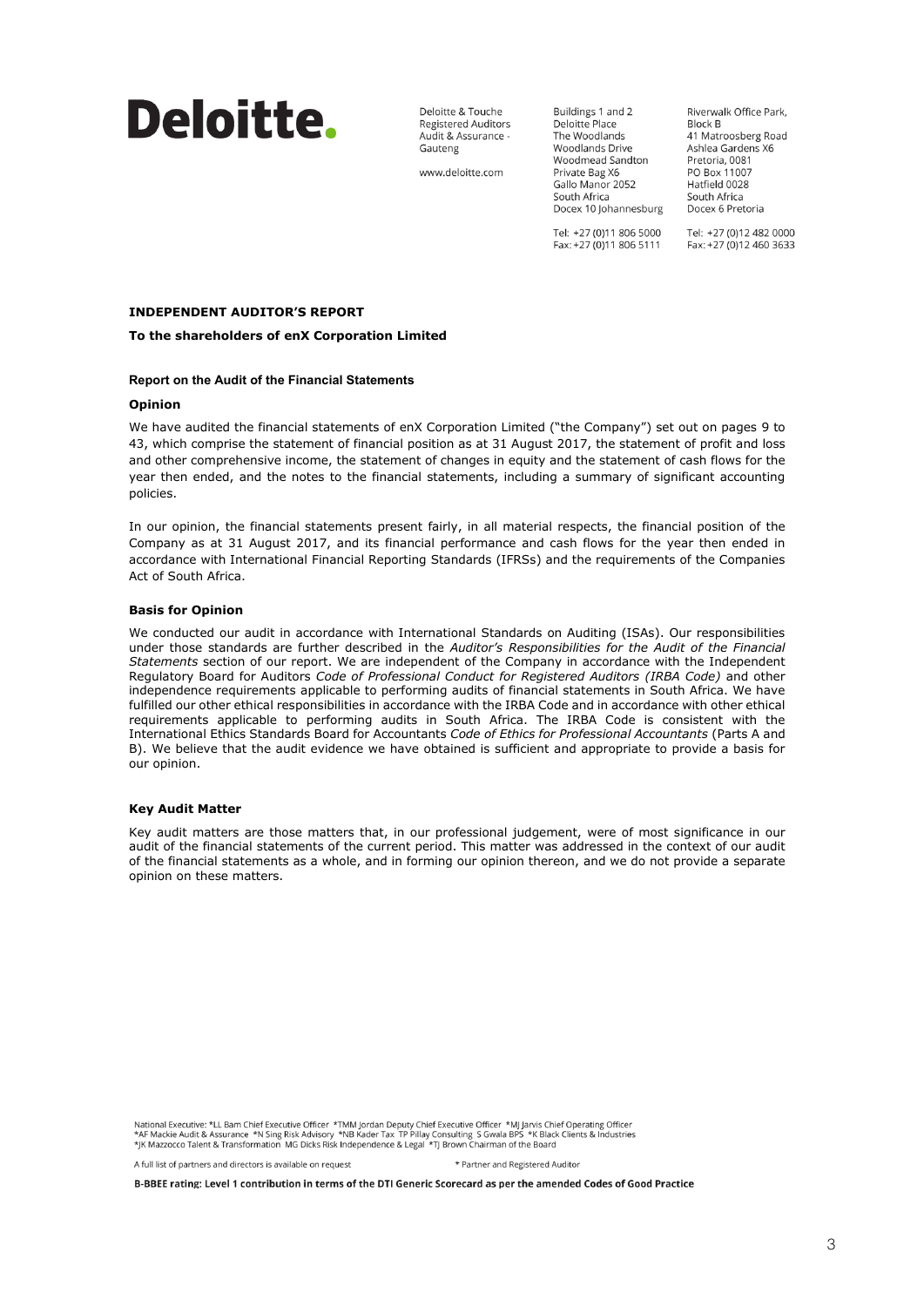#### **Independent Auditor's Report to the shareholders of enX Corporation Limited (continued)**

**Key Audit Matter How the matter was addressed in the audit**

#### **Accounting for maintenance revenues**

The Company's Fleet Management and Logistics business generates material maintenance revenues as part of the long-term rental contracts with customers.

The accounting for maintenance revenues involves management judgement in terms of when to recognise these revenues in terms of *IAS18 Revenue.* 

Due to the significance of the maintenance revenues received by the Company, the judgements involved in determining the amounts recognised in revenue, this was determined to be a key audit matter.

We tested the business process controls around the revenue cycles to assess the design and implementation of key financial controls implemented within these business processes to mitigate the risk of material misstatement of revenue.

The maintenance revenue recognised was tested using a combination of analytical and detailed substantive tests and we confirmed that revenue is being appropriately recognised in terms of *IAS 18 Revenue.* The implementation of the new leasing system led to limited availability of certain operational cost information and as a result, management has recognised revenue to the extent of costs incurred after recognising onerous contracts. The leasing system<br>implementation was reviewed with the reviewed with the assistance of information technology specialists and the outcomes from this review were factored into the analytical and detailed substantive testing approach adopted on the maintenance revenues.

We reviewed the disclosures in notes 2.6 and 18 to the financial statements with respect to the revenue recognised and we consider the disclosure to be appropriate.

#### **Other Information**

The directors are responsible for the other information. The other information comprises the Directors' Report, the Audit and Risk Committee's Report and Company Secretary's Certificate as required by the Companies Act of South Africa. The other information does not include the financial statements and our auditor's report thereon.

Our opinion on the financial statements does not cover the other information and we do not express an audit opinion or any form of assurance conclusion thereon.

In connection with our audit of the financial statements, our responsibility is to read the other information and, in doing so, consider whether the other information is materially inconsistent with the financial statements or our knowledge obtained in the audit, or otherwise appears to be materially misstated.

If, based on the work we have performed on the other information that we obtained prior to the date of this auditor's report, we conclude that there is a material misstatement of this other information, we are required to report that fact. We have nothing to report in this regard.

#### **Responsibilities of the directors for the Financial Statements**

The directors are responsible for the preparation and fair presentation of the financial statements in accordance with International Financial Reporting Standards and the requirements of the Companies Act of South Africa, and for such internal control as the directors determine is necessary to enable the preparation of financial statements that are free from material misstatement, whether due to fraud or error.

In preparing the financial statements, the directors are responsible for assessing the Company's ability to continue as a going concern, disclosing, as applicable, matters related to going concern and using the going concern basis of accounting unless the directors either intend to liquidate the Company or to cease operations, or have no realistic alternative but to do so.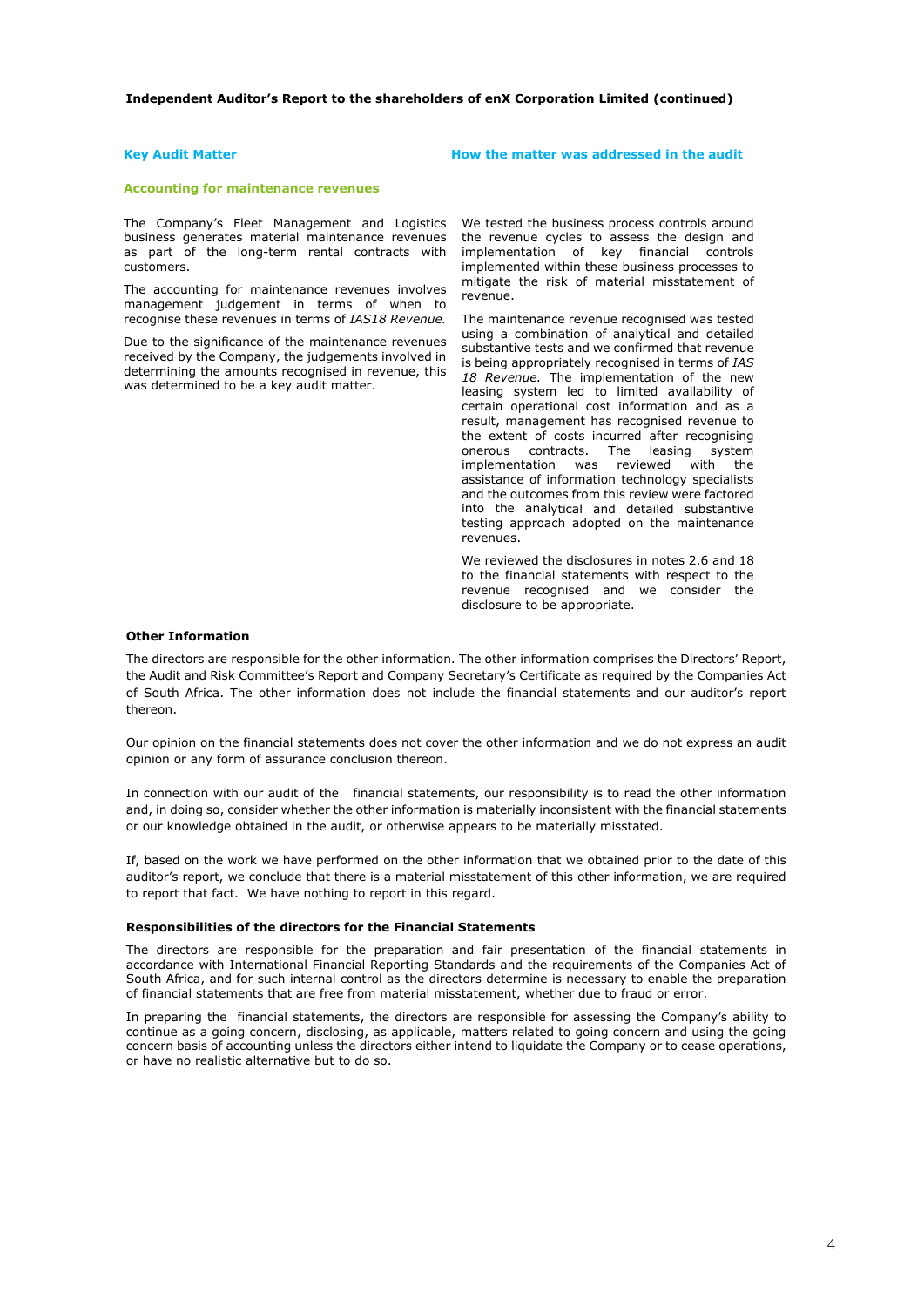#### **Independent Auditor's Report to the shareholders of enX Corporation Limited (continued)**

#### **Auditor's Responsibilities for the Audit of the Financial Statements**

Our objectives are to obtain reasonable assurance about whether the financial statements as a whole are free from material misstatement, whether due to fraud or error, and to issue an auditor's report that includes our opinion. Reasonable assurance is a high level of assurance, but is not a guarantee that an audit conducted in accordance with ISAs will always detect a material misstatement when it exists. Misstatements can arise from fraud or error and are considered material if, individually or in the aggregate, they could reasonably be expected to influence the economic decisions of users taken on the basis of these financial statements.

As part of an audit in accordance with ISAs, we exercise professional judgement and maintain professional scepticism throughout the audit. We also:

- Identify and assess the risks of material misstatement of the financial statements, whether due to fraud or error, design and perform audit procedures responsive to those risks, and obtain audit evidence that is sufficient and appropriate to provide a basis for our opinion. The risk of not detecting a material misstatement resulting from fraud is higher than for one resulting from error, as fraud may involve collusion, forgery, intentional omissions, misrepresentations, or the override of internal control.
- Obtain an understanding of internal control relevant to the audit in order to design audit procedures that are appropriate in the circumstances, but not for the purpose of expressing an opinion on the effectiveness of the Company's internal control.
- Evaluate the appropriateness of accounting policies used and the reasonableness of accounting estimates and related disclosures made by the directors.
- Conclude on the appropriateness of the directors' use of the going concern basis of accounting and based on the audit evidence obtained, whether a material uncertainty exists related to events or conditions that may cast significant doubt on the Company's ability to continue as a going concern. If we conclude that a material uncertainty exists, we are required to draw attention in our auditor's report to the related disclosures in the financial statements or, if such disclosures are inadequate, to modify our opinion. Our conclusions are based on the audit evidence obtained up to the date of our auditor's report. However, future events or conditions may cause the Company to cease to continue as a going concern.
- Evaluate the overall presentation, structure and content of the financial statements, including the disclosures, and whether the financial statements represent the underlying transactions and events in a manner that achieves fair presentation.

We communicate with the Audit and Risk Committee regarding, among other matters, the planned scope and timing of the audit and significant audit findings, including any significant deficiencies in internal control that we identify during our audit.

We also provide the Audit and Risk Committee with a statement that we have complied with relevant ethical requirements regarding independence, and to communicate with them all relationships and other matters that may reasonably be thought to bear on our independence, and where applicable, related safeguards.

From the matters communicated with the Audit and Risk Committee, we determine those matters that were of most significance in the audit of the financial statements of the current period and are therefore the key audit matters. We describe these matters in our auditor's report unless law or regulation precludes public disclosure about the matter or when, in extremely rare circumstances, we determine that a matter should not be communicated in our report because the adverse consequences of doing so would reasonably be expected to outweigh the public interest benefits of such communication.

#### **Report on Other Legal and Regulatory Requirements**

In terms of the IRBA Rule published in Government Gazette Number 39475 dated 04 December 2015, we report that Deloitte & Touche has been the auditor of enX Corporation Limited for 17 years.

 $\vec{u}$  in  $\vec{u}$ 

**Deloitte & Touche**  Registered Auditor Per: Sebastian Benedikt Field Carter Partner 30 November 2017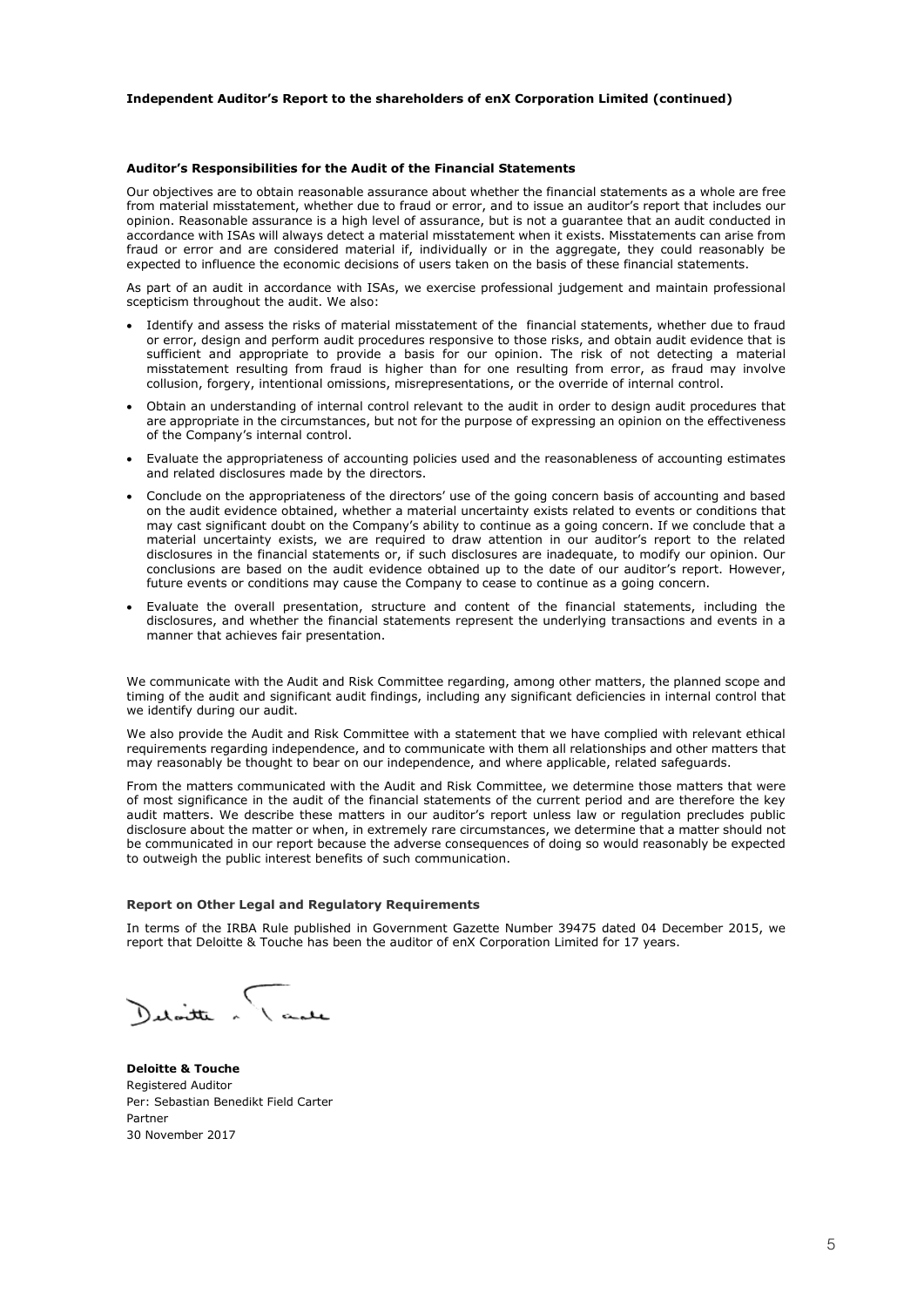# **AUDIT AND RISK COMMITTEE REPORT**

enX Corporation Limited ("enX Corporation" or "the company") is a wholly owned subsidiary of enX Leasing Investments Proprietary Limited ("enX Leasing"), which is a wholly owned subsidiary of enX Group Limited ("enX Group" or "the group").

The Audit and Risk Committee of enX Group assumes the role and responsibility of the audit committee function of the Company. The Audit and Risk Committee's operation is guided by a detailed charter that is approved by the Board and complies with the Companies Act and King IV. The purpose of the committee is to assist the Board in discharging its duties relating to the safeguarding of assets, the operation of adequate systems, control and reporting processes, and the preparation of the accurate reporting and financial statements in compliance with the applicable legal requirements and accounting standards. Other responsibilities of the committee include assessing and approving the internal audit plan, assessing the report backs from both internal and external auditors and assessing the going concern of the Company.

The external auditors have unrestricted access to the Audit and Risk Committee and attend meetings to report on their findings and to discuss accounting, auditing, internal control and financial reporting matters.

The Audit and Risk Committee has reviewed the scope as well as the independence and objectivity of the external auditors. The committee has satisfied itself that the external auditor is independent as defined by the Companies Act.

**N Lila** *enX Group Audit and Risk Committee Chairman* 30 November 2017

# **COMPANY SECRETARY COMPLIANCE STATEMENT**

In my capacity as company secretary, I hereby confirm that in terms of section 88(2)(e) of the Companies Act, the company has lodged all returns required of a public company in terms of the Companies Act for the 14-months ended 31 August 2017 with the Registrar of Companies and that all these returns are true, correct and up to date.

**L Möller** *Company secretary* 30 November 2017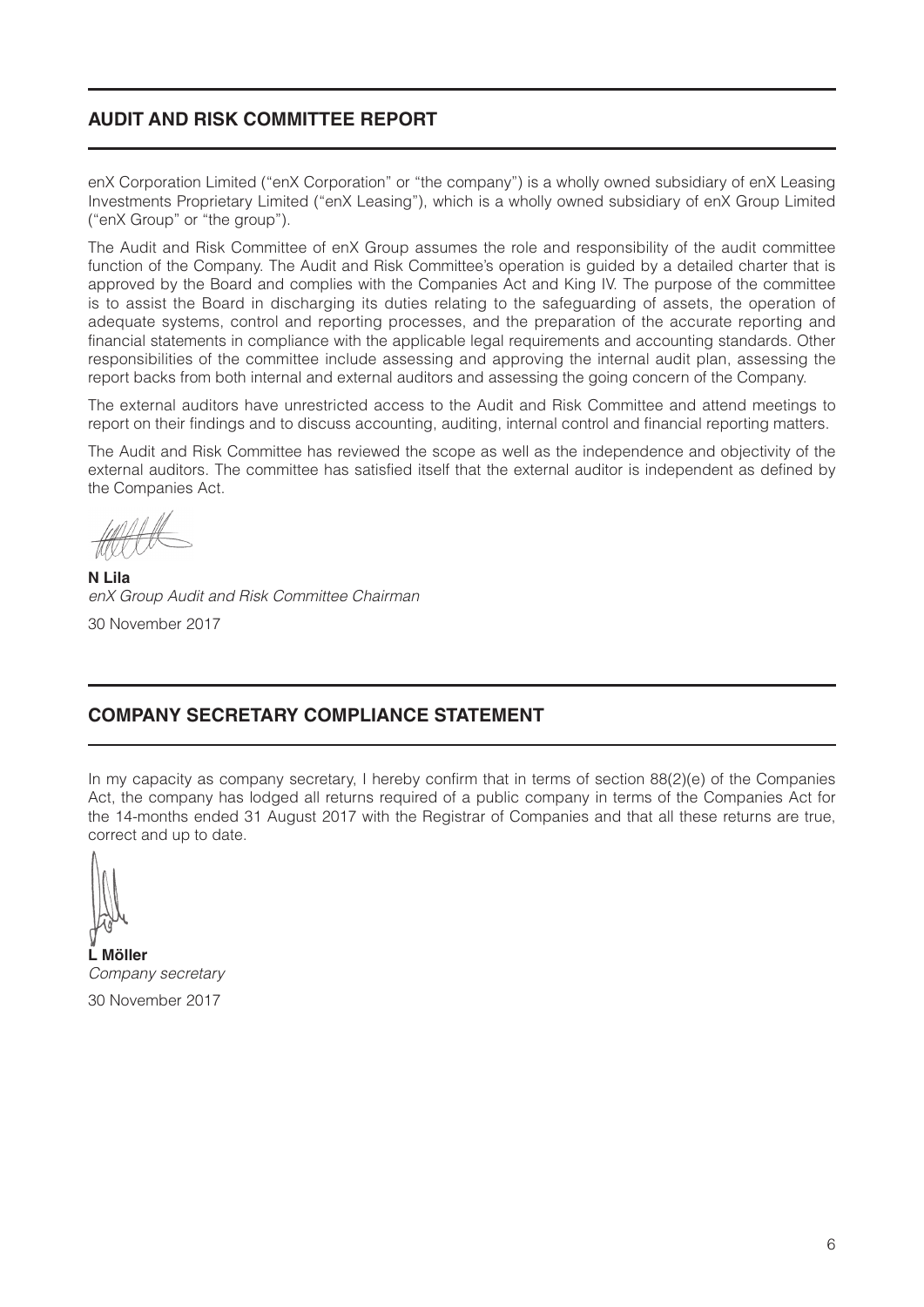# **DIRECTORS' REPORT**

The directors have pleasure in submitting their report on the annual financial statements of enX Corporation for the 14-months ended 31 August 2017.

#### **FINANCIAL PERFORMANCE AND MAIN BUSINESS AND OPERATIONS**

The company's core business is to provide a full spectrum of passenger and commercial vehicle services including leasing, fleet management, outsourcing solutions, maintenance, warranty management and vehicle tracking solutions driven by a unique approach to asset management through data technology. The company's commercial vehicle operations are supported by a nationwide network of workshops and panel repair shops.

The financial results for the 14-months ended 31 August 2017 are set out in detail on pages 9 to 43 The company recorded a profit before taxation of R37 million (2016: Loss before taxation R138 million).

#### **YEAR-END CHANGE**

The company's year-end changed from 30 June to 31 August in order to align the year-end with its new ultimate holding company, enX Group. The current financial results cover a 14-month period with the prior year covering a 12-month period.

#### **DIVIDENDS**

A dividend of R53.767 million was declared and paid during the period under review (2016: Rnil).

#### **AUTHORISED AND ISSUED SHARE CAPITAL**

There were no changes in the authorised or issued share capital of the company during the current period.

#### **DIRECTORS**

The directors of the company at year-end and date of this report are:

- JV Carr;
- JL Serfontein;
- PD Mansour (appointed on 16 January 2017); and
- IM Lipworth (appointed on 16 January 2017).

HM Lindeque resigned as director on 28 November 2016.

#### **SPECIAL RESOLUTIONS**

During the financial year the following special resolutions were passed:

**Special Resolution 1** – Financial assistance for subscription of securities

Resolved in terms of section 44(3)(a)(ii) of the Companies Act, as a general approval, that the board of directors of the company may from time to time authorise the company to provide any direct or indirect financial assistance for subscription of securities, as defined in section 44(1) of the Companies Act, provided that the aforementioned approval shall be valid for a period of two years from approval of this resolution.

**Special Resolution 2** – Financial assistance to related or inter-related companies and others

Resolved in terms of section 45(3)(a)(ii) of the Companies Act, as a general approval, that the board of directors may from time to time authorise the company to provide any direct or indirect financial assistance, as defined in section 45(1) of the Companies Act, to any related or inter-related company or corporation as contemplated in section 45(2) of the Companies Act, for such amounts and on such terms and conditions as the board of directors may determine, provided that the aforementioned approval shall be valid for a period of two years from passing hereof.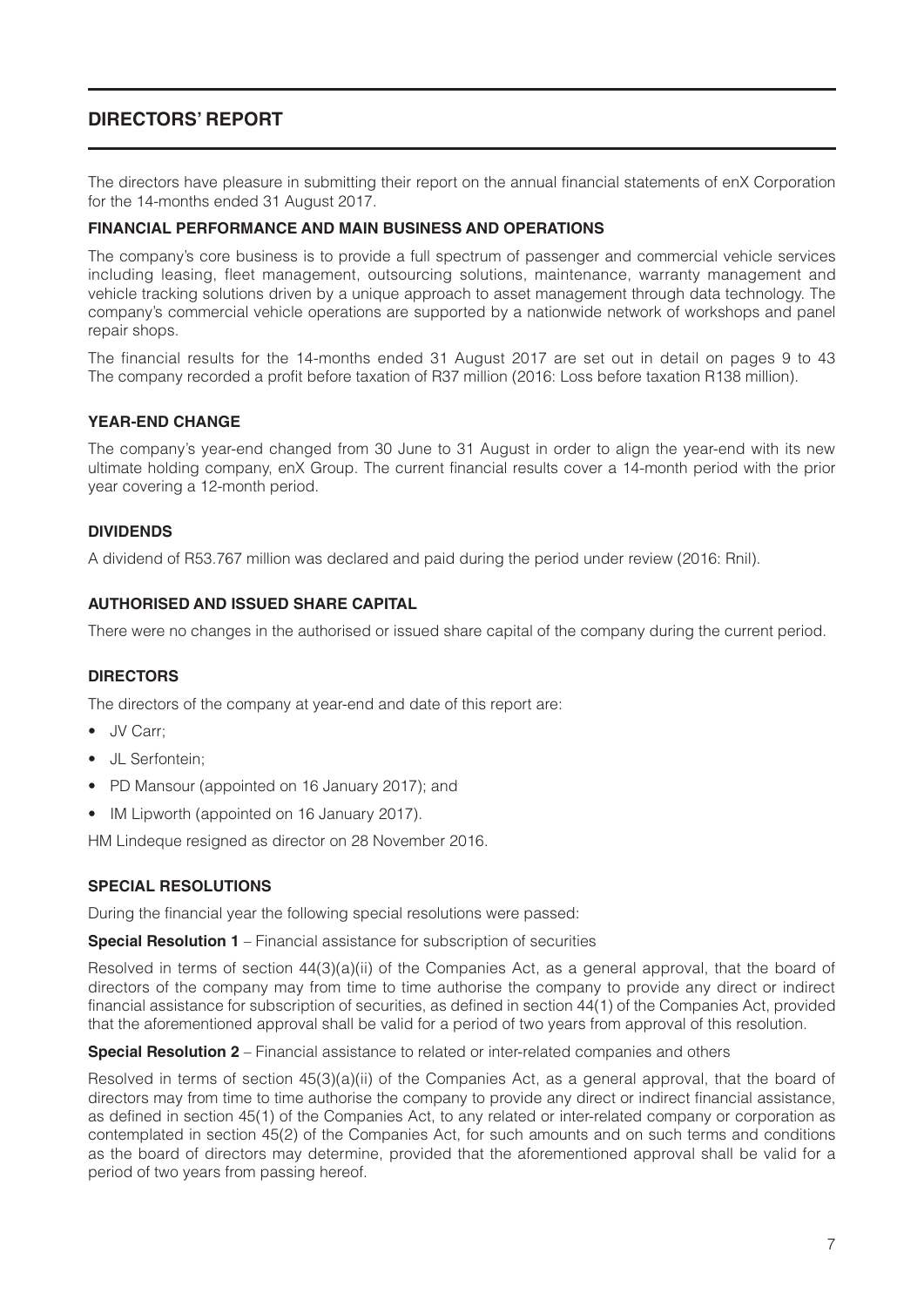#### **Special Resolution 3** – Company name change

Resolved in terms of section 36(3) of the Act, that the name of the company would change from Eqstra Corporation Limited to enX Corporation Limited.

#### **CHANGE OF SHAREHOLDER**

The company changed its shareholder on or around 31 August 2016, whereby eXtract Group Limited (formerly Eqstra Holdings Limited) ("eXtract") restructured and sold its shares to a wholly-owned subsidiary of eXtract, enX Leasing Investments Proprietary Limited (formerly Eqstra Investments Proprietary Limited) ("enX Leasing").

Following this restructure, on 8 November 2016, eXtract sold its shares in enX Leasing to enX Group ("Eqstra transaction"). Full details of the Eqstra transaction are available in the enX Group 2017 integrated report. As part of the transaction, the company's interest-bearing borrowings were restructured. Refer to note 15 for full details.

#### **GOING CONCERN**

The annual financial statements presented have been prepared on the assumption that the company will continue to operate as a going concern. The company's current trading position and forecasts, allows the directors to conclude that the company will be able to meet its obligations as they fall due, and accordingly that it remains appropriate to prepare these financial results on a going concern basis.

#### **AUDITORS**

Deloitte & Touche will continue in office as external auditors, with Mr S Carter as the designated partner.

#### **EVENTS SUBSEQUENT TO THE STATEMENT OF FINANCIAL POSITION DATE**

Subsequent to year-end, as part of the eXtract restructure agreement, the loan receivable from eXtract was delegated to enX Group Limited at an amount of R626 million and the ordinary shares were also sold to enX Group at R0.50 per share.

With effect from 31 March 2018, Mr JL Serfontein will resign as a director of the company.

The board of directors is not aware of any other matter or circumstance arising since the end of the reporting period which significantly affects the financial position of the company as at 31 August 2017 or the results of its operations or cash flows for the 14-months then ended which is not dealt with in the annual financial statements.

#### **COMPANY INFORMATION**

The company is a public company incorporated in South Africa. The company houses listed debt instruments.

The address of the company secretary, Ms L Möller, and the registered office of the company are as follows

Business address: 61 Maple Street, Pomona, Kempton Park, 1619

Postal address: PO Box 1050, Bedfordview, 2008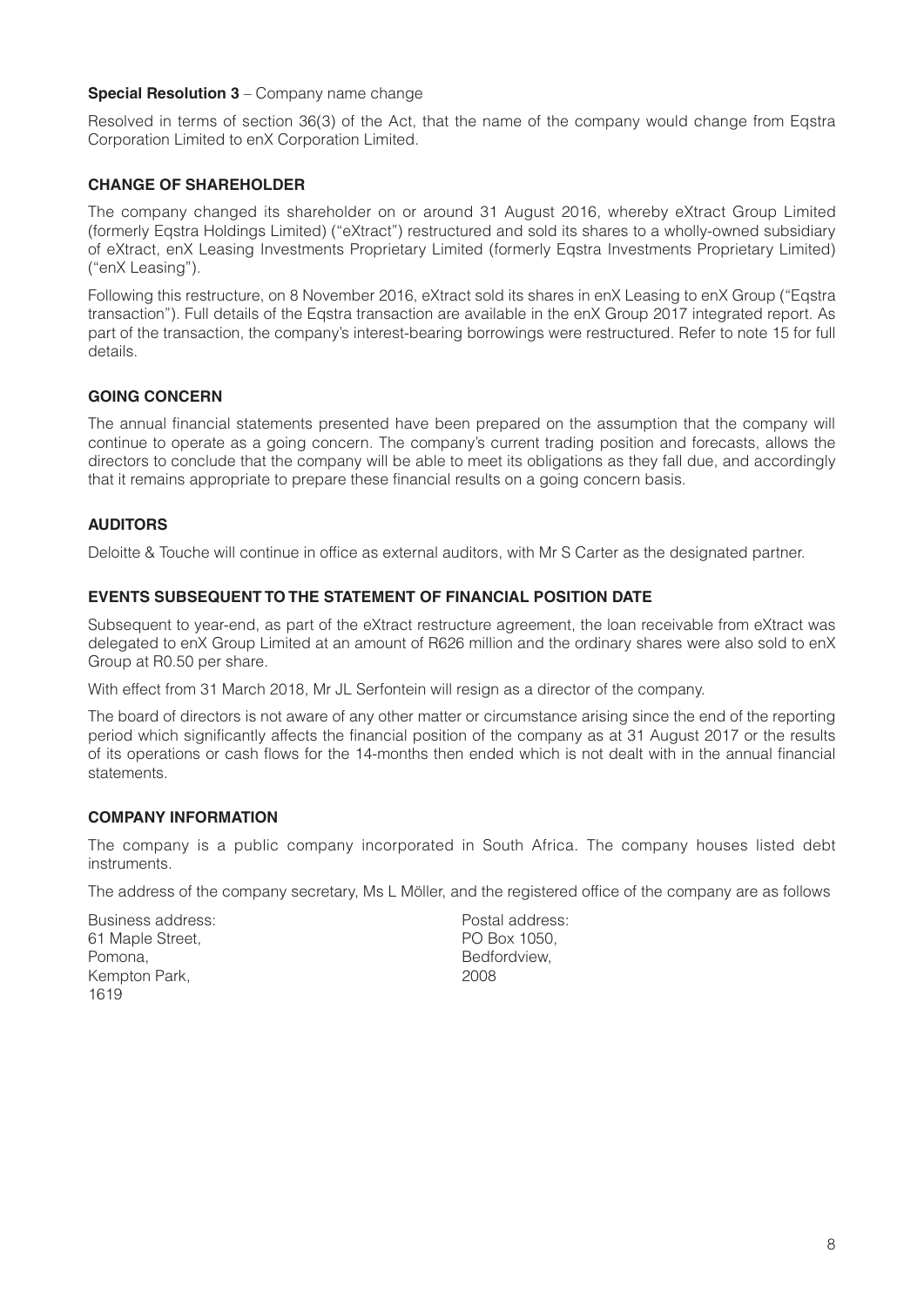# **STATEMENT OF FINANCIAL POSITION**

As at

|                                                    |              | 31 August<br>2017 | 30 June<br>2016 |
|----------------------------------------------------|--------------|-------------------|-----------------|
|                                                    | <b>Notes</b> | <b>R'000</b>      | R'000           |
| <b>Assets</b>                                      |              |                   |                 |
| <b>Non-current assets</b>                          |              | 4 077 919         | 5 283 692       |
| Intangible assets                                  | 4            | 730               |                 |
| Property, plant and equipment                      | 5            | 58 392            | 74 221          |
| Leasing assets                                     | 6            | 2 341 095         | 2 546 735       |
| Investments and loans                              | 7<br>8       | 148 510           | 27 062          |
| Amounts owing by group companies                   |              | 1 529 192         | 2 635 674       |
| <b>Current assets</b>                              |              | 1 071 938         | 2 104 734       |
| Investments and loans                              | 7            | 94 415            |                 |
| Amounts owing by group companies                   | 8            | 29 832            | 1717521         |
| Derivative financial assets                        | $\Theta$     |                   | 32 329          |
| Inventories                                        | 10           | 18 3 11           | 18 102          |
| Trade and other receivables<br>Taxation receivable | 11           | 201 559<br>18 290 | 230 704         |
| Cash and cash equivalents                          | 12           | 81 161            | 106 078         |
| Assets held for sale                               | 13           | 628 370           |                 |
| <b>Total assets</b>                                |              | 5 149 857         | 7 388 426       |
| <b>Equity and liabilities</b>                      |              |                   |                 |
| Stated capital                                     | 14           | 548 874           | 548 874         |
| Other reserves                                     | 14           | 4621              | 12 2 8 2        |
| Equity loan                                        | 8            | 25 360            | 25 360          |
| <b>Accumulated losses</b>                          |              | (45078)           | (65914)         |
| <b>Total equity</b>                                |              | 533 777           | 520 602         |
| <b>Non-current liabilities</b>                     |              | 3 339 204         | 950 968         |
| Interest-bearing liabilities                       | 15           | 3 115 693         | 637 718         |
| Deferred taxation                                  | 16           | 223 511           | 313 250         |
| <b>Current liabilities</b>                         |              | 1 276 876         | 5916856         |
| Derivative financial liabilities                   | 9            | 2005              |                 |
| Amounts owing to group companies                   | 8            | 269 667           | 83 409          |
| Interest-bearing liabilities                       | 15           | 685 904           | 5 288 319       |
| Taxation payable                                   |              |                   | 42 480          |
| Trade and other payables                           | 17           | 319 300           | 502 648         |
| <b>Total equity and liabilities</b>                |              | 5 149 857         | 7 388 426       |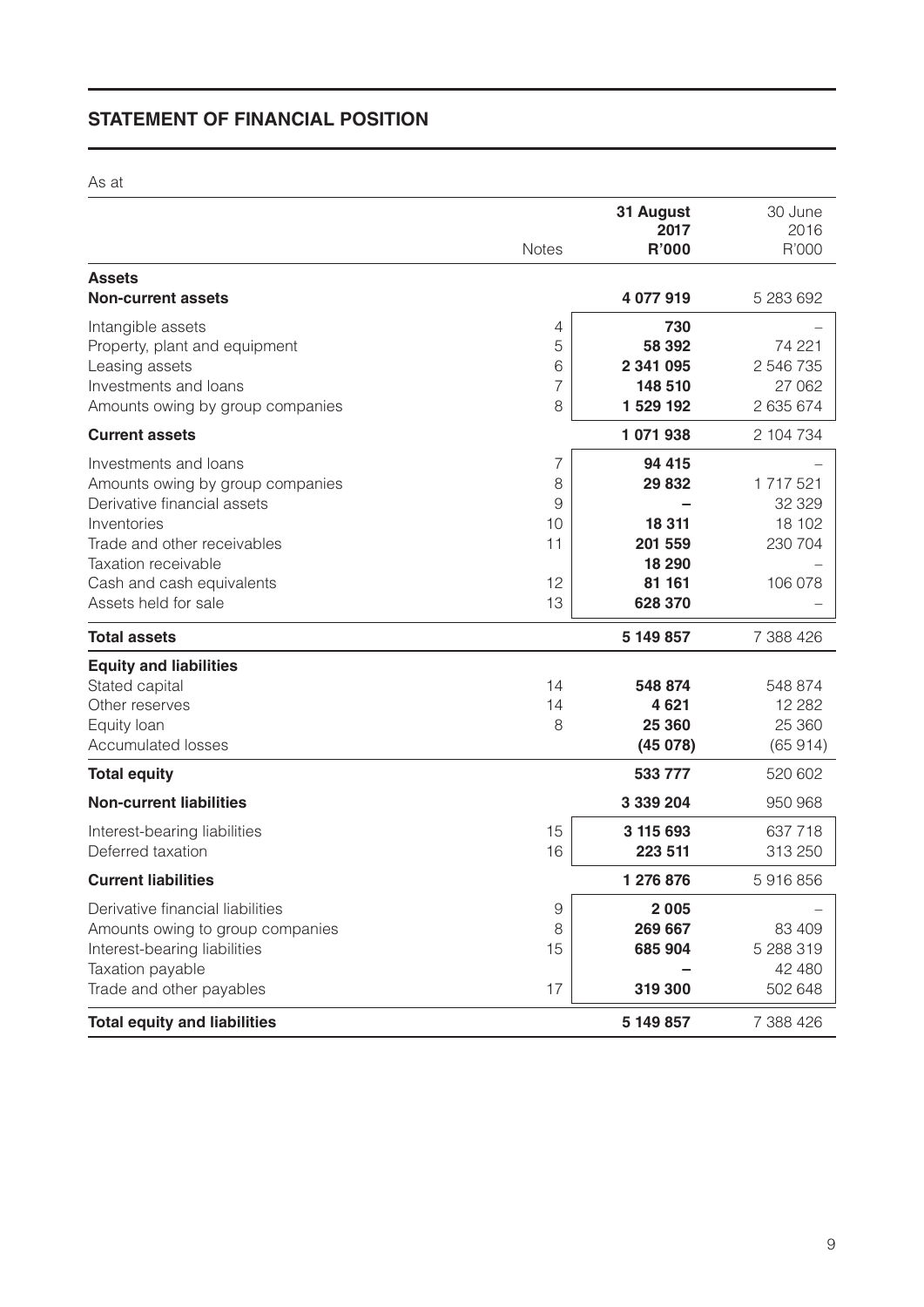# **STATEMENT OF PROFIT AND LOSS AND OTHER COMPREHENSIVE INCOME**

#### For the periods ended

|                                                                                                                                                                                                                   | <b>Notes</b>   | 31 August<br>2017<br>14-months*<br><b>R'000</b> | 30 June<br>2016<br>12-months<br>R'000 |
|-------------------------------------------------------------------------------------------------------------------------------------------------------------------------------------------------------------------|----------------|-------------------------------------------------|---------------------------------------|
| Revenue                                                                                                                                                                                                           | 18             | 2 3 2 5 8 4 5                                   | 2 149 619                             |
| Net operating expenses                                                                                                                                                                                            | 19             | (1498316)                                       | (1318420)                             |
| Profit from operations before depreciation, amortisation,<br>profit on disposals and impairments<br>Depreciation, amortisation and profit on disposals<br>Impairments<br>Fair value adjustment on MCC investments | 20<br>21<br>21 | 827 529<br>(565 279)<br>(28448)                 | 831 199<br>(593620)<br>(213 585)      |
| <b>Operating profit</b>                                                                                                                                                                                           |                | 233 802                                         | 23 994                                |
| Net foreign exchange (losses)/gains                                                                                                                                                                               |                | (2 088)                                         | 160                                   |
| Profit before net finance costs                                                                                                                                                                                   | 22             | 231 714                                         | 24 154                                |
| Net finance costs                                                                                                                                                                                                 |                | (194509)                                        | (161 728)                             |
| Finance costs including fair value gains                                                                                                                                                                          | 22             | (526 855)                                       | (572725)                              |
| Finance income                                                                                                                                                                                                    | 22             | 332 346                                         | 410 997                               |
| Profit/(loss) before taxation                                                                                                                                                                                     | 23             | 37 205                                          | (137574)                              |
| Income tax expense                                                                                                                                                                                                |                | 27 638                                          | (37363)                               |
| Profit/(loss) for the period                                                                                                                                                                                      |                | 64 843                                          | (174937)                              |
| Total comprehensive income/(loss) for the period                                                                                                                                                                  |                | 64 843                                          | (174937)                              |

*\* The company's year-end changed from 30 June to 31 August, in order to align the year-end with that of the ultimate holding company, enX Group. As a result the current period covers a 14-month period and is thus not comparable to the previous audited 12-month period ended 30 June 2016.*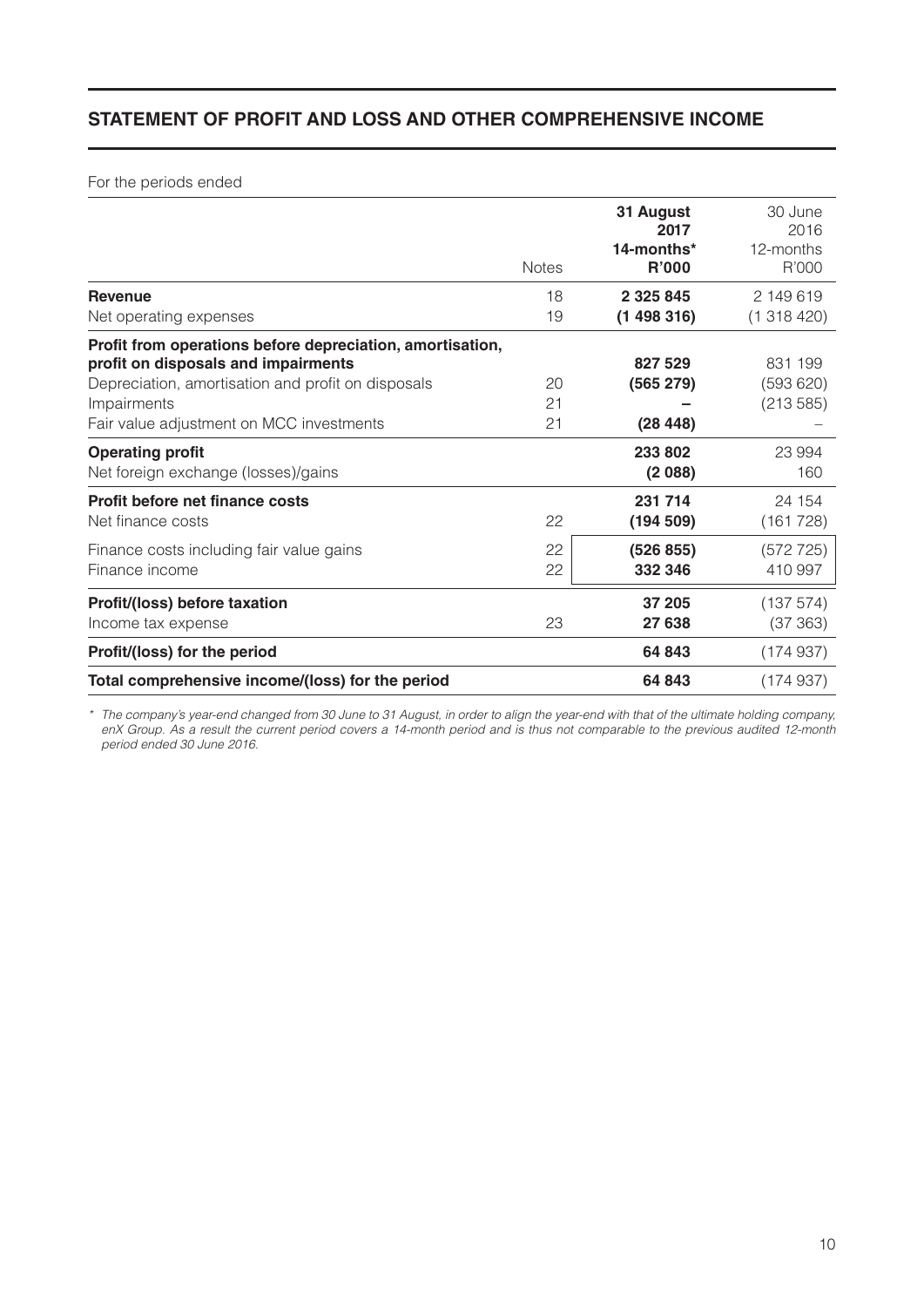# **STATEMENT OF CHANGES IN EQUITY**

# For the periods ended

|                                                                         | Stated<br>capital<br>R'000 | Other<br>reserves<br>R'000 | Equity loans<br>R'000 | Accumulated<br>$(\text{losses})$<br>profits<br>R'000 | Total<br>R'000 |
|-------------------------------------------------------------------------|----------------------------|----------------------------|-----------------------|------------------------------------------------------|----------------|
| Balance at 1 July 2015                                                  | 548 874                    | (16912)                    |                       | 109 023                                              | 640 985        |
| Total comprehensive loss for<br>the year<br>Share-based payment         |                            |                            |                       | (174937)                                             | (174937)       |
| expense<br>Vesting of share incentive                                   |                            | 2 4 2 4                    |                       |                                                      | 2 4 2 4        |
| scheme                                                                  |                            | (561)                      |                       |                                                      | (561)          |
| Equity loan granted<br>Reclassification of<br>devaluation of investment |                            |                            | 25 360                |                                                      | 25 360         |
| (refer to note 21)                                                      |                            | 27 331                     |                       |                                                      | 27 331         |
| <b>Balance at 30 June 2016</b><br>Total comprehensive profit            | 548 874                    | 12 2 8 2                   | 25 360                | (65914)                                              | 520 602        |
| for the 14-months<br>Vesting of share incentive                         |                            |                            |                       | 64 843                                               | 64 843         |
| scheme<br>Transfer of share-based<br>payment reserve to                 |                            | (2522)                     |                       |                                                      | (2522)         |
| accumulated losses<br>Share-based payment                               |                            | (9760)                     |                       | 9760                                                 |                |
| expense                                                                 |                            | 4621                       |                       |                                                      | 4621           |
| Dividend paid                                                           |                            |                            |                       | (53 767)                                             | (53767)        |
| <b>Balance at 31 August 2017</b>                                        | 548 874                    | 4621                       | 25 360                | (45078)                                              | 533 777        |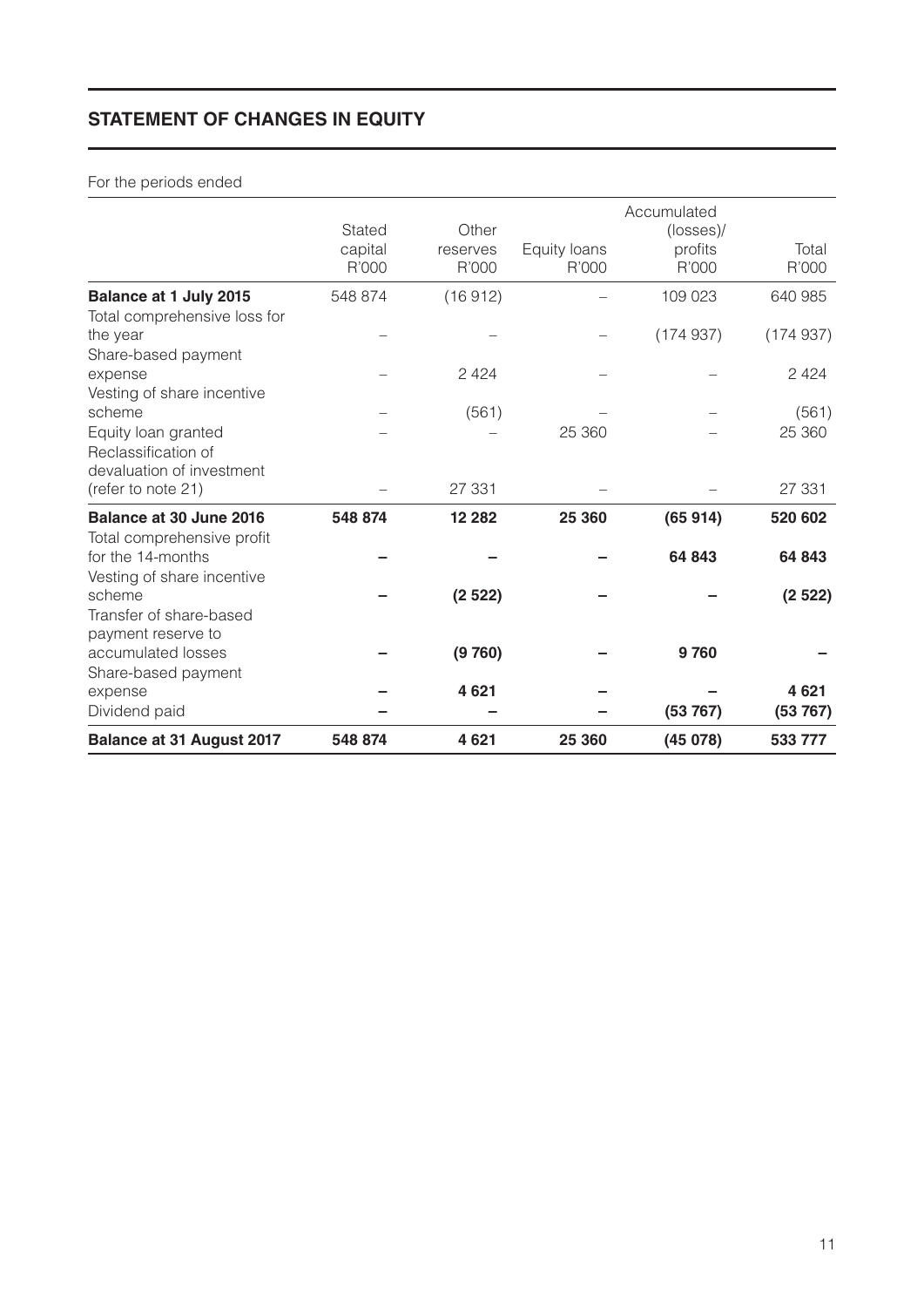# **STATEMENT OF CASH FLOWS**

#### For the periods ended

|                                                                      |              | 31 August<br>2017          | 30 June<br>2016       |
|----------------------------------------------------------------------|--------------|----------------------------|-----------------------|
|                                                                      | <b>Notes</b> | 14-months*<br><b>R'000</b> | 12-months<br>R'000    |
| Cash flows from operating activities                                 |              |                            |                       |
| Cash receipts from customers<br>Cash paid to suppliers and employees |              | 2 380 459<br>(1207007)     | 2 100 024<br>(837919) |
| Cash generated by operations                                         | 24A          | 1 173 452                  | 1 262 105             |
| Finance costs                                                        | 22           | (526 855)                  | (572725)              |
| Finance income                                                       | 22           | 332 346                    | 410 997               |
| Taxation paid                                                        | 24B          | (122 871)                  | (68325)               |
| Net cash flows generated from operating activities                   |              | 856 072                    | 1 032 052             |
| Cash flows from investing activities                                 |              |                            |                       |
| Purchase of intangible assets                                        | 4            | (4596)                     | (27754)               |
| Purchase of property, plant and equipment                            | 5            | (3369)                     | (4547)                |
| Purchase of leasing assets                                           | 6            | (815 725)                  | (741930)              |
| Proceeds from sale of property, plant and equipment                  | 5            | 25 004                     | 44 232                |
| Proceeds from loan to MCC Contracts Proprietary Limited              |              | 91 299                     |                       |
| Net movement in amounts due by group companies                       |              | 132 318                    | (261030)              |
| Net movement in other investments and loans                          |              |                            | (6476)                |
| Net cash flows utilised in investing activities                      |              | (575069)                   | (997 505)             |
| <b>Cash flows from financing activities</b>                          |              |                            |                       |
| Increase in equity loan                                              |              |                            | 25 360                |
| Dividend paid                                                        |              | (53767)                    |                       |
| Repayment of interest-bearing borrowings                             |              | (508 881)                  |                       |
| Increase in interest-bearing borrowings                              |              | 256 728                    | (5222)                |
| Net cash flows (utilised in)/generated from financing                |              |                            |                       |
| activities                                                           |              | (305920)                   | 20 138                |
| Net (decrease)/increase in cash and cash equivalents                 |              | (24917)                    | 54 685                |
| Cash and cash equivalents at beginning of the period                 |              | 106 078                    | 51 393                |
| Cash and cash equivalents at end of the period                       | 12           | 81 161                     | 106 078               |

*\* The company's year-end changed from 30 June to 31 August, in order to align the year-end with that of the ultimate holding company, enX Group. As a result the current period covers a 14-month period and is thus not comparable to the previous audited 12-month period ended 30 June 2016.*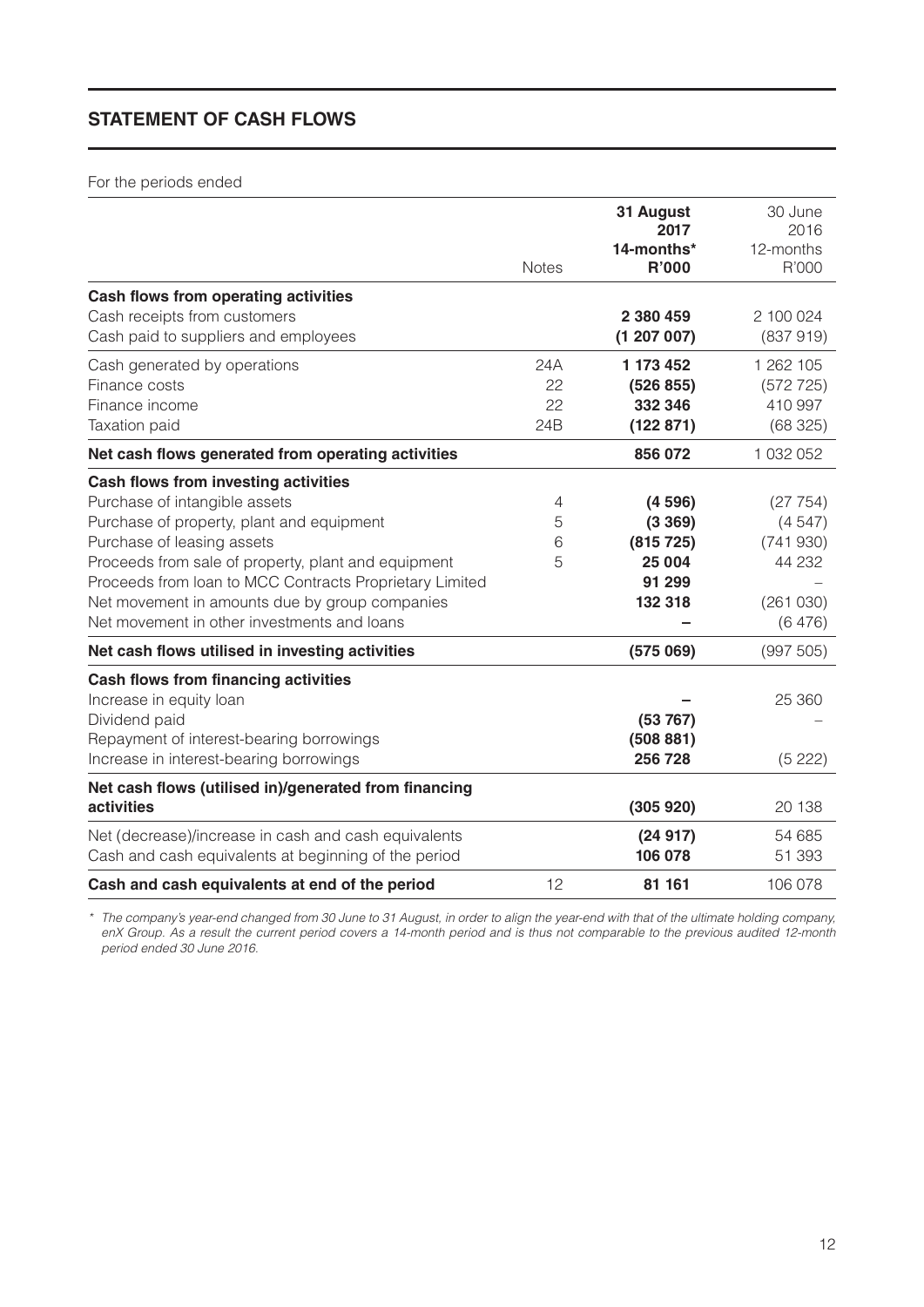# **NOTES TO THE ANNUAL FINANCIAL STATEMENTS**

#### **Basis of preparation**

The financial statements of the company have been prepared in accordance with IFRS, financial pronouncements as issued by the Financial Reporting Council, the SAICA Financial Reporting Guides as issued by the Accounting Practices Committee, the requirements of the Companies Act and the JSE Limited Listed Debt Requirements. The accounting policies are consistent with the prior period.

The financial statements are prepared on the historical cost basis except for the measurement of certain financial interests at fair value.

#### 1. **STANDARDS AND INTERPRETATIONS NOT YET EFFECTIVE OR RELEVANT**

At the date of authorisation of the financial statements of the company for the 14-months ended 31 August 2017, the following Standards and Interpretations were in issue but not yet effective:

| <b>Standards and interpretations</b>                                 | <b>Annual periods beginning</b><br>on or after                                                                                                                                                       |
|----------------------------------------------------------------------|------------------------------------------------------------------------------------------------------------------------------------------------------------------------------------------------------|
| IFRS 2: Share-based payment                                          | 1 January 2018                                                                                                                                                                                       |
| IFRS 4: Insurance Contracts                                          | 1 January 2017                                                                                                                                                                                       |
| <b>IFRS 9: Financial Instruments</b>                                 | 1 January 2018                                                                                                                                                                                       |
|                                                                      | IFRS 9 (2014) supersedes any previous<br>versions of IFRS 9, but earlier versions<br>of IFRS 9 remain available for<br>application if the relevant date of<br>application is before 1 February 2015. |
| <b>IFRS 12: Disclosure of Interest in Other Entities</b>             | 1 January 2016                                                                                                                                                                                       |
| <b>IFRS 15: Revenue from Contracts with Customers</b>                | 1 January 2018                                                                                                                                                                                       |
| <b>IFRS 16: Leases</b>                                               | 1 January 2019                                                                                                                                                                                       |
| IAS 7: Statement of Cash Flows                                       | 1 January 2017                                                                                                                                                                                       |
| IAS 12: Income Tax                                                   | 1 January 2017                                                                                                                                                                                       |
| IAS 28: Investments in Associates and Joint Ventures                 | 1 January 2018                                                                                                                                                                                       |
| IFRIC 22: Foreign Currency Transactions and Advance<br>Consideration | 1 January 2018                                                                                                                                                                                       |
| IFRIC 23: Uncertainty over Income Tax Treatment                      | 1 January 2019                                                                                                                                                                                       |

The aggregate impact of the initial application of the above standards and interpretations on the annual financial statements has not yet been fully assessed by management.

A project is in progress to consider the impacts of IFRS 9 and IFRS 15 which are only applicable from the year beginning 1 September 2018. The estimated impacts will be discussed in the 31 August 2018 annual financial statements, being the year prior to adoption of these standards.

#### 2. **ACCOUNTING POLICIES**

#### 2.1 **Property, plant, equipment and leasing assets**

Property, plant and equipment and leasing assets are stated at historical cost, less accumulated depreciation and impairment losses.

Property, plant and equipment and leasing assets are initially recognised at cost. Transaction costs are included in the initial measurement.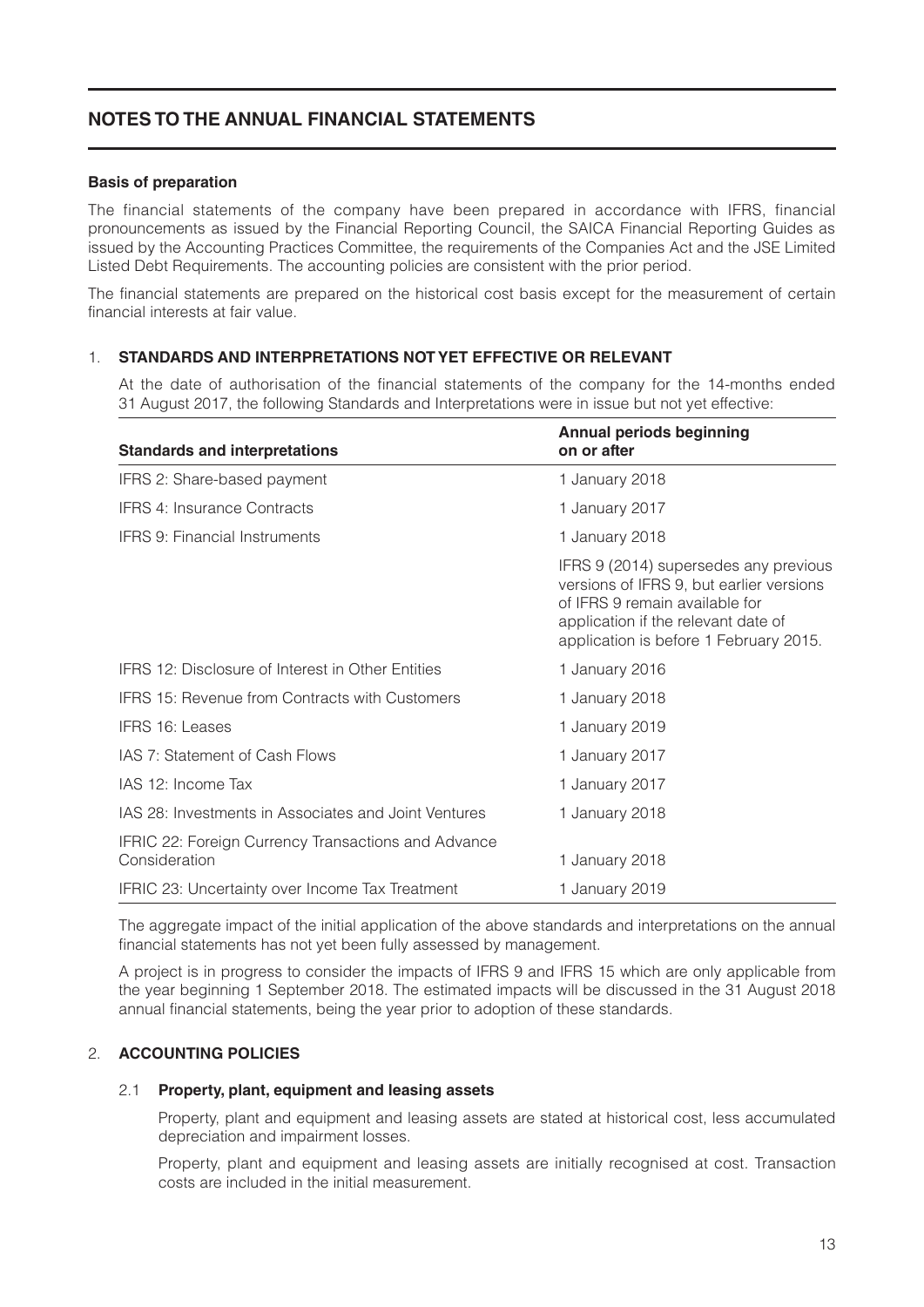#### 2.1 **Property, plant, equipment and leasing assets** (continued)

Subsequent costs are recognised to the extent that it is probable that the future economic benefits which are associated with them will flow to the entity and the cost can be measured reliably.

Items of property, plant and equipment and leasing assets are depreciated to their residual values, on a component basis (where applicable), on a straight-line basis over their estimated useful lives, commencing from the date they are available-for-use. The depreciation is calculated and charged to the statement of comprehensive income over the following periods:

| <b>Item</b>                    | <b>Average useful life</b>               |
|--------------------------------|------------------------------------------|
| Plant and equipment            | $3 - 10$ years                           |
| Office equipment and furniture | $3 - 5$ years                            |
| Computer equipment             | 3 years                                  |
| Motor vehicles                 | $3 - 10$ years                           |
| Leasehold improvements         | Lesser of useful life or period of lease |
| <b>Buildings</b>               | Up to 20 years                           |
| Leasing assets                 | $3 - 10$ years                           |

The residual value, is re-assessed at each year-end together with the useful life of the asset.

Carrying amounts of property, plant and equipment and leasing assets are reduced to their recoverable amounts where these are lower than the carrying amounts. The expected future cash flows attributable to such assets are considered in determining the recoverable amounts. If the recoverable amount is lower than the carrying amount, it is impaired in the statement of comprehensive income.

#### 2.2 **Intangible assets other than goodwill**

Intangible assets that are acquired by the company and have finite useful lives are measured at cost less accumulated amortisation and impairment losses.

Subsequent expenditure is capitalised only when it increases the future economic benefits embodied in the specification to which it relates. All other expenditure is recognised in the statement of comprehensive income.

Intangible assets with finite useful lives are amortised on a straight-line basis in the statement of comprehensive income over their estimated useful lives. Amortisation is disclosed as part of depreciation and amortisation on the statement of comprehensive income. The estimated useful lives for the current period are as follows:

| Item              | Useful life   |
|-------------------|---------------|
| Computer software | $2 - 8$ years |

Amortisation methods and useful lives are reviewed at each reporting date and adjusted if appropriate.

At the end of each reporting period, or when deemed necessary, the carrying amount is compared to the recoverable amount and as such is tested for any indication of impairment. Where there is an impairment, this will be recorded against the carrying value.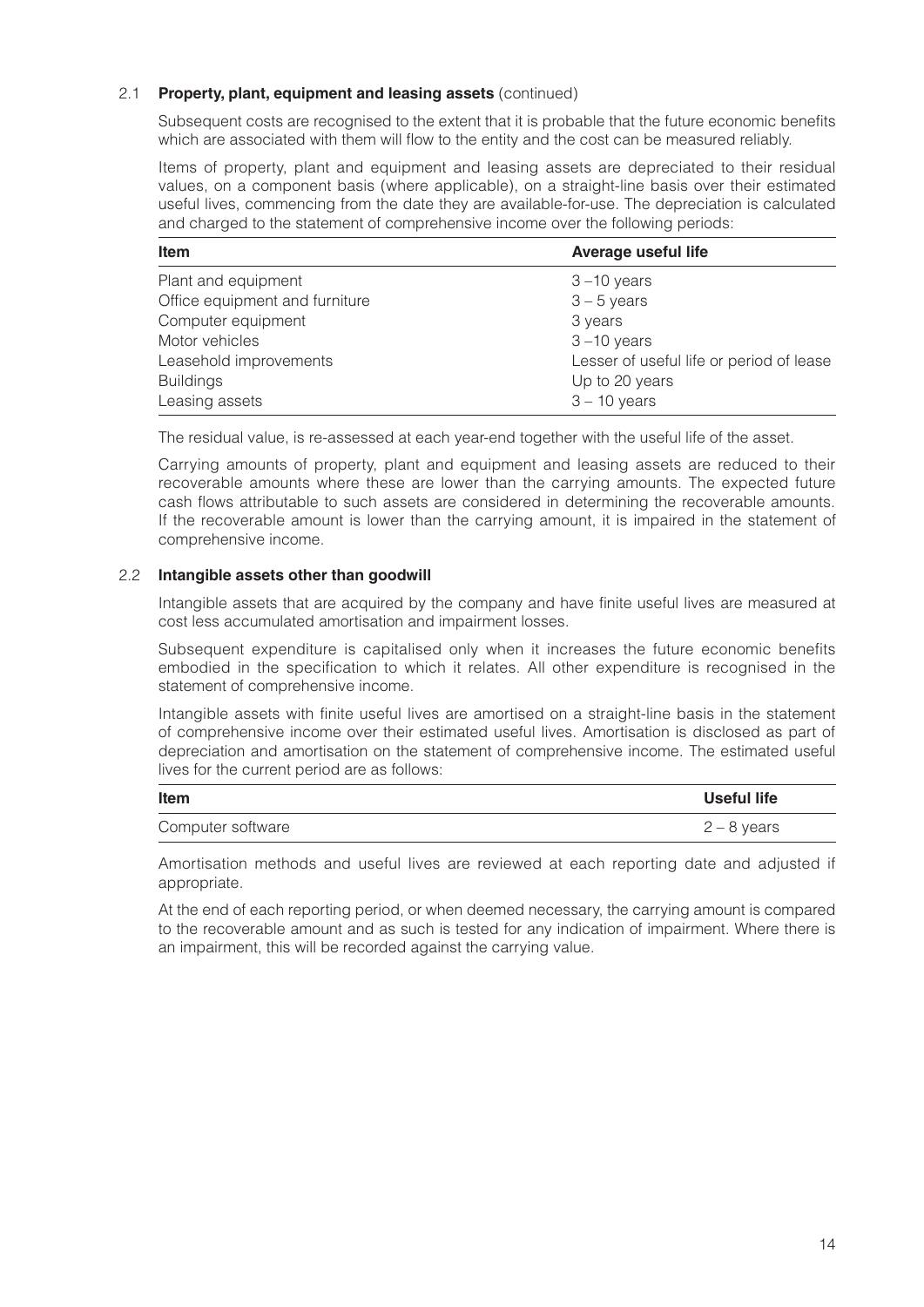#### 2.3 **Inventories**

Inventory comprises vehicles, spares, accessories and finished goods.

Inventories are stated at the lower of cost and net realisable value. Cost is determined as follows:

| <b>Vehicles</b>                        | <b>Specific cost</b>  |
|----------------------------------------|-----------------------|
| Spares, accessories and finished goods | Weighted average cost |

Net realisable value is the estimated selling price in the ordinary course of business, less the cost of completion and selling expenses.

The amount of any write-down of inventories to net realisable value and all losses of inventories are charged to the statement of comprehensive income in the period the write-down or loss is incurred. The amount of any reversal of any write-down of inventories, arising from an increase in net realisable value, is recognised as a reduction in the amount of inventories through the statement of comprehensive income in the period in which the reversal occurs. Trade discounts, rebates and other similar items are deducted in determining the costs of purchase.

#### 2.4 **Financial instruments**

#### **Classification**

Financial instruments are classified on initial recognition as a financial asset, a financial liability or an equity instrument in accordance with the substance of the contractual arrangement.

Financial instruments are recognised on the statement of financial position at fair value when the company becomes a party to the contractual provisions of the instrument. Transaction costs are included in the initial carrying value of the financial instrument, except in the case of financial instruments classified at fair value through the statement of comprehensive income, in which case the transaction costs are charged to the statement of comprehensive income, as they are incurred.

Financial assets are derecognised where contractual rights to the cash flows from the financial assets expire or where transfers the financial assets to another party without retaining control or substantially all risks and rewards of the asset. Financial liabilities are derecognised where obligations specified in the contract expire or are discharged or cancelled. Financial assets and financial liabilities are offset and the net amount reported in the statement of financial position when there is a legally enforceable right to set off the recognised amounts and intends either to settle on a net basis or to realise the asset and settle the liability simultaneously.

#### *Trade and other receivables*

Trade receivables, loans and other receivables are subsequently measured at amortised cost using the effective interest rate method and reduced by appropriate allowances for estimated irrecoverable amounts.

An assessment is made at each reporting date whether there is any objective evidence that trade, loans and other receivables are impaired. Where objective evidence exists as a result of the occurrence of one or more events that occurred subsequent to the initial recognition of the receivable, the amount of the impairment is determined by estimating the impact of these loss events on the future cash flows expected to be generated from the receivable.

Financial instruments are carried at amortised cost and where the effect of the time value of money is not considered to be material, discounting is not applied as the carrying value approximates the fair value.

If loans are impaired, the impairment is written off against the carrying amount of the loan. For trade receivables, an allowance is raised against the receivable and movements in the allowance are and charged to the statement of comprehensive income. Subsequent recoveries of amounts previously written off are credited to the statement of comprehensive income.

#### *Trade and loans payable*

Trade payables are initially recognised at fair value and are subsequently measured at their amortised cost using the effective interest rate method.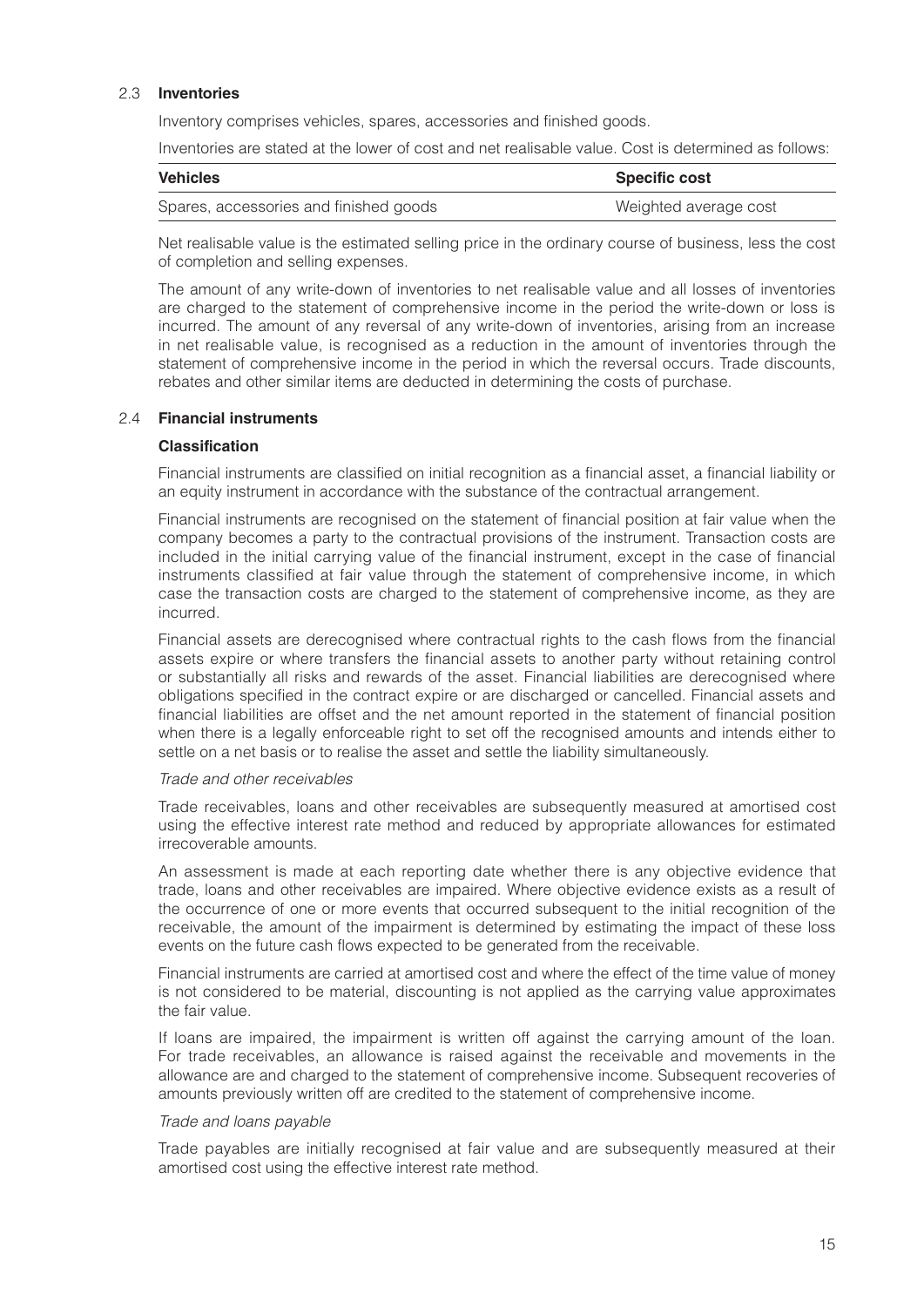#### 2.4 **Financial instruments** *continued*

#### *Cash and cash equivalents*

Cash and cash equivalents are measured at amortised cost which approximates fair value. Cash and cash equivalents comprise cash balances, call deposits and restricted cash which is expected to be available for use within 12-months from the reporting date.

#### *Financial liabilities*

Financial liabilities are measured at amortised cost using the effective interest rate method.

At subsequent reporting dates, interest-bearing borrowings are measured at amortised cost. Finance charges, including premiums payable on settlement or redemption and direct issue costs, are accounted for on the accrual basis in the statement of comprehensive income using the effective interest rate method, and are added to the carrying amount of the instrument to the extent that they are not settled in the period in which they arise.

Where interest-bearing loans have interest rate swaps changing the interest rate from fixed to variable or *vice versa*, they are treated as hedged items and carried at fair value. Gains and losses arising from changes in fair value are included in the statement of comprehensive income.

#### *Derivative financial assets and financial liabilities*

Derivative financial assets and financial liabilities are analysed between current and non-current assets and liabilities, depending on when they are expected to mature.

Fair value movements are recognised immediately in the statement of comprehensive income.

#### *Fair value calculations*

Investments are fair valued based on regulated exchange-quoted ruling bid prices at the close of business on the last trading day on or before the reporting date. Fair values for unquoted equity instruments are estimated using applicable fair value models. If a quoted bid price is not available for dated instruments, the fair value is determined using pricing models or discounted cash flow techniques. Any unquoted equity instrument that does not have a quoted market price in an active market and whose fair value cannot be reliably measured is stated at its cost, including transaction costs, less any provisions for impairment.

All other financial assets and liabilities' fair values are calculated by present valuing the best estimate of the future cash flows using the risk-free rate of interest plus an appropriate risk premium.

#### *Derecognition*

A financial asset is derecognised when its contractual rights to the cash flow from the financial asset expire, or if it transfers the asset together with its contractual rights to receive the cash flows of the financial assets.

A financial liability is derecognised when the obligation specified in the contract is discharged, cancelled or expires.

#### 2.5 **Leases**

Leases are classified as finance leases whenever the terms of the lease transfer substantially all the risks and rewards of ownership to the lessee. All other leases are classified as operating leases.

#### *The company as lessor*

#### *Finance leases*

Amounts due under finance leases are treated as instalment credit agreements.

#### *Operating leases*

Income is recognised in the statement of comprehensive income over the period of the lease term on the effective interest rate basis. Assets leased under operating leases are included under the appropriate category of asset in the statement of financial position. They are depreciated over their expected useful lives on a basis consistent with similar items of property, plant and equipment.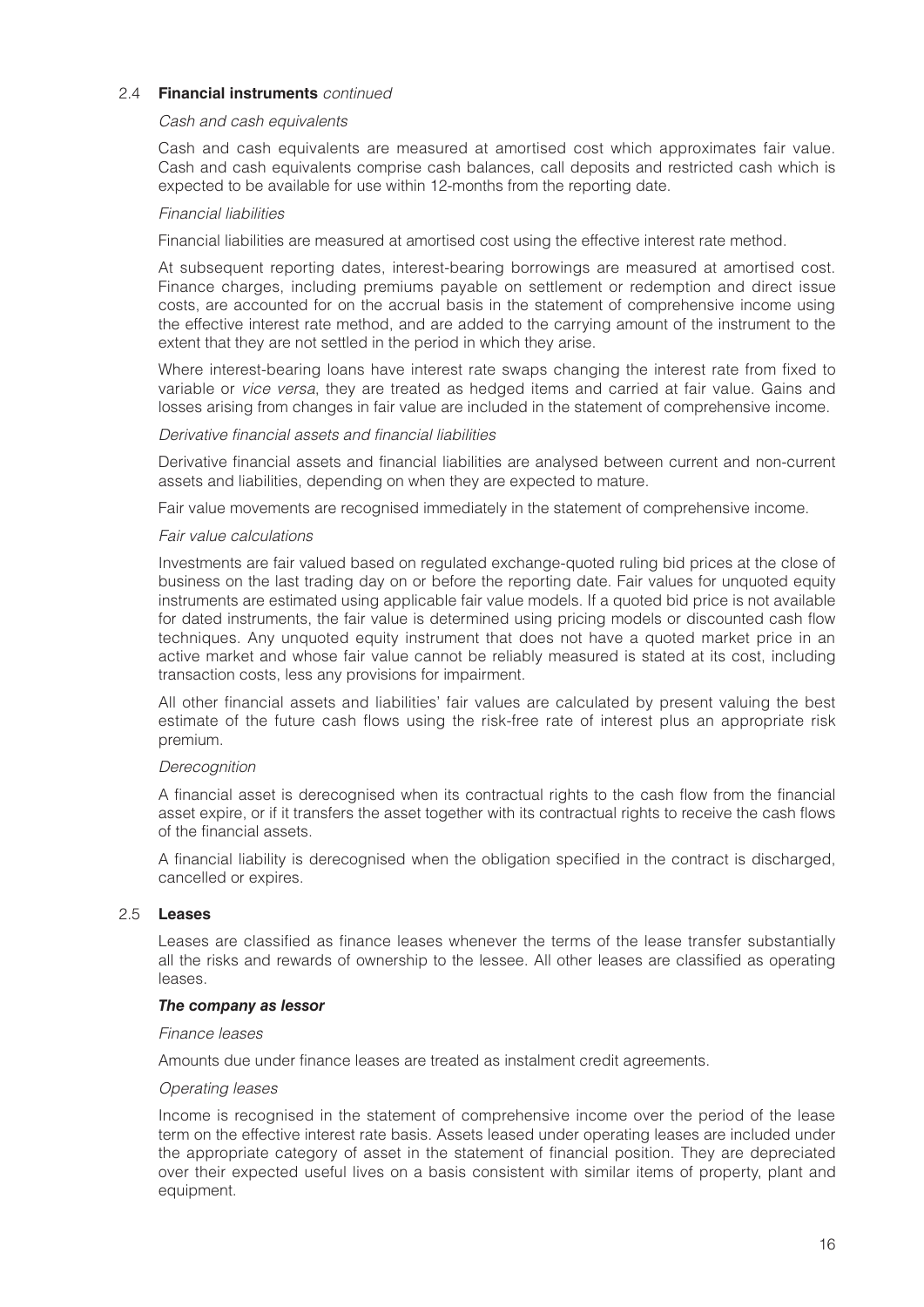#### 2.5 **Leases** *continued*

Assets leased under operating leases are included under the appropriate category of asset in the statement of financial position. They are depreciated over their expected useful lives on a basis consistent with similar items of property, plant and equipment.

#### *The company as lessee*

#### *Operating leases*

Operating lease costs are recognised in the statement of comprehensive income over the lease term on the straight-line basis. When an operating lease is terminated before the lease period has expired, any payment required to be made to the lessor by way of penalty is charged to the statement of comprehensive income in the period in which termination takes place.

#### 2.6 **Revenue recognition**

Revenue is recognised at fair value of the consideration received or receivable.

Revenue comprises the net invoiced amount of goods supplied and services rendered to customers, excluding value-added tax. Revenue from the sale of capital goods is recognised when the vehicle is delivered to the customer and the company retains no risks or rewards of ownership, as it has been transferred to the customer.

Revenue from the sale of goods and consumables is recognised when the goods and consumables are delivered to the customer and all risks and rewards of ownership has been passed onto the customer.

Revenue from vehicle maintenance plans is recognised over the period of the agreement to the extent of the value of parts and services provided.

Where the company acts as agent and is remunerated on a commission basis, the commission is included in revenue in accordance with the substance of the relevant agreements.

Interest income is accrued on a time proportion basis by reference to the principal balance outstanding and the interest rate applicable.

#### 2.7 **Cost of sales and services**

Cost of sales and services comprise the cost of inventories sold during the year.

#### 2.8 **Finance costs**

Borrowing costs are recognised as an expense charged to the statement of comprehensive income in the period in which they are incurred.

#### 2.9 **Taxation**

#### *Current taxation*

The charge for current taxation is based on the results for the year adjusted for items which are tax exempt or are not tax deductible. Taxation is calculated using rates that have been enacted or substantively enacted at the statement of financial position date. To the extent that the current taxation is unpaid, a liability is recognised and if a refund is due at the year-end an asset is raised.

#### *Deferred taxation*

Deferred taxation is calculated at the taxation rates enacted or substantially enacted at statement of financial position date and are expected to apply when the related deferred taxation asset is realised or deferred liability is settled and is charged or credited in the statement of comprehensive income, except when it relates to items credited or charged directly to equity, in which case the deferred taxation is also dealt with in equity.

Deferred taxation is raised on all temporary differences, other than the initial recognition of goodwill, and of assets or liabilities in transactions other than business combinations which at the time of the transaction affects neither accounting nor taxable profit or loss.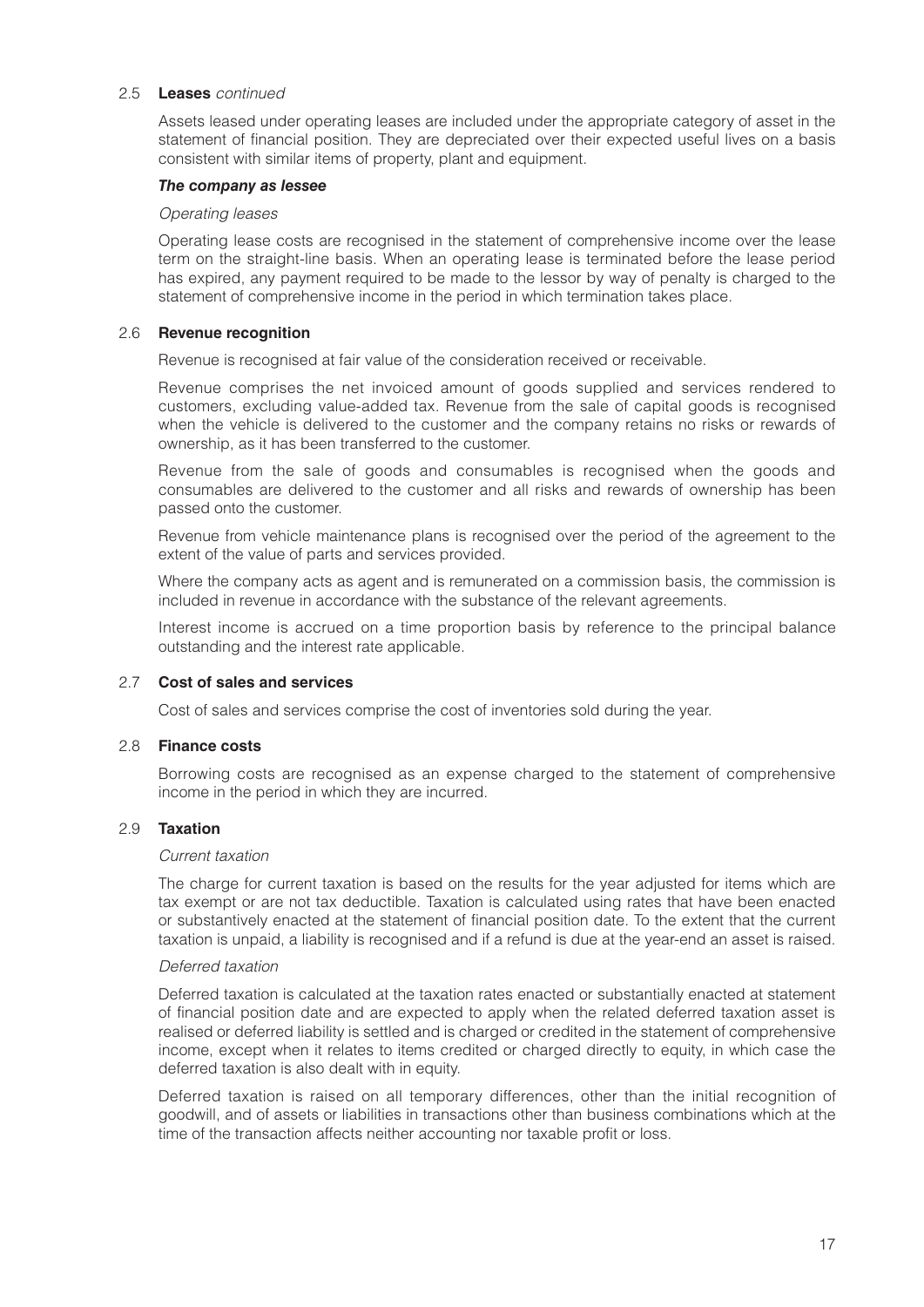#### 2.9 **Taxation** *continued*

Deferred taxation is provided for on temporary differences arising on investments in subsidiaries except where the timing of the reversal of the temporary difference is controlled and it is probable that the temporary difference will not reverse in the foreseeable future.

Deferred taxation assets and liabilities are offset when they relate to income taxes levied by the same taxation authority and the company is able to and intends to settle its current tax assets and liabilities on a net basis.

#### 2.10 **Provisions, contingent liabilities and contingent assets**

Provisions are recognised at the present value of the estimated costs required to settle the obligation and these include royalty and maintenance provisions. Contingent liabilities or contingent assets are not recognised in the financial statements.

#### 2.11 **Impairment of assets**

The carrying amount of the assets are reviewed at each statement of financial position date to determine whether there is any indication of impairment. If there is an indication that an asset may be impaired, its recoverable amount is estimated.

The recoverable amount is estimated at least annually for all goodwill and intangible assets with an indefinite useful life. The recoverable amount of an asset is calculated as the higher of its fair value-in-use or its fair value less cost to sell.

In assessing the value-in-use, the expected future cash flows from the asset are discounted to their present value using a discount rate that reflects current market assessments of the time value of money and the risks specific to the asset.

For impairment calculation purposes, goodwill is allocated to the Cash Generating Units ("CGUs") expected to benefit from the business combination. An impairment loss is recognised in the statement of comprehensive income whenever the carrying amount of an asset exceeds its recoverable amount.

Where the recoverable amount of an individual asset cannot be determined, the recoverable amount of the CGU to which the asset belongs is determined. An impairment loss on a CGU will be allocated first to goodwill and then to the other assets in the CGU unit on a proportionate basis.

A previously recognised impairment loss is reversed if the recoverable amount of the asset increases as a result of a change in the estimate used to determine the recoverable amount, but only to the extent that the increased carrying amount does not exceed the carrying amount that would have been determined had no impairment loss been recognised for the asset in prior years.

An impairment loss in respect of goodwill is not reversed.

#### 2.12 **Employee benefits**

#### *Medical aid obligation*

Medical aid costs are charged to the statement of comprehensive income in the period in which the employees render their services to the company. Differences between contributions payable and contributions actually paid are shown as either pre-payments or accruals in the statement of financial position. There are no post-retirement benefit obligations for former employees.

#### *Post-retirement benefits*

Current contributions to retirement funds are charged to the statement of comprehensive income against income as incurred. Obligation ceases once the amounts due for the period have been settled.

#### *Employees' leave entitlement*

Employees' entitlements to annual leave are recognised when they accrue to employees. An accrual is made for the annual leave liability at the statement of financial position date.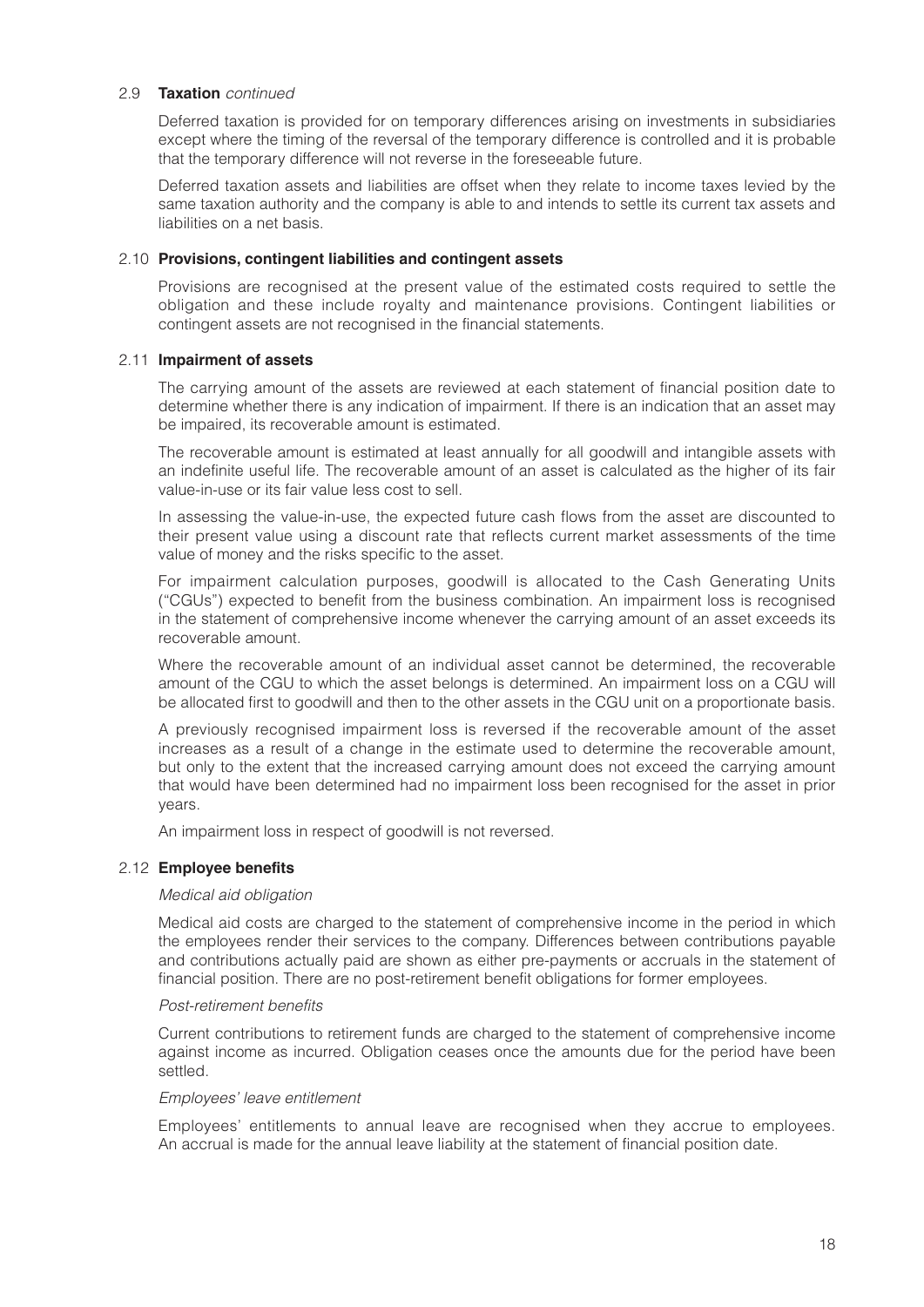#### 2.12 **Employee benefits** *continued*

#### *Bonus obligations*

The expected cost of bonus payments are charged to the statement of comprehensive income when there is a legal or constructive obligation to make such payments as a result of past performance.

#### 2.13 **Foreign currencies**

#### *Foreign currency transactions*

Transactions denominated in foreign currencies are translated at the rates of exchange ruling on the transaction dates.

Monetary items denominated in foreign currencies are translated at the rate of exchange ruling at the statement of financial position date. Gains or losses arising on translations are credited to, or charged against, the statement of comprehensive income.

#### *Derivative financial assets and financial liabilities*

Derivative financial assets and financial liabilities are financial instruments whose value changes in response to an underlying variable, require little or no initial investment and are settled in the future.

Derivative financial assets and financial liabilities are analysed between current and non-current assets and liabilities, depending on when they are expected to mature.

Fair value movements are recognised immediately in the statement of comprehensive income.

#### 2.14 **Share-based payments**

#### *Equity-settled share-based payment plan*

#### *The Forfeitable Share Plan ("FSP") which will be equity-settled.*

Equity-settled share-based payments are measured at fair value at the date of grant using the Binomial Model. The fair value determined at the grant date of the equity-settled share-based payment is charged through the statement of comprehensive income on the straight-line basis over the vesting period. The charge takes into account the best estimate of the number of shares that are expected to vest. Non-market conditions such as time-based vesting conditions and nonmarket performance conditions are included in the assumptions for the number of options that are expected to vest.

The shares awarded under the FSP are issued and held in an escrow account. These issued shares are treated as treasury shares. At each reporting date, the entity revises its estimates on the number of options that are expected to vest. It recognises the impact of the revision of original estimates, if any, through the statement of comprehensive income.

#### 2.15 **Related party disclosure**

We define key management personnel and fellow subsidiaries as related parties.

#### 2.16 **Assets held for sale**

Non-current assets and disposal groups are classified as 'Assets held-for-sale', if their carrying amount will be recovered principally through a sale transaction rather than continuing use. This condition is regarded as met only when the sale is highly probable and the asset or disposal group is available for immediate sale in its present condition. Management must be committed to the sale, which should be expected to qualify for recognition as a completed sale within one year from the date of classification.

Immediately before classification as held-for-sale, the measurement of the assets (and all assets and liabilities in a disposal group) is brought up-to-date in accordance with applicable IFRS. Then, on initial classification as held-for-sale, non-current assets and disposal groups are recognised at the lower of carrying amount and the fair value less costs to sell.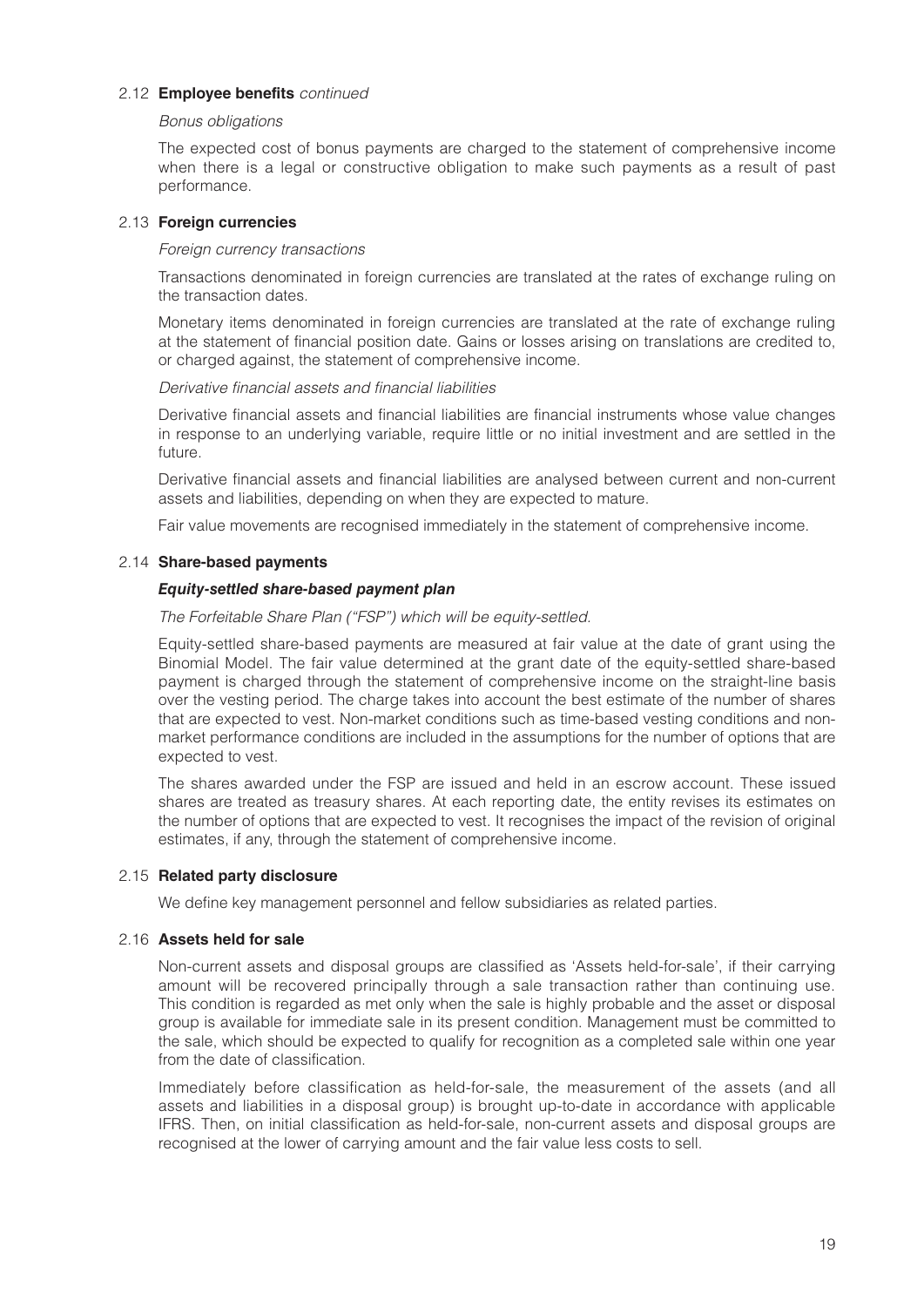#### 3. **MANAGEMENT JUDGEMENTS AND ESTIMATES**

The preparation of financial statements in conformity with IFRS requires management to make judgements, estimates and assumptions that may affect the application of policies and reported amounts of assets, liabilities, income or expenses. The estimates and associated assumptions are based on historical experience and other factors that are believed to be reasonable under the circumstances. This forms the basis of making the judgements on carrying values of assets or liabilities that are not otherwise readily apparent. Actual results may differ from these estimates. The estimates and assumptions are reviewed on an ongoing basis. Revisions to accounting estimates are recognised in the period in which the estimate is revised if the revision only affects that period, or in the period of the revision and future periods, if the revision affects both current and future periods.

#### *Judgements made by management*

Certain accounting policies have been identified as involving particularly complex or subjective judgements or assessments as follows:

#### *Asset lives and residual values*

Property, plant and equipment and leasing assets are depreciated over their useful life taking into account residual values where appropriate. The actual lives of the assets and residual values are assessed at the reporting date and may vary depending on a number of factors. In re-assessing asset lives, factors such as technological innovation, product life cycles and maintenance programmes are taken into account. Residual value assessments consider issues such as future market conditions, the remaining life of the asset and projected disposal values.

#### *Impairment of assets*

Goodwill is considered for impairment at least annually. Property, plant and equipment and leasing assets are considered for impairment if there is any reason to believe that an impairment may be necessary. Factors taken into consideration include the economic viability of the asset itself and where it is a component of a larger economic unit, the viability of the unit. Future cash flows expected to be generated by the assets are projected taking into account market conditions and the expected useful lives of the assets. The present value of these cash flows, determined using an appropriate discount rate, is compared to the current asset value and, if lower, the assets are impaired to the present value.

#### *Intangible assets*

Intangibles with an indefinite useful life (detailed above) are tested for impairment annually. Other intangibles are assessed for impairment if impairment indicators arise. In testing the recoverable amount of the asset or applicable CGU, future cash flows, the expected useful lives and appropriate discount rates are used as key management estimates.

#### *Allowances for doubtful debts*

Management applies judgement based on past experience with individual debtors which are overdue and accordingly allowances are raised for doubtful debtors. Accounts are written off when they are delinquent after having been handed over to legal counsel.

#### *Allowances for slow-moving, damaged and obsolete inventory*

Allowances for inventory that is slow-moving and/or obsolete are made. The provision for inventory obsolescence is based on a physical count and inspection of stock items which is performed at least annually and takes into account the age, condition and usage rates of the inventory. Any inventory that is physically identified as damaged is written off when discovered.

#### *Contingent liabilities*

Management applies judgement to the probabilities and advice it receives from its attorneys, advocates and other advisors in assessing if an obligation is probable, more likely than not, or remote. This judgement application is used to determine if the obligation is recognised as a liability or disclosed as a contingent liability.

#### *Revenue recognition*

Revenue from vehicle maintenance plans is recognised only to the extent of the value of parts and services provided, with the balance recognised at the end of the plan due to the uncertainty relating to future maintenance costs to be incurred.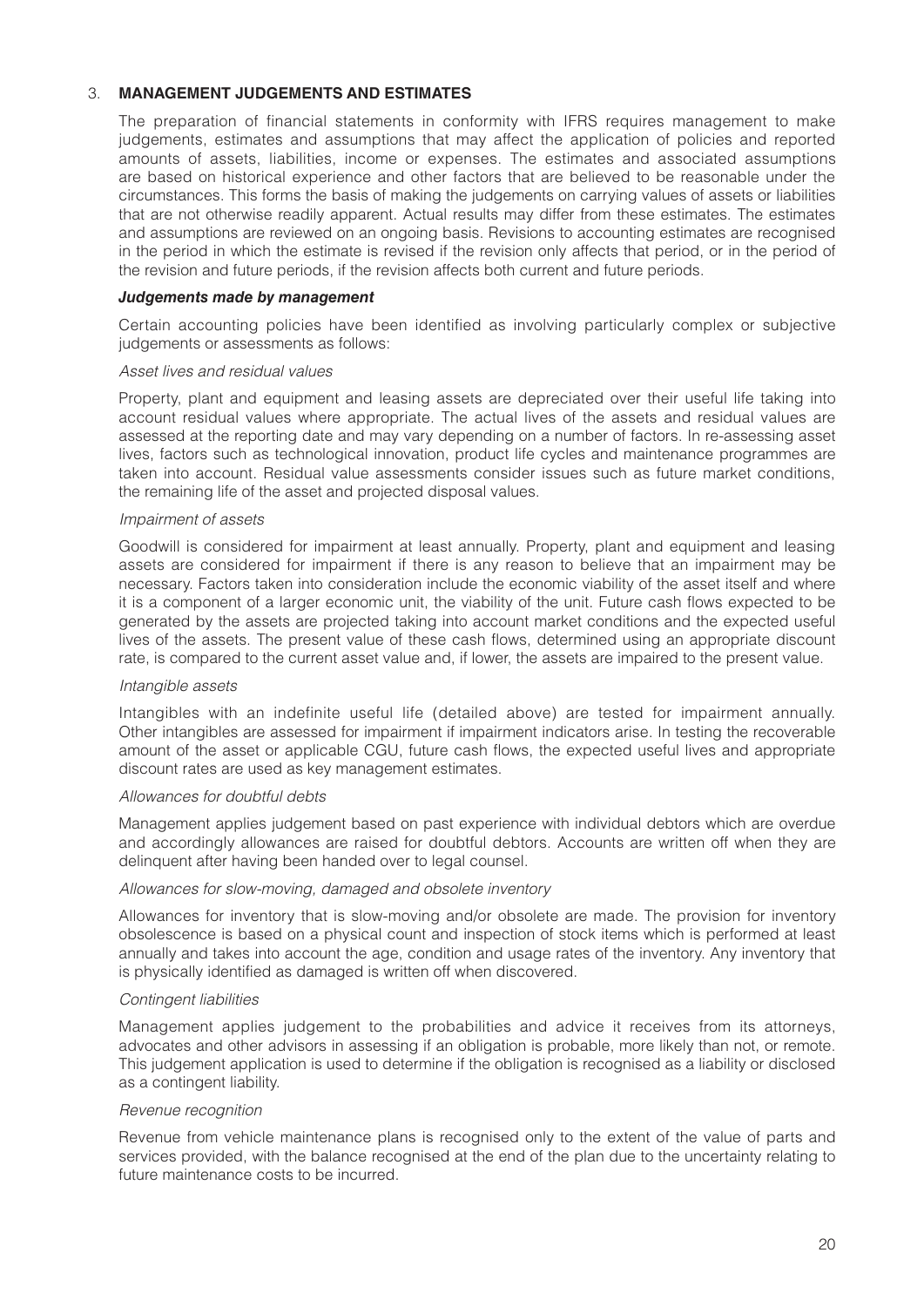|                                           | Goodwill<br>R'000 | Computer<br>software<br>R'000 | Total<br>R'000 |
|-------------------------------------------|-------------------|-------------------------------|----------------|
| <b>INTANGIBLE ASSETS</b>                  |                   |                               |                |
| 31 August 2017                            |                   |                               |                |
| $-Cost$                                   |                   | 201 940                       | 201 940        |
| - Accumulated amortisation and impairment |                   | (201 210)                     | (201 210)      |
|                                           |                   | 730                           | 730            |
| <b>Movement summary:</b>                  |                   |                               |                |
| Net book value at beginning of the period |                   |                               |                |
| <b>Additions</b>                          |                   | 4596                          | 4 5 9 6        |
| Amortisation                              |                   | (3679)                        | (3679)         |
| Disposal                                  |                   | (187)                         | (187)          |
| Net book value at end of the period       |                   | 730                           | 730            |
| 30 June 2016                              |                   |                               |                |
| – Cost                                    | 3012              | 197 531                       | 200 543        |
| - Accumulated amortisation and impairment | (3012)            | (197531)                      | (200543)       |
|                                           |                   |                               |                |
| <b>Movement summary:</b>                  |                   |                               |                |
| Net book value at beginning of the year   | 3012              | 159 452                       | 162 464        |
| <b>Additions</b>                          |                   | 27 754                        | 27 754         |
| Impairment                                | (3012)            | (182692)                      | (185 704)      |
| Amortisation                              |                   | (4514)                        | (4514)         |
| Net book value at end of the year         |                   |                               |                |

Goodwill, which was impaired in the prior year, represented the acquisition of a business under common control, from a fellow subsidiary on 1 July 2014. All intangibles were written off at 30 June 2016, in terms of IFRS 5 – Non-Current Assets Held for Sale as part of the Eqstra transaction.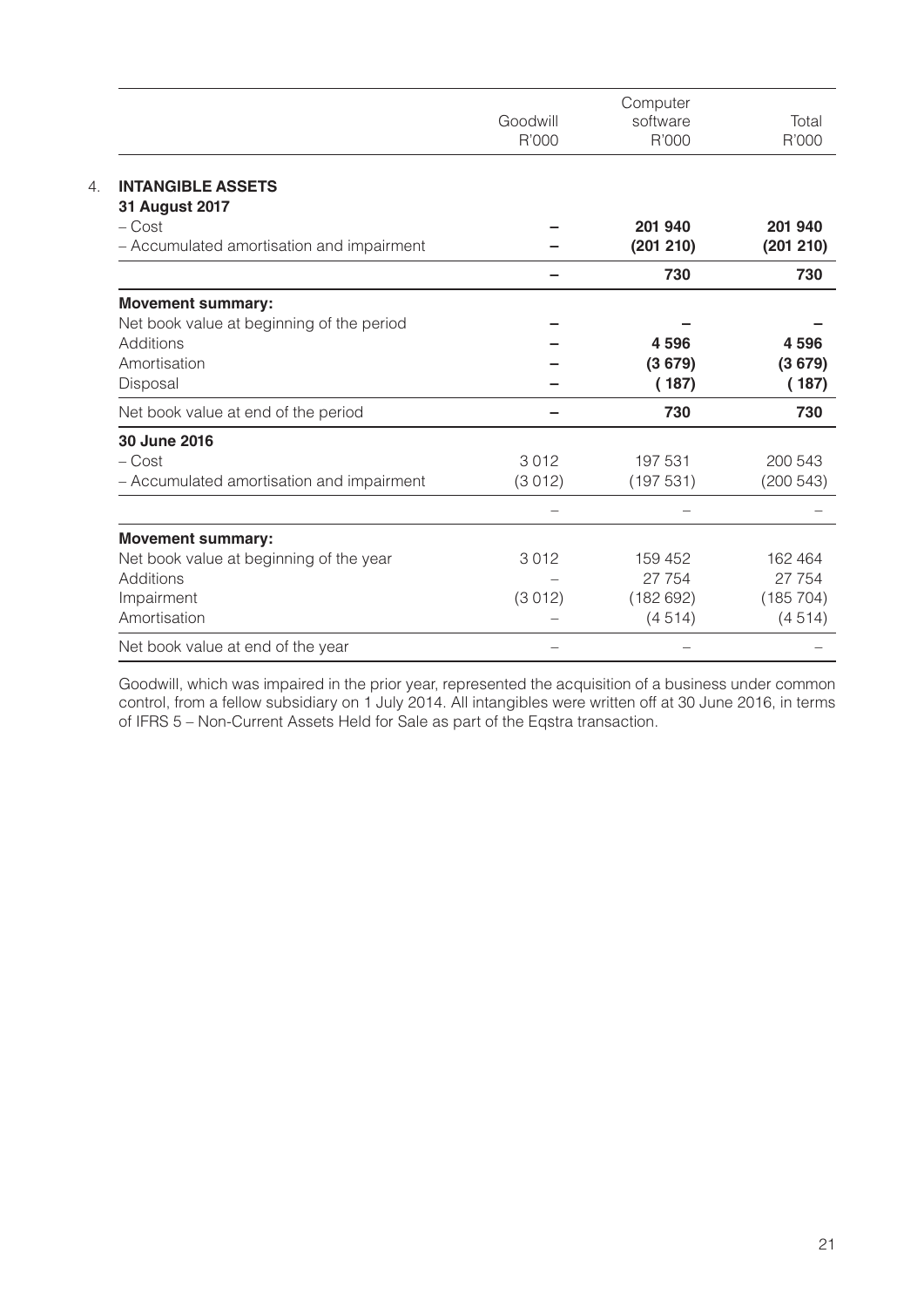|                                                                                                                           | Land<br>and buildings<br>and leasehold<br>improvements<br>R'000 | <b>Equipment</b><br>and furniture<br><b>R'000</b> | <b>Motor vehicles</b><br>R'000 | <b>Total</b><br><b>R'000</b>            |
|---------------------------------------------------------------------------------------------------------------------------|-----------------------------------------------------------------|---------------------------------------------------|--------------------------------|-----------------------------------------|
| PROPERTY, PLANT AND<br><b>EQUIPMENT</b>                                                                                   |                                                                 |                                                   |                                |                                         |
| 31 August 2017<br>$-Cost$                                                                                                 | 38 588                                                          | 55 265                                            | 17 676                         | 111 529                                 |
| - Accumulated                                                                                                             |                                                                 |                                                   |                                |                                         |
| depreciation                                                                                                              | (5251)                                                          | (42443)                                           | (5443)                         | (53137)                                 |
|                                                                                                                           | 33 337                                                          | 12 822                                            | 12 233                         | 58 392                                  |
| <b>Movement summary:</b><br>Net book value at<br>beginning of the period<br><b>Additions</b><br>Depreciation<br>Disposals | 39 237<br>532<br>(1719)<br>(4713)                               | 16 278<br>2837<br>(6250)<br>(43)                  | 18706<br>(3546)                | 74 221<br>3 3 6 9<br>(11 515)<br>(4756) |
| Proceeds on disposals<br>Profit on disposal                                                                               | (25000)<br>20 287                                               | (4)<br>(39)                                       |                                | (25004)<br>20 248                       |
| Transfer to leasing assets                                                                                                |                                                                 |                                                   | (2927)                         | (2927)                                  |
| Net book value at end of<br>the period                                                                                    | 33 337                                                          | 12 822                                            | 12 233                         | 58 392                                  |
| 30 June 2016<br>$-Cost$<br>- Accumulated                                                                                  | 42 933                                                          | 57 670                                            | 29 344                         | 129 947                                 |
| depreciation                                                                                                              | (3696)                                                          | (41392)                                           | (10638)                        | (55726)                                 |
|                                                                                                                           | 39 237                                                          | 16 278                                            | 18 706                         | 74 221                                  |
| <b>Movement summary:</b><br>Net book value at<br>beginning of year<br>Additions<br>Depreciation<br>Disposals              | 76 853<br>2414<br>(1145)<br>(38861)                             | 20 216<br>2 0 5 3<br>(5945)<br>(70)               | 17 257<br>80<br>(3782)         | 114 326<br>4547<br>(10872)<br>(38931)   |
| Proceeds on disposals<br>Profit on disposal                                                                               | (44155)<br>5 2 9 4                                              | (77)<br>7                                         |                                | (44232)<br>5 3 0 1                      |
| Reclassification<br>Transfer to leasing assets                                                                            | (24)                                                            | 24                                                | 5 1 5 1                        | 5 1 5 1                                 |
| Net book value at end of<br>year                                                                                          | 39 237                                                          | 16 278                                            | 18 706                         | 74 221                                  |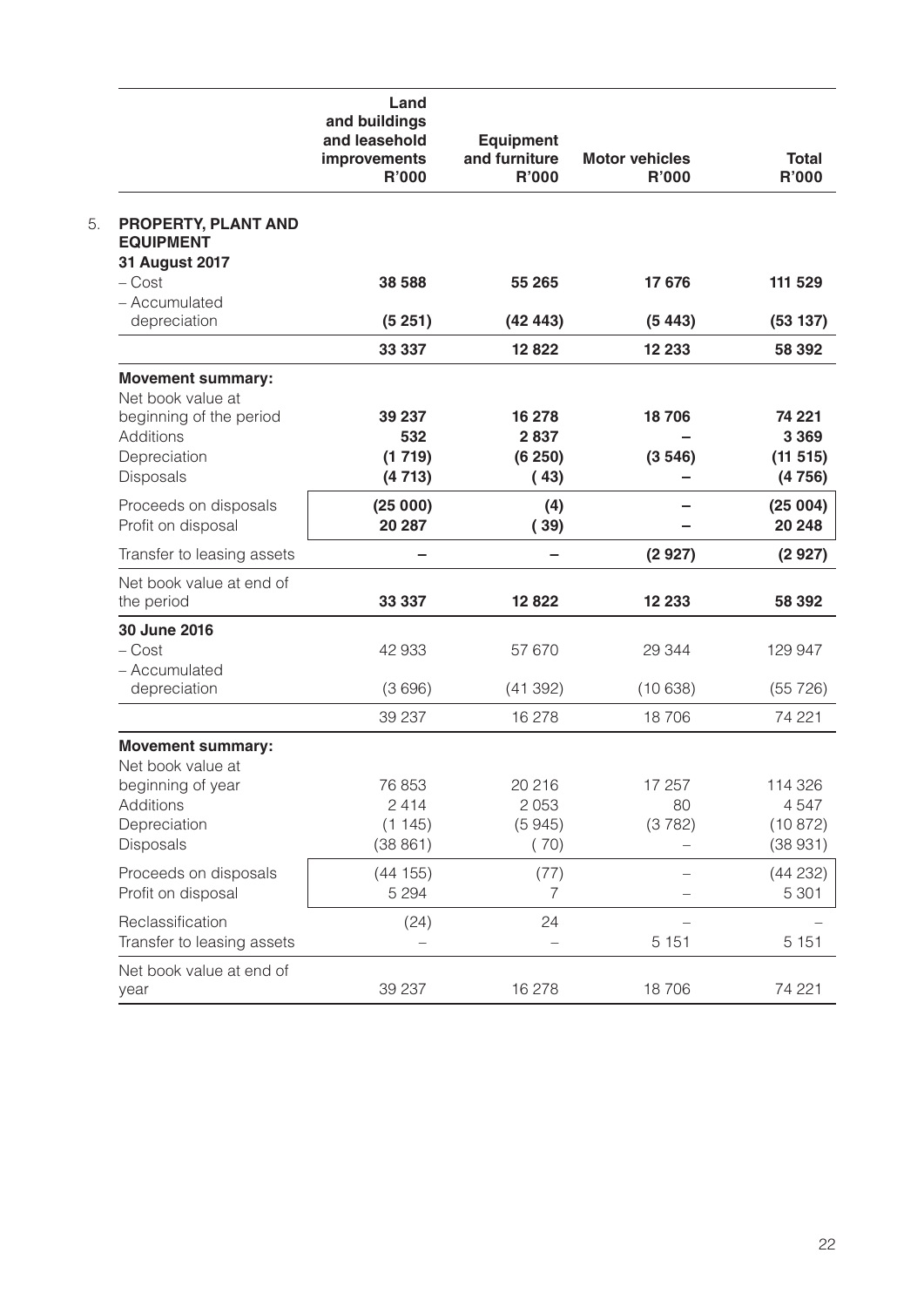|                                                  | 31 August<br>2017<br><b>R'000</b> | 30 June<br>2016<br>R'000 |
|--------------------------------------------------|-----------------------------------|--------------------------|
| 6.<br><b>LEASING ASSETS</b>                      |                                   |                          |
| Cost                                             | 3 804 598                         | 4 112 754                |
| Accumulated depreciation and impairment          | (1463503)                         | (1566019)                |
|                                                  | 2 341 095                         | 2 546 735                |
| <b>Movement summary:</b>                         |                                   |                          |
| Net book value at beginning of the period        | 2 546 735                         | 2 804 704                |
| Additions                                        | 815 725                           | 741 930                  |
| Depreciation                                     | (570146)                          | (583535)                 |
| Transfer from/(to) property, plant and equipment | 2927                              | (5151)                   |
| Transfer to inventory                            | (454146)                          | (411213)                 |
| Net book value at end of the period              | 2 341 095                         | 2 546 735                |

Leasing assets consist of passenger and commercial vehicles. No assets are encumbered or held as security for borrowings.

#### 7. **INVESTMENTS AND LOANS**

| <b>Investments</b>                        |         |        |
|-------------------------------------------|---------|--------|
| Listed investments at market value        | 9 102   | 15312  |
| Unlisted investments at fair value        | 12 271  | 11 750 |
| Loans                                     |         |        |
| Loans – MCC Contracts Proprietary Limited | 221 552 |        |
| <b>Total other investments and loans</b>  | 242 925 | 27 062 |
| The above are categorised as follows:     |         |        |
| - Loans and receivables                   | 221 552 |        |
| - Available-for-sale                      | 21 373  | 27 062 |
|                                           | 242 925 | 27 062 |
| Disclosed as:                             |         |        |
| - Non-current assets                      | 148 510 | 27 062 |
| – Current assets                          | 94 415  |        |
|                                           | 242 925 | 27 062 |

The listed investment comprises 568 872 (2016: R nil) ordinary shares in enX Group carried at market value. The investment has been recognised and measured as an asset through profit and loss. At 30 June 2016 the listed investment comprised 5 889 279 shares held in eXtract, which are now included as assets held for sale. (Refer to note 13).

The unlisted investment comprises an investment in an insurance cell captive and is held at fair value being it's net asset value. Refer to note 28 for fair value disclosure.

The loan with MCC Contracts Proprietary Limited ("MCC"), a wholly-owned subsidiary of eXtract, of R221.6 million (being the discounted value of the underlying loan) bears an imputed interest rate of 11.25% and has no fixed repayment terms. Management expects an amount of R100 million to be repaid within 12-months.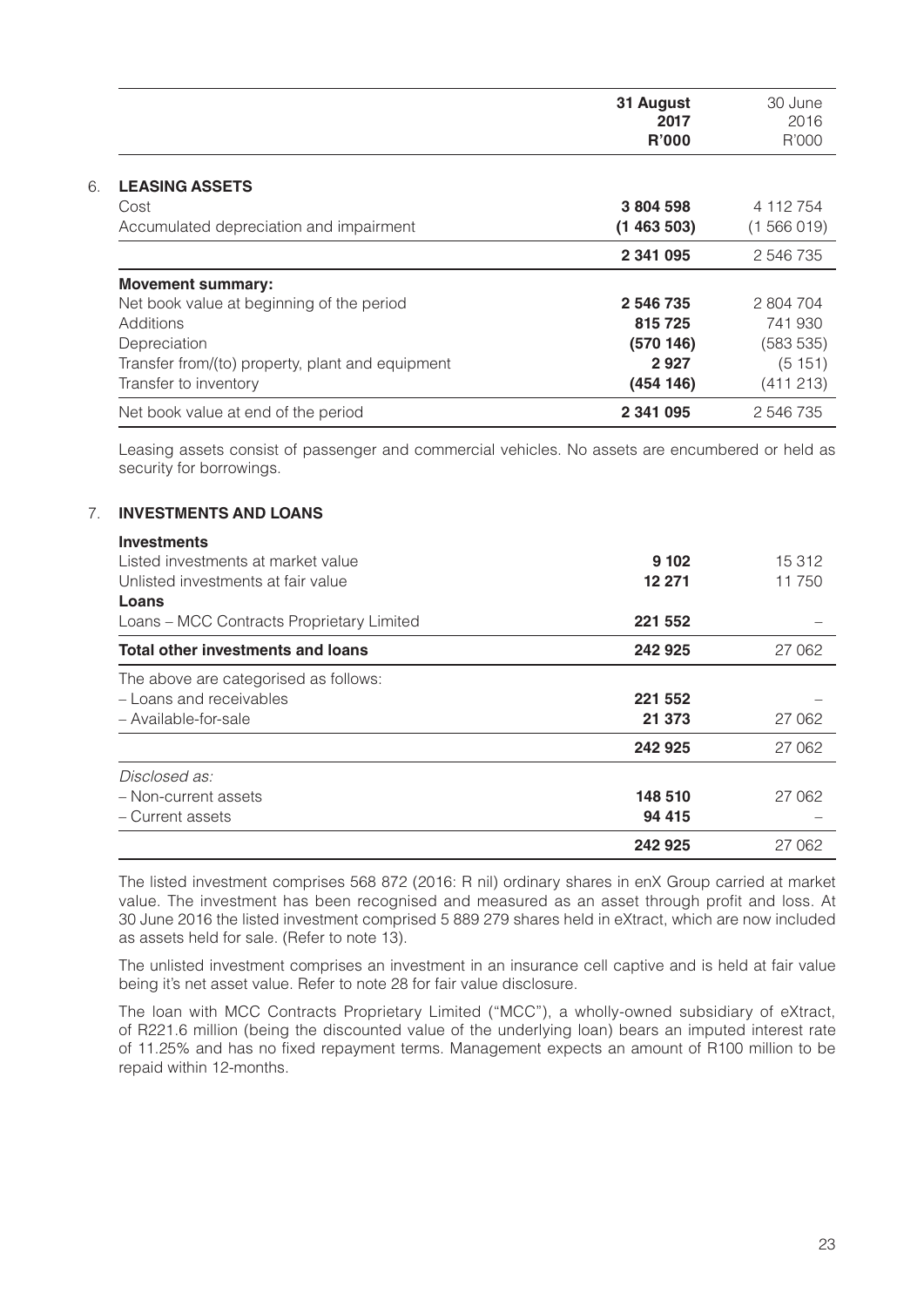|                                                                                                    | 31 August<br>2017<br><b>R'000</b> | 30 June<br>2016<br>R'000 |
|----------------------------------------------------------------------------------------------------|-----------------------------------|--------------------------|
| AMOUNTS OWING BY/(TO) GROUP COMPANIES AND EQUITY                                                   |                                   |                          |
| <b>LOAN</b>                                                                                        |                                   |                          |
| Due by group companies                                                                             |                                   |                          |
| Long-term                                                                                          |                                   |                          |
| MCC Contracts Proprietary Limited*                                                                 |                                   | 766 000                  |
| Eqstra NH Equipment Proprietary Limited                                                            | 2 3 0 6                           | 310 952                  |
| Saficon Industrial Equipment Proprietary Limited                                                   | 1 493 054                         | 1 558 722                |
| Amasondo Fleet Services Proprietary Limited                                                        | 8675                              |                          |
| GPS Tracking Solutions Proprietary Limited                                                         | 15 381                            |                          |
| Eqstra Swaziland Proprietary Limited                                                               | 6 5 3 4                           |                          |
| Eqstra Fleet Services Namibia Proprietary Limited                                                  | 3 2 4 2                           |                          |
| Total long-term portion                                                                            | 1 529 192                         | 2 635 674                |
| These amounts have been subordinated.                                                              |                                   |                          |
| <b>Short-term</b>                                                                                  |                                   |                          |
| MCC Contracts Proprietary Limited*                                                                 |                                   | 1578794                  |
| eXtract Group Limited*                                                                             |                                   | 58 043                   |
| Eqstra Swaziland Proprietary Limited                                                               |                                   | 12 5 5 9                 |
| Amasondo Fleet Services Proprietary Limited                                                        |                                   | 3999                     |
| GPS Tracking Solutions Proprietary Limited                                                         |                                   | 3867<br>33 395           |
| Eqstra Fleet Services Namibia Proprietary Limited<br>Eqstra Financial Services Proprietary Limited | 23 241                            | 19 167                   |
| Eqstra Lesotho Proprietary Limited                                                                 | 4 4 6 0                           | 4815                     |
| Omatemba Fleet Services Proprietary Limited                                                        | 1 538                             |                          |
| Eqstra Zambia Limited                                                                              | 579                               | 579                      |
| enX Group Limited                                                                                  | 14                                |                          |
| Other                                                                                              |                                   | 2 3 0 3                  |
| Total short-term portion                                                                           | 29 832                            | 1717521                  |
| Total amounts due by group companies                                                               | 1 559 024                         | 4 3 5 3 1 9 5            |
| Due to group companies                                                                             |                                   |                          |
| Eqstra Flexifleet Proprietary Limited                                                              | 52                                |                          |
| Eqstra Fleet Services (PVPS) Proprietary Limited                                                   | 62 543                            | 72 109                   |
| Egstra Transformation Trust                                                                        | 7 2 6 5                           | 3693                     |
| Pemberley Fleet Services Proprietary Limited*                                                      |                                   | 4 2 5 9                  |
| enX Leasing Investments Proprietary Limited                                                        | 197 063                           |                          |
| Eqstra Fleet Services Proprietary Limited                                                          | 2 744                             | 3 3 4 8                  |
| Total amounts due to group companies                                                               | 269 667                           | 83 409                   |
| <b>Effective interest rates</b>                                                                    |                                   |                          |
| Loans                                                                                              | 10,00%                            | 10,20%                   |

unsecured, bear interest at 10% (2016: 10,2%) with no fixed repayment date. The subordinated loans are not expected to be settled during the next 12-months based on their nature.

#### **Equity loan**

| enX Leasing Investments Proprietary Limited | 25 360 | $\overline{\phantom{a}}$ |
|---------------------------------------------|--------|--------------------------|
| eXtract Group Limited*                      |        | 25 360                   |

The equity loan bears no interest and is payable at the option of the company owing the liability.

*\* On 8 November 2016, enX Corporation Limited was acquired by enX Group as part of the Eqstra transaction. As a result group entities at 31 August 2017 no longer includes those entities which were not acquired by enX Group. These loans were restructured as part of the enX transaction, and are disclosed as part of loans receivable in note 7 and assets held for sale in note 13.*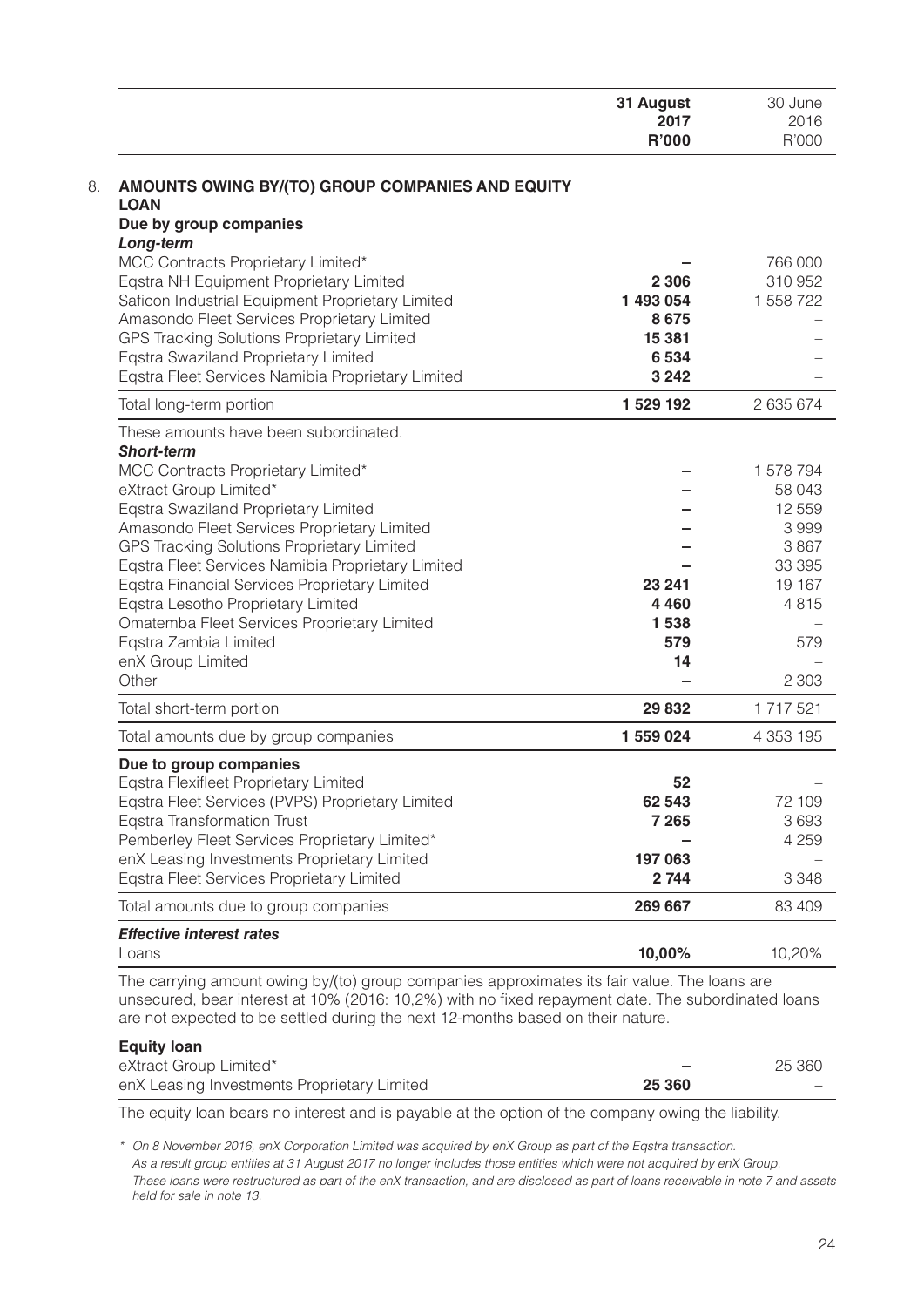|                                                             | 31 August<br>2017<br><b>R'000</b> | 30 June<br>2016<br>R'000 |
|-------------------------------------------------------------|-----------------------------------|--------------------------|
| 9.<br><b>DERIVATIVE FINANCIAL INSTRUMENTS</b><br>Short-term |                                   |                          |
| <b>Assets</b>                                               |                                   |                          |
| Cross currency swaps                                        |                                   | 30 466                   |
| Interest rate derivatives                                   |                                   | 1863                     |
|                                                             |                                   | 32 329                   |
| Liabilities                                                 |                                   |                          |
| Interest rate derivatives                                   | 2005                              |                          |
|                                                             | 2005                              |                          |
| Fair value through profit and loss                          | 2005                              | 32 329                   |

#### **Fair value of derivative financial instruments**

"Financial assets are stated at fair value. The fair value of derivatives is based upon market valuations. (Refer note 28)"

#### **Interest rate derivatives and cross currency swops**

The fair value of interest rate derivatives were determined by reference to quoted market prices for similar instruments.

#### 10. **INVENTORIES**

| Gross inventory<br>Less: impairment provision                                                                                | 19 341<br>(1 030)  | 19 570<br>(1468)   |
|------------------------------------------------------------------------------------------------------------------------------|--------------------|--------------------|
| Net inventory                                                                                                                | 18 311             | 18 102             |
| Comprising of:<br>Used vehicles<br>Spares, accessories and finished goods                                                    | 14 668<br>3643     | 12 5 69<br>5 5 3 3 |
|                                                                                                                              | 18 311             | 18 102             |
| Inventories carried at net realisable value included above<br>Net amount of inventories write-down expensed in the statement | 1 1 8 4            | 2 7 1 8            |
| of comprehensive income                                                                                                      | 580                | 1 4 1 3            |
| <b>TRADE AND OTHER RECEIVABLES</b><br>11<br>Net trade receivables                                                            | 125 661            | 110 994            |
| Trade receivables<br>Less: Provision for impairment of trade receivables*                                                    | 153 568<br>(27907) | 121 870<br>(10876) |
| Sundry debtors, claims, recoverables and prepayments                                                                         | 75 898             | 119 710            |
|                                                                                                                              | 201 559            | 230 704            |

*\* An analysis of the provision for impairment of trade receivables is included in note 28.*

The carrying amount of trade and other receivables approximates its fair value.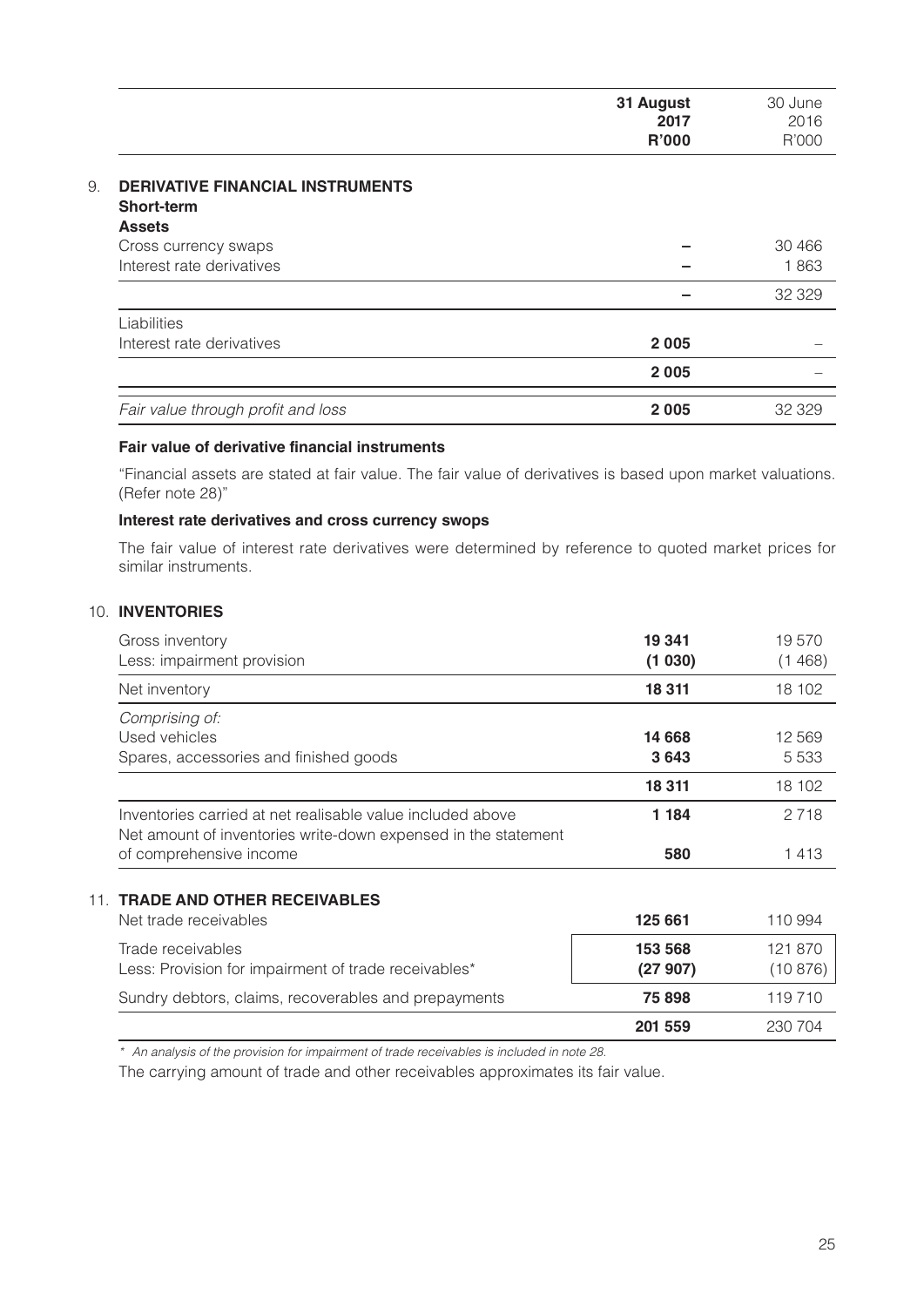|                                            | 31 August<br>2017<br><b>R'000</b> | 30 June<br>2016<br>R'000 |
|--------------------------------------------|-----------------------------------|--------------------------|
| <b>12. CASH AND CASH EQUIVALENTS</b>       |                                   |                          |
| Cash on hand                               | 204                               | 197                      |
| Bank balance                               | 80 957                            | 105 881                  |
| Net cash and cash equivalents              | 81 161                            | 106 078                  |
| Effective interest rates                   | 6,0%                              | 6,0%                     |
| 13. ASSETS HELD FOR SALE                   |                                   |                          |
| Ordinary shares in eXtract Group Limited   | 2 2 3 4                           |                          |
| Loans in MCC Contracts Proprietary Limited | 626 136                           |                          |
|                                            | 628 370                           |                          |

Subsequent to year-end, as part of the eXtract restructure agreement, the loan was delegated to enX Group at an amount of R626 million and the ordinary shares were also sold to enX Group at R0.5 per share.

#### 14. **STATED CAPITAL AND OTHER RESERVES**

| 600 002 (2016: 600 002) ordinary shares of no par value     | 548 874 | 548 874 |
|-------------------------------------------------------------|---------|---------|
| Issued stated capital                                       |         |         |
| 4 000 000 (2016: 4 000 000) ordinary shares of no par value |         |         |
| Authorised stated capital                                   |         |         |

#### 14.1 **Equity Compensation Benefits – enX**

#### **enX forfeitable share plan (FSP) schemes**

The FSP scheme allows certain senior employees to receive shares should certain conditions be fulfilled.

| enX Group                                                                                                | Date of issue    | Period to expiry | IFRS <sub>2</sub><br>classification |
|----------------------------------------------------------------------------------------------------------|------------------|------------------|-------------------------------------|
|                                                                                                          | 14 December 2016 | 3 years          | Equity settled                      |
| The value of the FSP has been calculated using the binomial model based on the following<br>assumptions: |                  |                  |                                     |
|                                                                                                          |                  |                  | 2016 scheme                         |
| Expected dividend yield (%)                                                                              |                  |                  |                                     |
| Fair value of the FSP on grant date                                                                      |                  |                  | R <sub>17,90</sub>                  |
| Share-based payment expense recognised                                                                   |                  |                  | 31 August<br>2017<br><b>R'000</b>   |
| 2016 Scheme                                                                                              |                  |                  | 4 621                               |

The expected volatility was determined using volatility of similar companies. The calculation of the share-based payment expense requires management to exercise a degree of judgement.

| Movement on the number of FSPs granted               | <b>Number of FSP</b><br>(000s) |
|------------------------------------------------------|--------------------------------|
| Balance at beginning of the period                   |                                |
| Forfeitable shares granted during the current period | 1 093 335                      |
| Balance at end of the period                         | 1 093 335                      |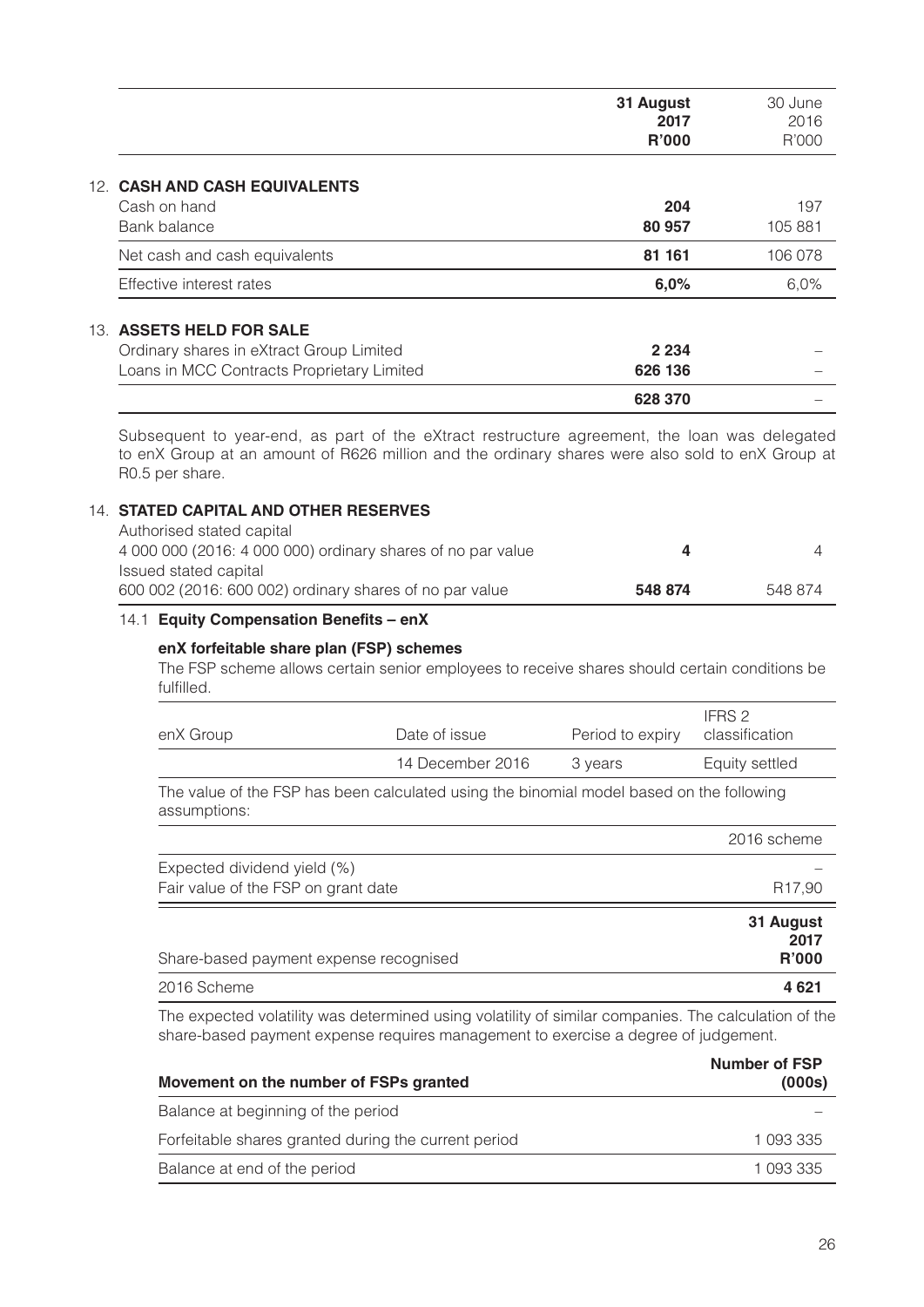#### 14.2 **Equity Compensation Benefits – pre Eqstra/enX transaction**

The Eqstra SAR, DBP and CSP schemes existed prior to 8 November 2016, the date of the Eqstra transaction, after which they were terminated. No additional expenses relating to the Eqstra compensation benefits were raise in the statement of profit and loss for the period. Refer to prior year annual financial statements for details of the schemes that terminated.

|                                                 | 31 August<br>2017 | 30 June<br>2016 |
|-------------------------------------------------|-------------------|-----------------|
| Share-based payment/(income) expense recognised | R'000             | R'000           |
| 2012 Scheme                                     |                   | 13              |
| 2013 Scheme                                     |                   | (16)            |
| 2014 Scheme                                     |                   | (271)           |
| 2015 Scheme                                     |                   | 249             |
|                                                 |                   | (25)            |
|                                                 | <b>Number</b>     | Number          |
|                                                 | of SAR            | of SAR          |
| Movement on the number of SARs granted          | (000s)            | (000s)          |
| Balance at beginning of the period              | 22 770            | 19 212          |
| Share appreciation rights granted               |                   | 4 300           |
| Share appreciation rights forfeited             | (22 770)          | (742)           |
| Balance at end of the period                    |                   | 22 7 7 0        |
| <b>Eqstra Deferred Bonus Plan (DBP) Schemes</b> |                   |                 |
|                                                 | 31 August         | 30 June         |
|                                                 | 2017              | 2016            |
| Share-based payment expense recognised          | <b>R'000</b>      | R'000           |
| 2012 Scheme                                     |                   | (537)           |
| 2013 Scheme                                     |                   | 522             |
| 2014 Scheme                                     |                   | 582             |
| 2015 Scheme                                     |                   | 204             |
|                                                 |                   | 771             |
|                                                 | <b>Number</b>     | Number          |
|                                                 | of SAR            | of SAR          |
| Movement on the number of DBPs granted          | (000s)            | (000s)          |
| Balance at beginning of the period              | 848               | 770             |
| Deferred bonus plan shares granted              |                   | 277             |
| Deferred bonus plan shares exercised            | (317)             | (199)           |
| Deferred bonus plan shares forfeited            | (531)             |                 |
| Balance at end of the period                    |                   | 848             |
| Eqstra Conditional share plan (CSP) schemes     |                   |                 |
|                                                 | 31 August         | 30 June         |

#### **Eqstra Share Appreciation Rights (SAR) scheme**

| Share-based payment expense recognised | 31 August<br>2017<br><b>R'000</b> | 30 June<br>2016<br>R'000 |
|----------------------------------------|-----------------------------------|--------------------------|
| 2014 Scheme                            |                                   | 301                      |
| 2015 Scheme                            |                                   | 1 377                    |
|                                        |                                   | 1 678                    |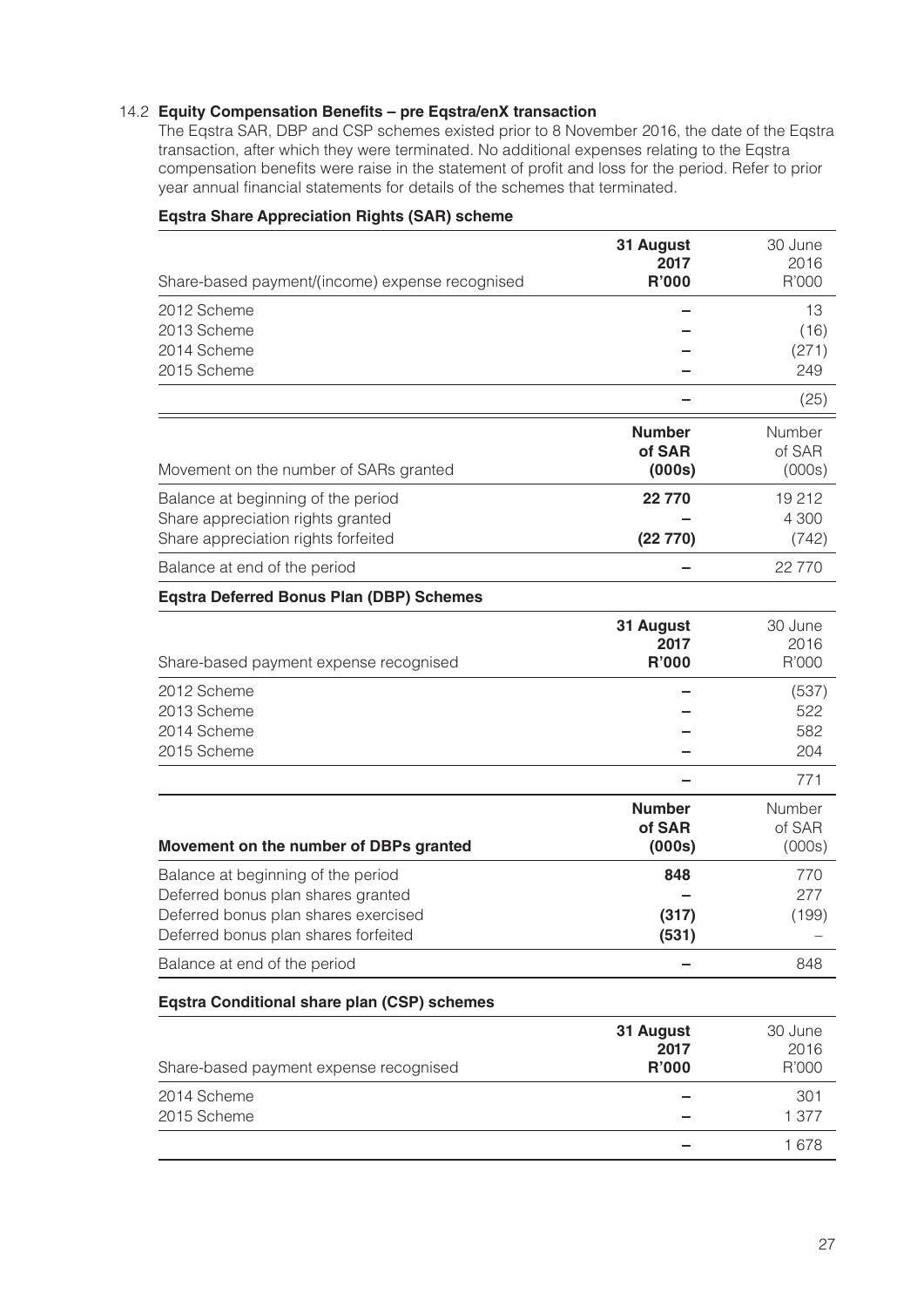| Movement on the number of CSPs granted  | <b>Number</b><br>of SAR<br>(000s) | <b>Number</b><br>of SAR<br>(000s) |
|-----------------------------------------|-----------------------------------|-----------------------------------|
| Balance at beginning of the period      | 2 0 8 0                           | 400                               |
| Conditional share plan shares granted   |                                   | 1680                              |
| Conditional share plan shares exercised | (656)                             |                                   |
| Conditional share plan shares forfeited | (1424)                            |                                   |
| Balance at end of the period            |                                   | 2 O8C                             |

The expected volatility was determined volatility of enX since 1 September 2016. The expected forfeiture rate was determined by estimating the probability of participating individuals still being in the employment of the entity at vesting date. The calculation of the share-based payment expense requires management to exercise a degree of judgement.

|                                                                                                                                                                                 | 31 August<br>2017<br><b>R'000</b> | 30 June<br>2016<br>R'000 |
|---------------------------------------------------------------------------------------------------------------------------------------------------------------------------------|-----------------------------------|--------------------------|
| 14.3 Other reserves                                                                                                                                                             |                                   |                          |
| Share-based payment reserve                                                                                                                                                     | 4621                              | 12 2 8 2                 |
| <b>15. INTEREST-BEARING LIABILITIES</b><br>Long-term in nature<br>- Unsecured loans, bonds and call borrowings<br>Short-term in nature<br>- Unsecured loans and call borrowings | 3 801 597                         | 5 146 611<br>779 426     |
| <b>Total borrowings (at amortised cost)</b><br>Less: current portion of interest-bearing borrowings                                                                             | 3 801 597<br>(685904)             | 5926037<br>(5288319)     |
| Long-term portion of interest-bearing borrowings                                                                                                                                | 3 115 693                         | 637 718                  |

Pursuant to the Eqstra transaction, enX Corporation restructured its debt as follows:

- Entered into new finance agreements to secure borrowings from South African banks for:
	- A R2 382.5 million term facility with a six-year term,30 month capital moratorium, quarterly capital repayments of ZAR 33 million thereafter (save for final repayment of ZAR 36 million);
	- A new undrawn liquidity facility of R600 million which is to be used exclusively for note holder maturities falling due in April 2017 and April 2018; and
	- An undrawn general banking facility of R400 million and indirect banking facilities for general corporate purposes; and
- Obtained approval of the requisite majority of the noteholders in accordance with the terms of the Eqstra Note Programme, at a combined meeting of noteholders and then separate meetings of each of the classes of the noteholders (being the Series 176 noteholders and the Series 191 noteholders), duly held on 22 July 2016, were the following was agreed:
	- Terms of the Eqstra Note Programme were amended such that eXtract and its remaining subsidiaries were released as guarantors in respect of the Eqstra Note Programme and enX Group and enX Leasing were replaced as the parent guarantors; and
	- Terms of the unsecured floating rate notes issued in April 2012 (Series 176) and April 2013 (Series 191), which were due to be finally redeemed in April 2017 and April 2018 respectively, were amended such that the principal amount outstanding are payable over three years on a straight-line basis, with the first payment on 25 April 2017 and due on 9 April 2018 respectively and the final redemption due on 25 April 2019 and 9 April 2020 respectively.

On 25 April 2017, R244 million of the liquidity facility was drawn down and R56 million was cancelled. This resulted in quarterly repayments of R18.8 million facility due from 31 May 2017.

All covenants have been met since the restructure.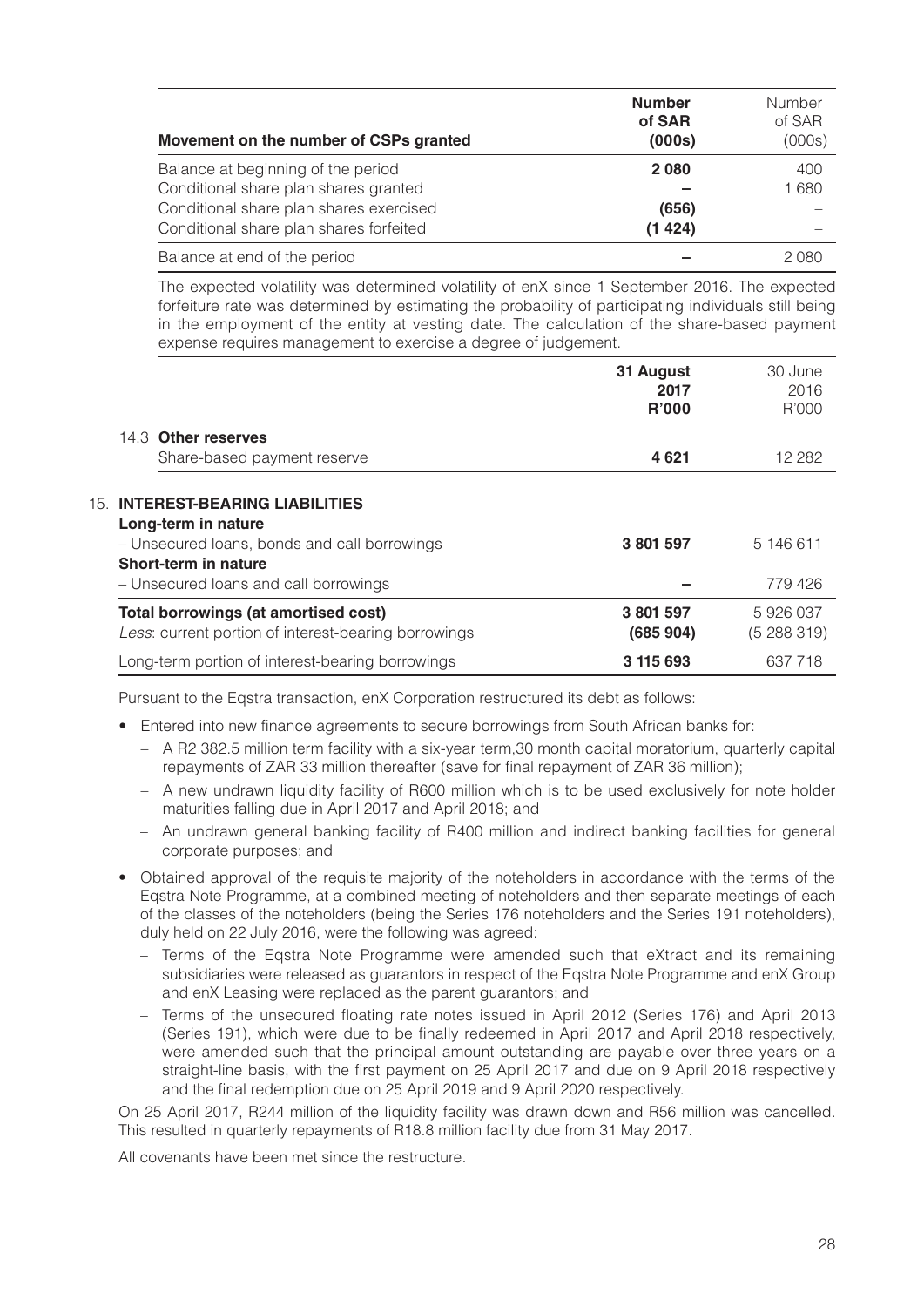#### 15 **INTEREST-BEARING LIABILITIES** (continued)

| Interest rate analysis                                   | <b>31 August 2017</b><br>$\%$ | 31 August 2017<br><b>Effective rates Analysis of debt</b><br>R'000 | 30 June 2016<br>Effective rates<br>℅ | 30 June 2016<br>Analysis of debt<br>R'000 |
|----------------------------------------------------------|-------------------------------|--------------------------------------------------------------------|--------------------------------------|-------------------------------------------|
| Variable linked<br>- Unsecured loans<br>- Unsecured call | $9.05\% - 12.25\%$            | 2 567 700                                                          | $8.9\% - 10.81\%$                    | 3465846                                   |
| borrowings                                               |                               | $\overline{\phantom{a}}$                                           | $7.5\% - 10.67\%$                    | 779426                                    |
| – Bonds                                                  | $9.34\% - 10.08\%$            | 1 233 897                                                          | $8.65\% - 9.99\%$                    | 1 680 765                                 |
|                                                          |                               | 3 801 597                                                          |                                      | 5926037                                   |

Summary of interest-bearing borrowings by year of redemption or repayment in SA Rands.

|                                                                                                | <b>2022 and</b><br>onwards<br>R'000 | 2021<br><b>R'000</b> | 2020<br><b>R'000</b> | 2019<br>R'000 | 2018<br>R'000              | <b>Total</b><br>R'000                |
|------------------------------------------------------------------------------------------------|-------------------------------------|----------------------|----------------------|---------------|----------------------------|--------------------------------------|
| 31 August 2017                                                                                 |                                     |                      |                      |               |                            |                                      |
| <b>SA Rands</b>                                                                                | 893 464                             | 675 836              | 845 550              | 700 843       | 685 904                    | 3 801 597                            |
| Total                                                                                          | 893 464                             | 675 836              | 845 550              | 700 843       | 685 904                    | 3 801 597                            |
|                                                                                                | 2021 and                            |                      |                      |               |                            |                                      |
|                                                                                                | onwards<br>R'000                    | 2020<br>R'000        | 2019<br>R'000        | 2018<br>R'000 | 2017<br>R'000              | Total<br>R'000                       |
| 30 June 2016                                                                                   |                                     |                      |                      |               |                            |                                      |
| <b>SA Rands</b>                                                                                |                                     |                      | 46 500               | 541 265       | 5 244 926                  | 5 832 691                            |
| Other                                                                                          |                                     |                      |                      | 49 953        | 43 393                     | 93 346                               |
| Total                                                                                          |                                     |                      | 46 500               | 591 218       | 5 288 319                  | 5 926 037                            |
| <b>Borrowing facilities</b>                                                                    |                                     |                      |                      |               | 31 August<br>2017<br>R'000 | 30 June<br>2016<br>R'000             |
| In terms of the memorandum of incorporation the borrowing powers of the company are unlimited. |                                     |                      |                      |               |                            |                                      |
| Total facilities established<br>Less: Total borrowings, excluding bonds                        |                                     |                      |                      |               | 4 524 728                  | 4 883 424<br>$(3801597)$ $(4245272)$ |

Unutilised borrowing facilities **723 131** 638 152

No assets are encumbered or held as security.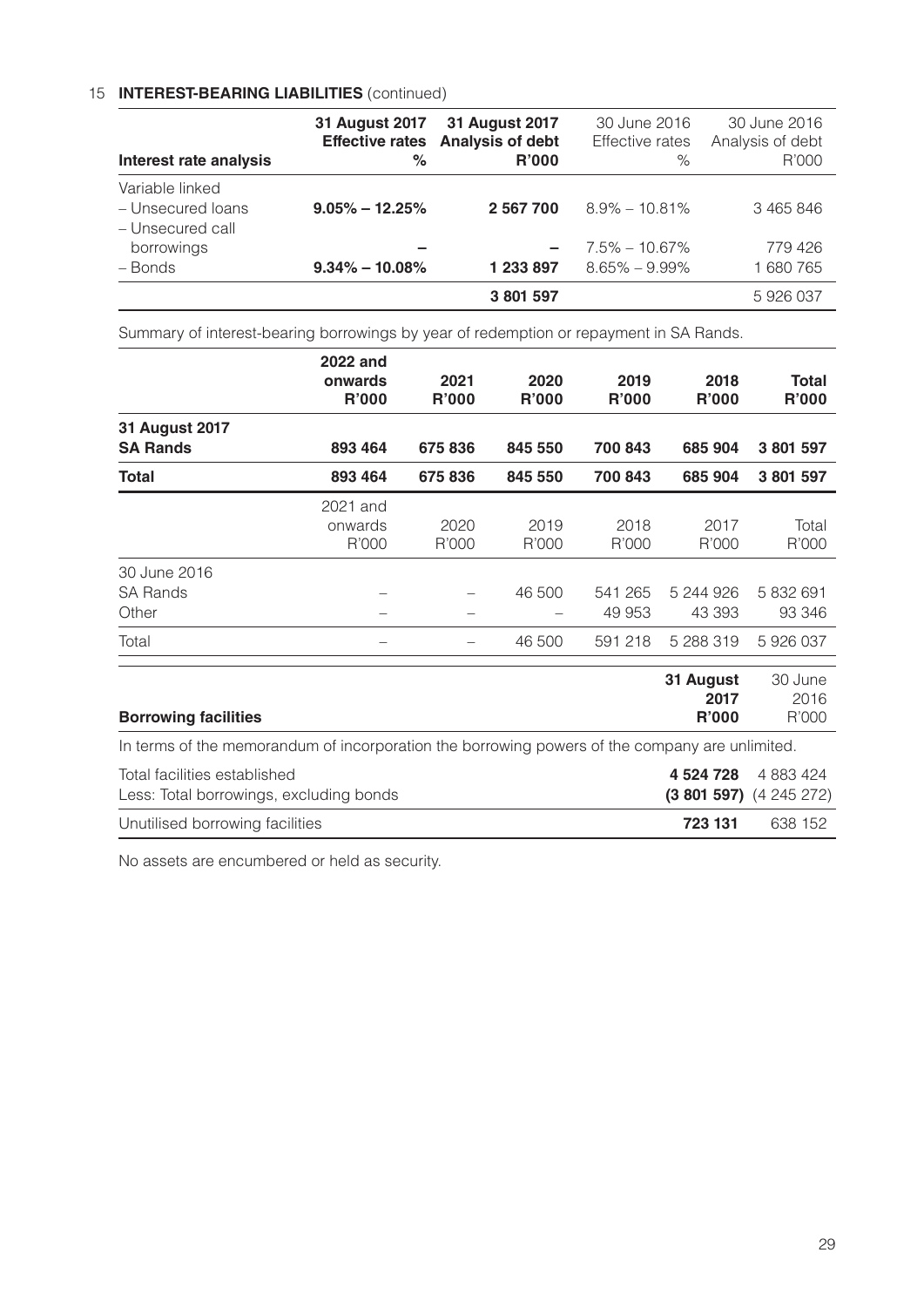|                                                                                                                                                                                                   | 31 August<br>2017<br><b>R'000</b>                                   | 30 June<br>2016<br>R'000                                    |
|---------------------------------------------------------------------------------------------------------------------------------------------------------------------------------------------------|---------------------------------------------------------------------|-------------------------------------------------------------|
| <b>DEFERRED TAXATION</b><br>16.                                                                                                                                                                   |                                                                     |                                                             |
| Balance at beginning of the period<br>Accounted for in the statement of comprehensive income                                                                                                      | 313 250<br>(89739)                                                  | 386 692<br>(73 442)                                         |
| Balance at end of the period                                                                                                                                                                      | 223 511                                                             | 313 250                                                     |
| Analysis of deferred taxation<br>- Accruals<br>- Property, plant and equipment<br>- Leasing assets<br>- Estimated taxation losses<br>- Intangibles<br>- Current derivative instruments<br>– Other | (56 293)<br>3425<br>271 525<br>(5497)<br>18 5 65<br>(561)<br>(7653) | (56753)<br>5 2 3 8<br>334 093<br>22 137<br>9 0 5 2<br>(517) |
|                                                                                                                                                                                                   | 223 511                                                             | 313 250                                                     |
| <b>Taxation losses</b><br>Unutilised taxation losses available for offset against future profits                                                                                                  | 19 632                                                              |                                                             |
| Deferred taxation assets recognised in respect of such losses                                                                                                                                     | 5 4 9 7                                                             |                                                             |

Deferred taxation assets are raised only to the extent that their recoverability is probable. Deferred taxation assets relating to the carry-forward of unused taxation losses are recognised to the extent that it is probable that future taxable profit will be available against which the unused taxation losses can be utilised.

Management has projected that future taxable income will be in excess of these tax losses based on budgets approved by the board of directors.

#### 17. **TRADE AND OTHER PAYABLES**

| Trade payables              | 36 895  | 82 201  |
|-----------------------------|---------|---------|
| Other payables and accruals | 223 565 | 307 603 |
| Interest accrual            | 15 337  | 71 432  |
| Employee related accruals   | 43 503  | 41 412  |
|                             | 319 300 | 502 648 |

The carrying amount of trade and other payables approximates its fair value. There were no provisions at 31 August 2017 (2016: R Nil).

#### 18. **REVENUE**

| Sales of goods<br>519 902<br>Rendering of services and lease rentals | 690 194<br><b>1805 943</b> 1459 425 |
|----------------------------------------------------------------------|-------------------------------------|
| <b>2 325 845</b> 2 149 619                                           |                                     |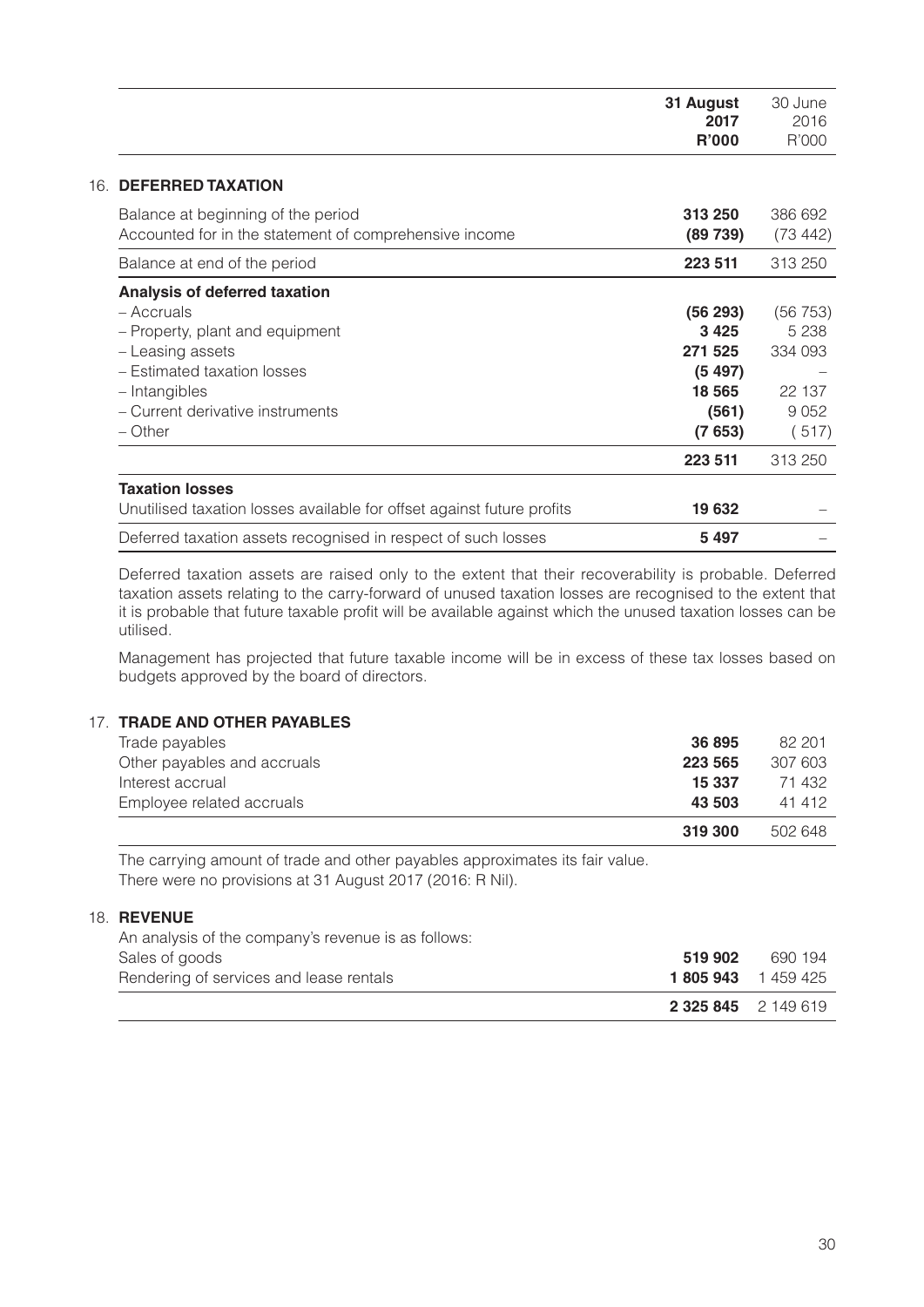|                                                                    | 31 August<br>2017<br><b>R'000</b> | 30 June<br>2016<br>R'000 |
|--------------------------------------------------------------------|-----------------------------------|--------------------------|
|                                                                    |                                   |                          |
| <b>19. NET OPERATING EXPENSES</b>                                  |                                   |                          |
| Cost of sales                                                      | 476 344                           | 542 329                  |
| Staff costs                                                        | 326 730                           | 263 874                  |
| Other operating income                                             | (45608)                           | (41389)                  |
| Other operating costs                                              | 740 850                           | 553 606                  |
|                                                                    | 1498316                           | 1 318 420                |
| The above costs are arrived at after including:                    |                                   |                          |
| Auditor's remuneration                                             | 4 192                             | 6567                     |
| Share-based payment expense (included in staff costs)              | 4621                              | 2 4 2 4                  |
| <b>IT</b> related costs                                            | 8943                              |                          |
| Rental and operating lease charges                                 | 24 377                            | 13885                    |
| Properties                                                         | 11 834                            | 12 459                   |
| Office equipment                                                   | 12 543                            | 1 4 2 6                  |
| Defined contribution retirement plan costs included in staff costs | 22 634                            | 26 505                   |

enX Group provides benefits through independent funds under the control of a board of trustees and all contributions to those funds are charged to the statement of comprehensive income.

The large majority of South African employees, other than those employees required by legislation to be members of various industry funds, are members of the enX and eXtract Pension Fund and the enX and eXtract Provident Fund which are governed by the Pensions Fund Act, 1956.

#### 20. **DEPRECIATION, AMORTISATION AND PROFIT ON DISPOSAL**

| Intangible assets<br>Property, plant and equipment<br>Leasing assets                                                                 | 3679<br>11 515<br>570 146 | 4514<br>10872<br>583 535  |
|--------------------------------------------------------------------------------------------------------------------------------------|---------------------------|---------------------------|
| Profit on disposal of property, plant and equipment and intangibles                                                                  | 585 340<br>(20061)        | 598 921<br>(5301)         |
|                                                                                                                                      | 565 279                   | 593 620                   |
| 21. IMPAIRMENTS AND FAIR VALUE ADJUSTMENTS<br>Impairment of computer software<br>Impairment of goodwill<br>Impairment of investments |                           | 182 692<br>3012<br>27 881 |
| Total impairments                                                                                                                    |                           | 213 585                   |
| Fair value adjustment of loan receivable from MCC                                                                                    | 28 4 4 8                  |                           |

At 30 June 2016, computer software and goodwill were written off in terms of IFRS 5 – Non-Current Assets Held for Sale as part of the Eqstra transaction.

A fair value adjustment of R27 331 million was recognised in 2015 throuth the fair value reserve in equity and was reversed to profit and loss at 30 June 2016, as the carrying value of the available for sale financial investments was considered impaired.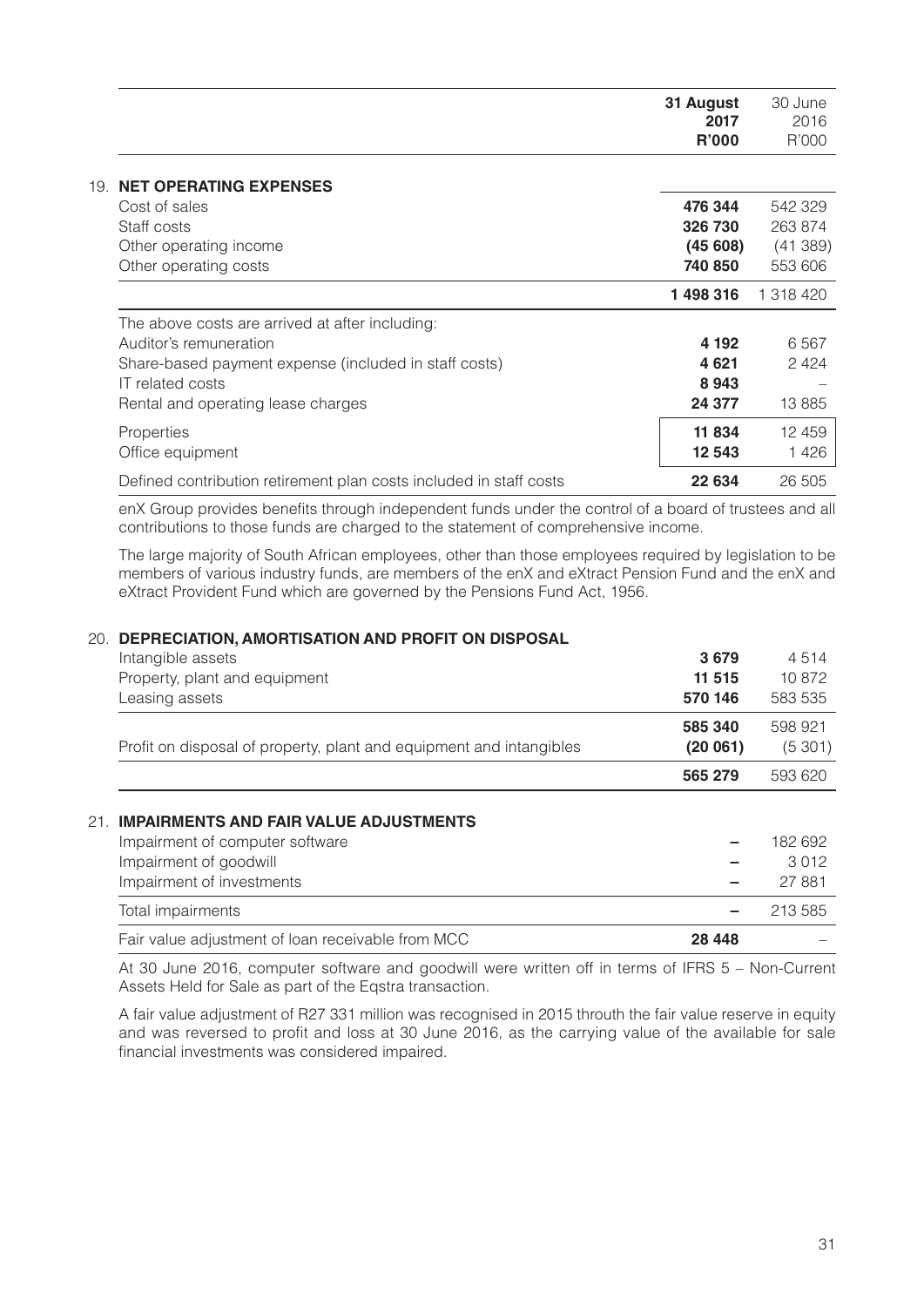|                                                                                                                                                                                                                                                                                                                                                                                                                                           | 31 August<br>2017<br>R'000                                               | 30 June<br>2016<br>R'000                |
|-------------------------------------------------------------------------------------------------------------------------------------------------------------------------------------------------------------------------------------------------------------------------------------------------------------------------------------------------------------------------------------------------------------------------------------------|--------------------------------------------------------------------------|-----------------------------------------|
| 22. NET FINANCE COSTS                                                                                                                                                                                                                                                                                                                                                                                                                     |                                                                          |                                         |
| Finance costs<br>Finance income                                                                                                                                                                                                                                                                                                                                                                                                           | 527 301<br>(332 346)                                                     | 572725<br>(410997)                      |
| Net finance cost<br>Fair value gains arising from interest swap instruments - unrealised                                                                                                                                                                                                                                                                                                                                                  | 194 955<br>(446)                                                         | 161728                                  |
| Net finance cost                                                                                                                                                                                                                                                                                                                                                                                                                          | 194 509                                                                  | 161728                                  |
| Included in finance costs is the following:<br>- Finance costs on bank overdrafts and other financial liabilities<br>- Fair value gains arising from interest swap instruments (unrealised)                                                                                                                                                                                                                                               | 527 301<br>(446)                                                         | 572 725                                 |
| Finance costs including fair value gains                                                                                                                                                                                                                                                                                                                                                                                                  | 526 855                                                                  | 572725                                  |
| Included in finance income is the following:<br>- Finance income on loans and receivables<br>- Finance income on cash and cash equivalents and interest swaps                                                                                                                                                                                                                                                                             | 329 320<br>3 0 26                                                        | 403 649<br>7 3 4 8                      |
| Finance income                                                                                                                                                                                                                                                                                                                                                                                                                            | 332 346                                                                  | 410 997                                 |
| South African taxation<br>Normal taxation<br>- Current period<br>- Prior year<br>Capital gains taxation<br>Deferred taxation<br>- Current period                                                                                                                                                                                                                                                                                          | 50 624<br>6933<br>4 5 4 4<br>(89739)                                     | 110 805<br>(73 442)                     |
|                                                                                                                                                                                                                                                                                                                                                                                                                                           | (27638)                                                                  | 37 363                                  |
| Reconciliation of taxation rates:                                                                                                                                                                                                                                                                                                                                                                                                         | %                                                                        | $\%$                                    |
| Profit before taxation – effective tax rate<br>Taxation effect of:                                                                                                                                                                                                                                                                                                                                                                        | 74,8                                                                     | (27, 2)                                 |
| - Permanent differences: Fair value adjustment<br>- Permanent differences: Transaction costs<br>- Permanent differences: Legal fees of a capital nature<br>- Permanent differences: Impairment of intangible asset<br>- Permanent differences: Depreciation on leasehold improvements<br>- Permanent differences: Profit on disposal of assets<br>- Non-deductible expenditure<br>- Prior year over provision<br>- Capital gains taxation | (21, 4)<br>(2,0)<br>(4,4)<br>(1,3)<br>15,3<br>(2,2)<br>(18, 6)<br>(12,2) | 5,7<br>8,1<br>0,9<br>35,5<br>4,0<br>1,0 |
| Statutory tax rate                                                                                                                                                                                                                                                                                                                                                                                                                        | 28,0                                                                     | 28,0                                    |
|                                                                                                                                                                                                                                                                                                                                                                                                                                           |                                                                          |                                         |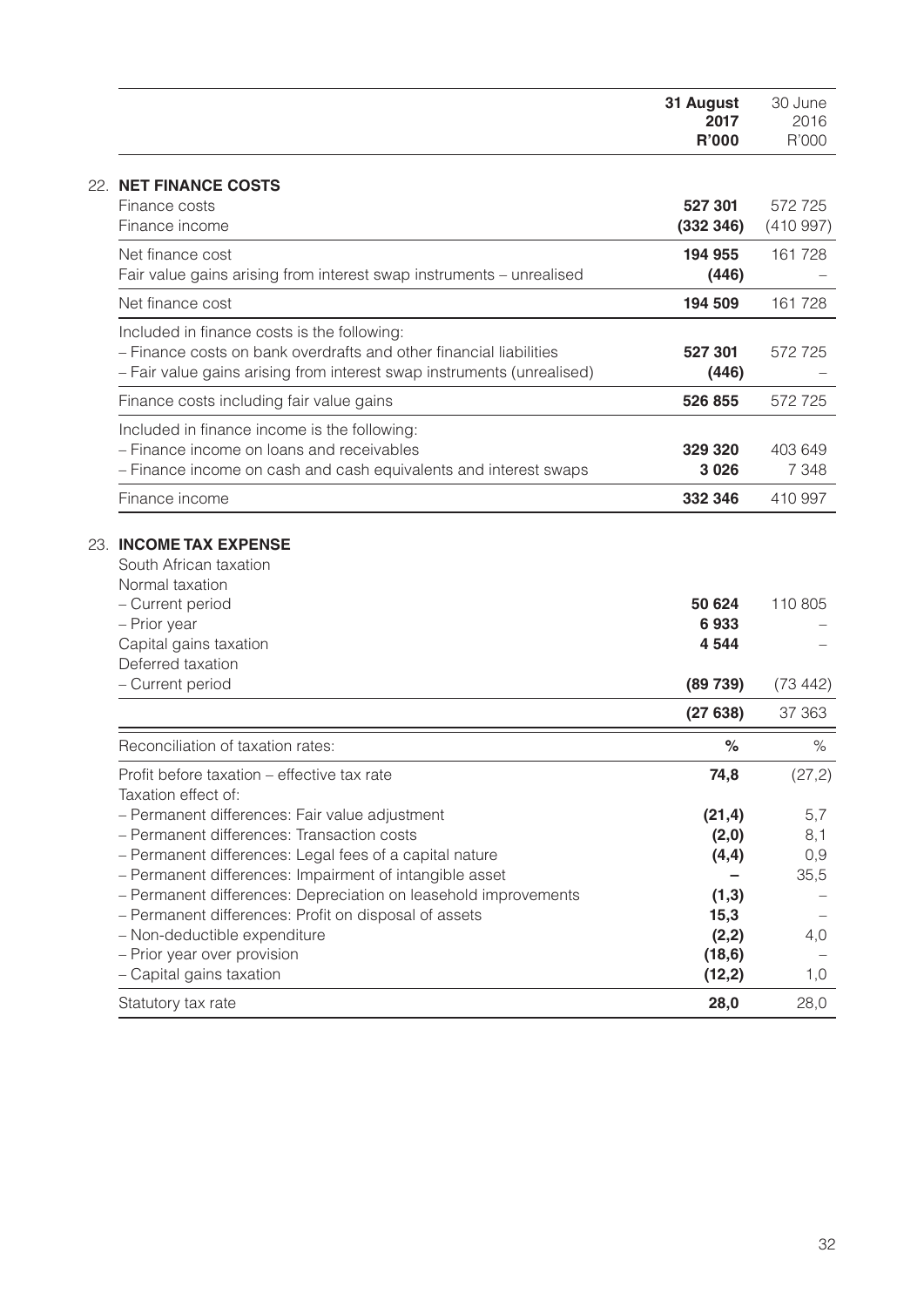|                                                                                                                                                                                                                                                                                                                                                                                                                                                                                                         |                               | 31 August<br>2017<br><b>R'000</b>                                                      | 30 June<br>2016<br>R'000                                                                                       |
|---------------------------------------------------------------------------------------------------------------------------------------------------------------------------------------------------------------------------------------------------------------------------------------------------------------------------------------------------------------------------------------------------------------------------------------------------------------------------------------------------------|-------------------------------|----------------------------------------------------------------------------------------|----------------------------------------------------------------------------------------------------------------|
| 24. NOTES TO THE STATEMENT OF CASH FLOWS                                                                                                                                                                                                                                                                                                                                                                                                                                                                |                               |                                                                                        |                                                                                                                |
| 24A. Cash generated by operations<br>Profit before net finance costs<br>Adjustments for non cash movements                                                                                                                                                                                                                                                                                                                                                                                              |                               | 231 714                                                                                | 24 154                                                                                                         |
| - Amortisation of intangible assets<br>- Depreciation of property, plant and equipment<br>- Depreciation of leasing assets<br>- Fair value adjustment in respect of investments<br>- Impairment of computer software<br>- Impairment of goodwill<br>- Profit on disposal of property, plant and equipment<br>- Recognition of share-based payments<br>- Movement in inventory provision<br>- Movement in allowance for doubtful debts<br>- Impairment of investments<br>- Other non-cash flow movements |                               | 3679<br>11 515<br>570 146<br>28 4 4 8<br>(20061)<br>4621<br>(438)<br>17 031<br>1 1 5 6 | 4514<br>10872<br>583 535<br>3 9 8 7<br>182 692<br>3012<br>(5301)<br>2 4 2 4<br>(639)<br>415<br>27 881<br>(188) |
| Cash generated by operations before changes in working capital<br>Working capital movements<br>- Decrease in inventories<br>- Decrease (increase) in trade and other receivables<br>- (Decrease) increase in trade and other payables                                                                                                                                                                                                                                                                   |                               | 849 811<br>454 375<br>54 614<br>(183 348)                                              | 837 358<br>413 361<br>(49595)<br>60 981                                                                        |
| Total cash generated by operations                                                                                                                                                                                                                                                                                                                                                                                                                                                                      |                               | 1 173 452                                                                              | 1 262 105                                                                                                      |
| 24 <sub>B</sub> . Taxation paid<br>Net balance payable at beginning of period<br>Taxation charge<br>Net balance receivable (payable) at end of period                                                                                                                                                                                                                                                                                                                                                   |                               | 42 480<br>62 101<br>18 290<br>122 871                                                  | 110 805<br>(42 480)<br>68 325                                                                                  |
| 25. COMMITMENTS<br>Guarantees                                                                                                                                                                                                                                                                                                                                                                                                                                                                           |                               |                                                                                        | 9574                                                                                                           |
| Operating lease commitments                                                                                                                                                                                                                                                                                                                                                                                                                                                                             |                               |                                                                                        |                                                                                                                |
|                                                                                                                                                                                                                                                                                                                                                                                                                                                                                                         | One to<br>five years<br>R'000 | Less than<br>one year<br>R'000                                                         | Total<br>R'000                                                                                                 |
| 31 August 2017<br>Property                                                                                                                                                                                                                                                                                                                                                                                                                                                                              | 4914                          | 6836                                                                                   | 11 750                                                                                                         |
| 30 June 2016<br>Property                                                                                                                                                                                                                                                                                                                                                                                                                                                                                | 10881                         | 6 0 6 9                                                                                | 16 950                                                                                                         |

### 26. **CONTINGENT LIABILITIES**

There are no current or pending litigation that is considered likely to have a material adverse effect on the company.

For details on subordinations refer to note 8.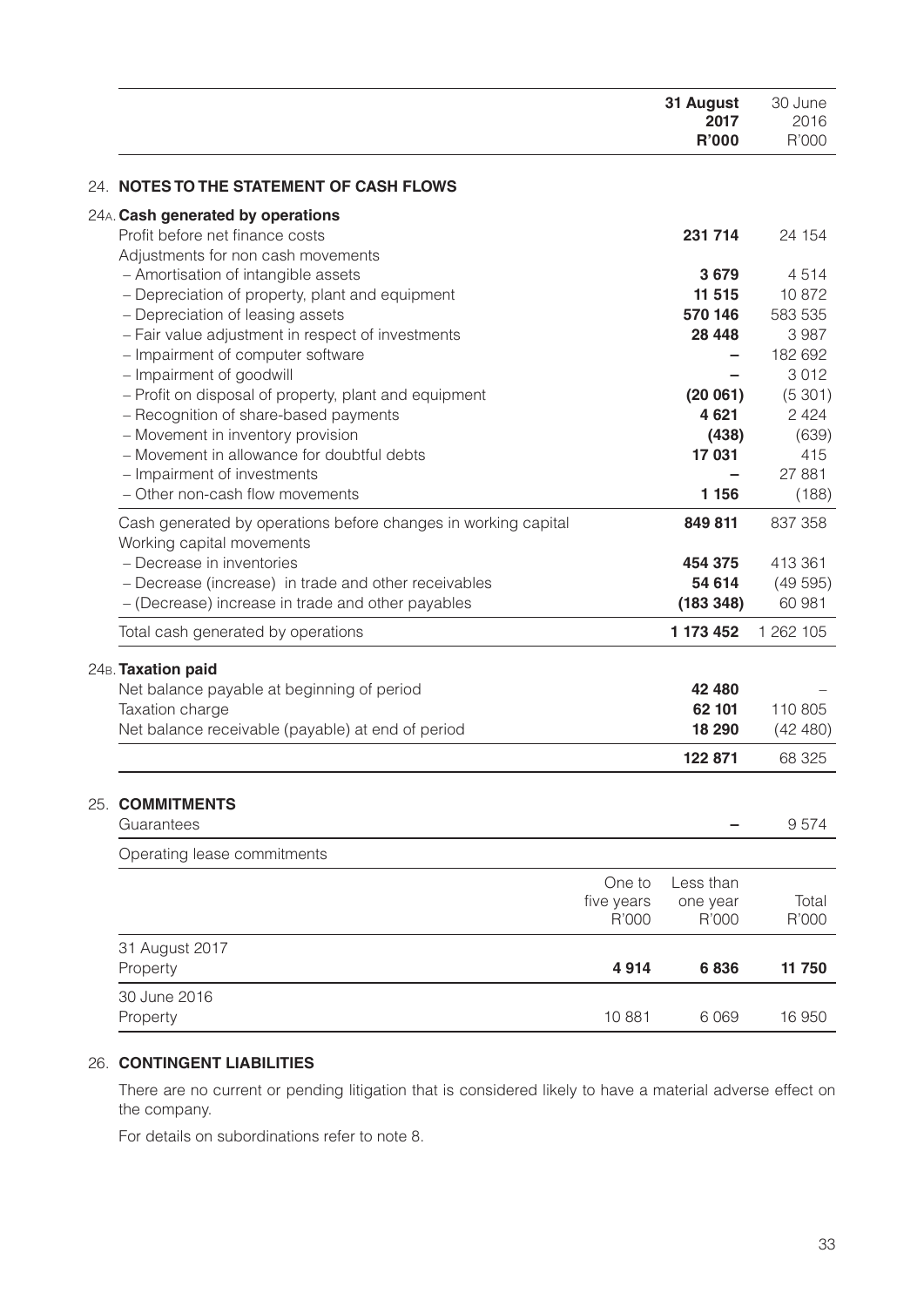#### 27. **OPERATING LEASE RECEIVABLES**

The minimum future lease payments receivable under non-cancellable operating leases are as follows:

|                            | More than<br>five years<br>R'000 | One to<br>five years<br>R'000 | Less than<br>one year<br>R'000 | Total<br>R'000 |
|----------------------------|----------------------------------|-------------------------------|--------------------------------|----------------|
| 31 August 2017<br>Vehicles | 41 909                           | 1765354                       | 841 239                        | 2 648 502      |
| 30 June 2016<br>Vehicles   | 290 014                          | 1 964 221                     | 1 003 661                      | 3 257 896      |

#### 28. **FINANCIAL INSTRUMENTS**

#### **Financial risk factors**

The company's treasury activities are aligned to the company's decentralised business model and the enX Group's asset and liability committee's ("ALCO") strategies. The ALCO is an enX Group board subcommittee responsible for implementing best practice asset and liability risk management with its main objectives being the management of liquidity, interest rate, price risk and foreign exchange risk. The ALCO meets every quarter and follows a comprehensive risk management process. The treasury implements the ALCO risk management policies and directives and provides financial risk management services to the various divisional businesses, co-ordinates access to domestic and international financial markets for bank as well as debt capital markets funding and monitors and manages the financial risks relating to the operations of the company through internal risk reports which analyses exposures by degree and magnitude of risks. These risks include market risk (including foreign exchange risk, interest rate risk, and price risk), credit risk and liquidity risk. The day-to-day management of foreign exchange risk and credit risk is performed on a decentralised basis by the various business units within the guidelines approved by the board of directors of enX Group.

The company's objectives, policies and processes for measuring and managing these risks are detailed below.

The company seeks to minimise the effects of these risks by matching assets and liabilities as far as possible or by using derivative financial instruments to hedge these risk exposures. The adherence to the use of derivative instruments and exposure limits is reviewed on a continuous basis and results are reported to the group's audit and risk committee.

The company does not enter into or trade financial instruments, including derivative financial instruments, for speculative purposes. The company enters into financial instruments to manage and reduce the possible adverse impact on earnings of changes in interest rates and foreign exchange rates.

#### *Market Risk*

This is the risk that changes in the general market conditions, such as foreign exchange rates, interest rates and commodity prices may adversely impact on the company's earnings, assets, liabilities and capital. The objective of market risk management is to manage and control market risk exposures within acceptable parameters, while optimising the return on risk. The company's activities expose it primarily to the financial risks of changes in foreign currency exchange rates, interest rates and equity prices.

#### *Currency risk*

This is the risk of losses arising from the effects of adverse movements in exchange rates on net foreign currency asset or liability positions. The company undertakes certain transactions denominated in foreign currencies, hence exposures to exchange rate fluctuations arise. In order to manage these risks, the company may enter into transactions, which make use of derivatives. Derivative instruments are used by the company for hedging purposes. Such instruments include forward exchange contracts and under specific ALCO authorisation, currency options.

The policy of the company is to maintain a fully covered foreign exchange risk position in respect of foreign currency commitments with a few exceptions authorised by the ALCO. Spare parts are settled in the spot market and where specific South African Exchange Control authorisation has been acquired up to 75% of forecasted annual purchases can be covered. The day-to-day management of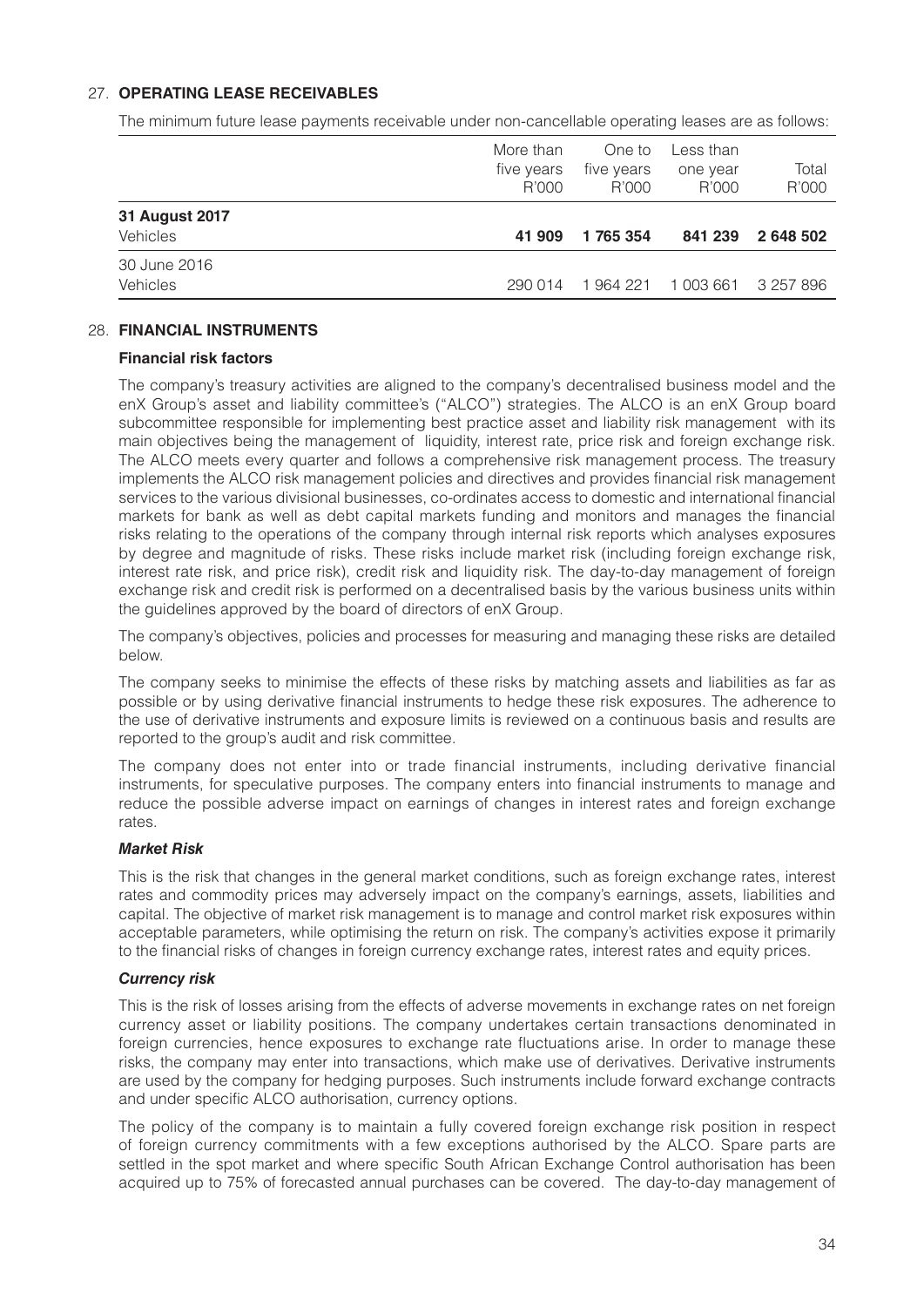foreign exchange risk is performed on a decentralised basis by the various business units within the company's hedging policies and guidelines. Trade-related import exposures are managed through the use of natural hedges arising from foreign assets as well as forward exchange contracts.

The company has no uncovered foreign currency exposure and all foreign currency denominated assets and liabilities are hedged through foreign exchange contracts. Fair value is calculated as the difference between the contracted value and the value to maturity at the period end. The sensitivity of profits to changes in exchange rates is a result of foreign exchange gains/losses on translation of foreign denominated trade receivables and financial assets and liabilities at fair value through the statement of comprehensive income that are offset by equivalent gains/losses in currency derivatives. As the company does not transact with any material foreign receivables or payables, there is no material foreign currency exposure.

#### *Concentration risk*

This is the risk of a single non-related party customer exceeding 5% of total company revenue. There is one customer that individually accounts for more than 5% of company revenue.

#### *Cash and cash equivalents*

It is company policy to deposit short-term cash with reputable financial institutions with high credit ratings assigned by international credit-rating agencies.

#### *Interest rate risk*

This is the risk that fluctuations in interest rates may adversely impact on the company's earnings, assets, liabilities and capital.

The company is exposed to interest rate risk as it borrows and places funds at both fixed and floating rates. The risk is managed by matching fixed and floating rate assets and liabilities wherever possible and achieve a repricing profile in line with ALCO directives through the use of interest rate derivatives. The company analyses the impact on profit and loss of defined interest rate shifts – taking into consideration refinancing, renewal of existing positions, alternative financing and hedging.

The company's financial services division, having access to local money markets, provides the subsidiaries with the benefits of bulk financing and depositing. The interest rate profile of total borrowings is reflected in note 15. The company has entered into interest rate derivative contracts that entitle it to either receive or pay interest at floating rates on notional principal amounts and oblige it to receive or pay interest at fixed rates on the same amounts.

The company's remaining periods and notional principal amounts of the outstanding interest rate derivative contracts are:

|                                                             | 31 August<br>2017<br><b>R'000</b> | 30 June<br>2016<br>R'000 |
|-------------------------------------------------------------|-----------------------------------|--------------------------|
| Pay floating receive fixed<br>One to five years             | 106 000                           | 106 000                  |
| Fair value of interest rate swaps<br>– Asset<br>- Liability | 2005                              | 1863                     |

The impact of a 1% change in interest rates will have not have a material impact on profit and loss as the fixed rates loans are covered with interest rate swops and the income streams are linked to the prime interest rate.

#### *Collateral*

The company may require collateral in respect of the credit risk on derivative transactions with a third party. The amount of credit risk is the positive fair value of the contract. Collateral may be in the form of cash or in the form of a lien over a debtors assets, entitling the company to make a claim for current and future liabilities. The company is not exposed to a situation where a third party may require collateral with respect to the transaction with that third party. These transactions are conducted under terms that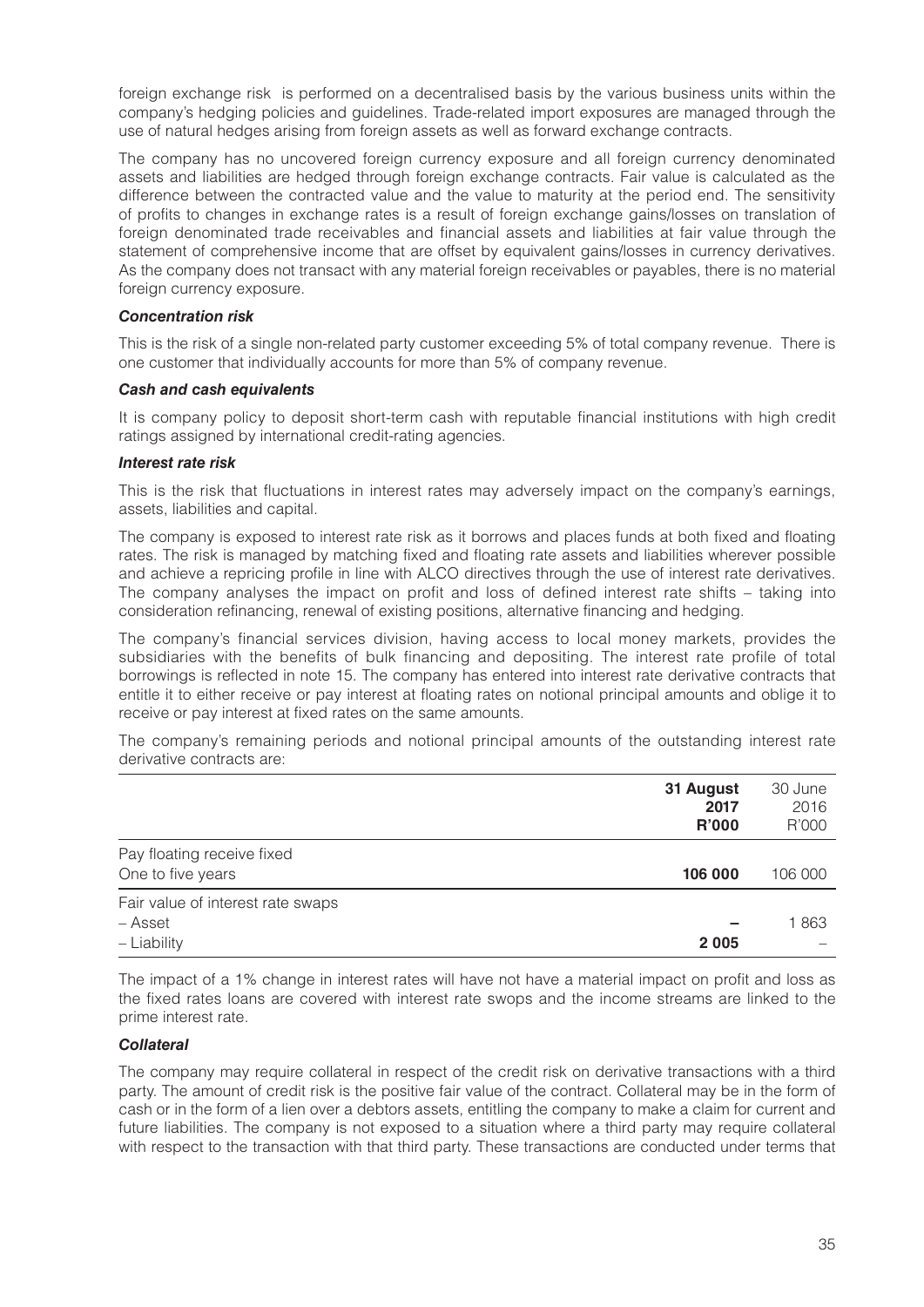are usual and customary to standard lending and borrowing activities. No financial assets were repledged during the period under review for collateral purposes.

#### *Guarantees*

The company did not during the period obtain financial or non-financial assets by taking possession of collateral it holds as security or calling on guarantees.

#### *Credit risk*

Credit risk, or the risk of counterparties defaulting, is controlled by the application of credit approvals, limits and monitoring procedures. Where appropriate, the company obtains appropriate collateral to mitigate risk. Counterparty credit limits are in place and are reviewed and approved by the respective subsidiary boards.

The carrying amount of financial assets represents the maximum credit exposure. None of the financial instruments below were held as collateral for any security provided. The credit quality of all derivative financial assets is sound. None are overdue or impaired and the company does not hold any collateral on derivatives.

#### *Trade accounts receivable*

#### *Trade receivables that are neither past due nor impaired*

Trade accounts receivable consist mainly of a large, widespread customer base. The company monitors the financial position of its customers on an ongoing basis. Creditworthiness of trade debtors is assessed when credit is first extended and is reviewed regularly thereafter. The granting of credit is controlled by the application of account limits. Where considered appropriate, use is made of credit guarantee insurance.

| 31 August                                                |              | 30 June |
|----------------------------------------------------------|--------------|---------|
|                                                          | 2017         | 2016    |
|                                                          | <b>R'000</b> | R'000   |
| Trade receivables that are neither past due nor impaired | 72 077       | 91 662  |

Based on past experience, the company believes that no impairment is necessary in respect of trade receivables not past due as the amount relates to customers that have a good track record with the company, and there has been no objective evidence to the contrary.

The credit quality of all derivative financial assets is sound. None are overdue or impaired and the company does not hold any collateral on derivatives. The company's maximum exposure to counterparty credit risk on derivative assets at 31 August 2017 amounted to R2 million (2016: R32.2 million).

#### *Past due trade receivables not impaired*

Included in trade receivables are debtors which are past the original expected collection date (past due) at the reporting date and no provision has been made as there has not been a significant change in credit quality and the amounts are still considered recoverable. A summarised age analysis of past debtors is set out below.

| Less than 1 month    | 28 778 | 18 195 |
|----------------------|--------|--------|
| Between 1 – 3 months | 24 806 | 5 499  |
|                      | 53 584 | 23 694 |

The overdue debtor ageing profile above is typical of the industry in which certain of our businesses operate. No significant collateral was held by the company as security and other enhancements over the financial assets during the period.

#### *Allowance for doubtful debts for loans and receivables*

Before the financial instruments can be impaired, they are evaluated for the possibility of any recovery as well as the length of time at which the debt has been long outstanding. Provision is made for bad debts on trade accounts receivable. Management does not consider that there is any material credit risk exposure not already covered by credit guarantee or a bad debt provision.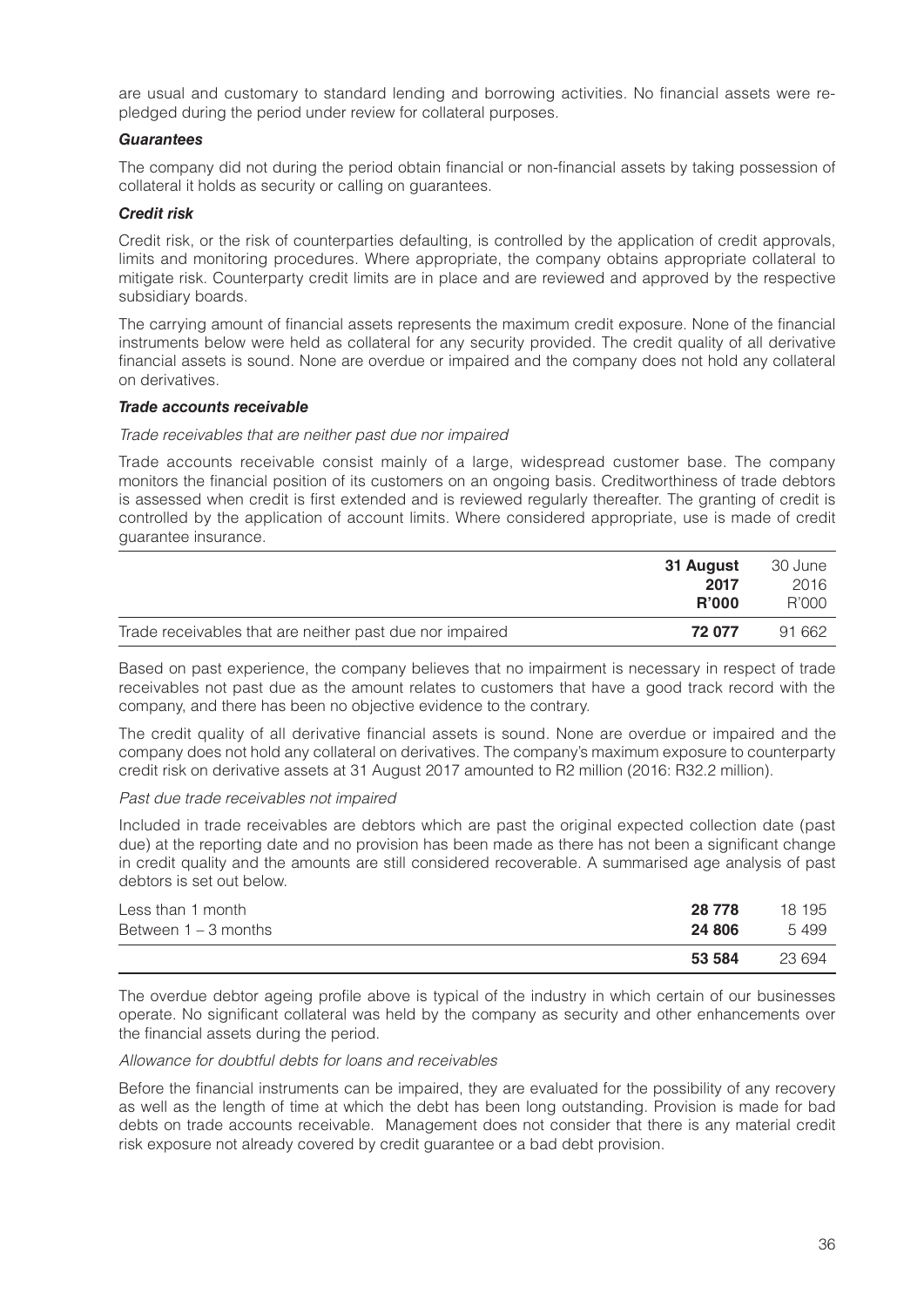|                                                                           | 31 August<br>2017<br><b>R'000</b> | 30 June<br>2016<br>R'000 |
|---------------------------------------------------------------------------|-----------------------------------|--------------------------|
| Analysis of provision for doubtful debts                                  |                                   |                          |
| Balance at beginning of the period                                        | 10 876                            | 10461                    |
| Amounts written off during the period                                     | (11 704)                          | (1531)                   |
| Increase in allowance recognised in the statement of comprehensive income | 28 735                            | 1946                     |
| Balance at end of period                                                  | 27 907                            | 10876                    |

There is no significant concentration of risk in respect of any particular customer or industry segment.

#### *Liquidity risk*

Liquidity risk is the risk that the company will not be able to meet its financial obligations as they fall due. The company's approach to managing liquidity is to ensure, as far as possible, that it will always have sufficient liquidity to meet its liabilities when due, under normal and stressed conditions, without incurring unacceptable losses or risking damage to the company's reputation.

The ultimate responsibility for liquidity risk management rests with the board of directors, which has built an appropriate liquidity risk management framework for the management of the company's short, medium an long-term funding and liquidity management requirements. The company manages liquidity risk by monitoring forecast cash flows in compliance with loan covenants and ensuring that adequate unutilised borrowing facilities are maintained. Unutilised borrowings are reflected in note 15. The company aims to cover at least its net debt requirements through long-term borrowing facilities.

Standard payment terms for the majority of trade payables is the end of the month following the month in which the goods are received or services are performed. To avoid incurring interest on late payments, financial risk management policies and procedures are entrenched to ensure the timeous matching of orders placed with goods received notes or services acceptances and invoices.

To avoid incurring interest on late payments, financial risk management policies and procedures are entrenched to ensure the timeous matching of orders placed with goods received notes or service acceptances and invoices.

Maturity profile of contractual cash flows (including interest) of financial instruments are as follows:

|                                  | <b>Carrying</b><br><b>R'000</b> | amount Contractual Less than<br>(Fair value) cash flow<br><b>R'000</b> | one year<br><b>R'000</b> | One to<br>five years<br><b>R'000</b> |
|----------------------------------|---------------------------------|------------------------------------------------------------------------|--------------------------|--------------------------------------|
| 31 August 2017                   |                                 |                                                                        |                          |                                      |
| <b>Financial assets</b>          |                                 |                                                                        |                          |                                      |
| Investments and loans            | 242 925                         | 271 373                                                                | 100 000                  | 171 373                              |
| Amounts owing by group companies | 1 559 024                       | 1 559 024                                                              | 39 608                   | 1 519 416                            |
| Trade receivables                | 125 661                         | 125 661                                                                | 125 661                  |                                      |
| Cash and cash equivalents        | 81 161                          | 81 161                                                                 | 81 161                   |                                      |
|                                  | 2 008 771                       | 2 037 219                                                              | 346 430                  | 1690789                              |
| Percentage profile (%)           |                                 |                                                                        | 17                       | 83                                   |
| <b>Financial liabilities</b>     |                                 |                                                                        |                          |                                      |
| Amounts owing to group companies | 269 667                         | 269 667                                                                | 269 667                  |                                      |
| Interest-bearing borrowings      | 3 801 597                       | 4 857 079                                                              | 1028785                  | 3 828 294                            |
| Derivative financial liabilities | 2 0 0 5                         | 2 0 0 5                                                                | 2005                     |                                      |
| Trade and other payables         | 319 300                         | 319 300                                                                | 319 300                  |                                      |
|                                  | 4 392 569                       | 5 448 051                                                              | 1 619 757                | 3 828 294                            |
| Percentage profile (%)           |                                 |                                                                        | 30                       | 70                                   |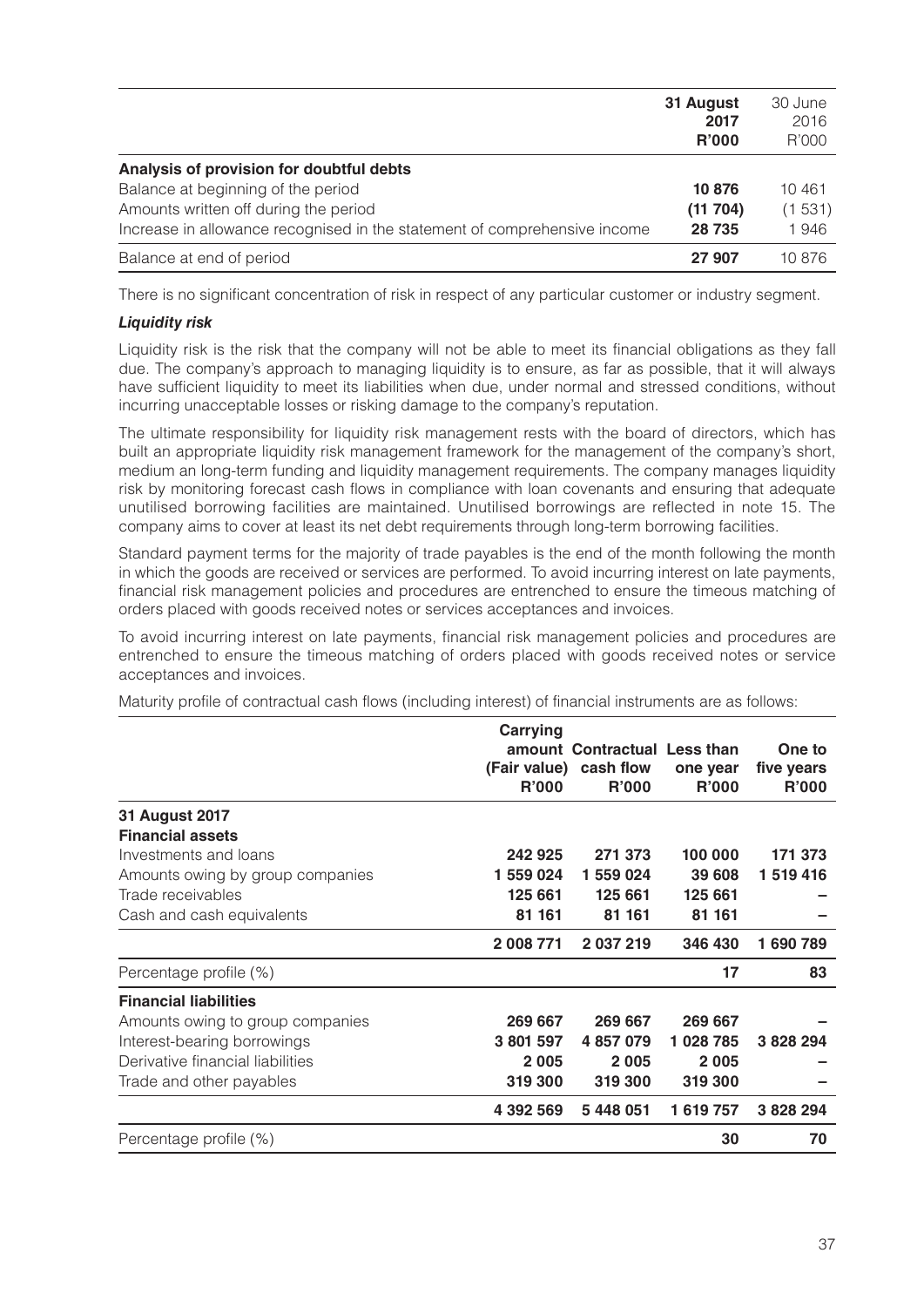|                                  | <b>Carrying</b><br>(Fair value)<br><b>R'000</b> | amount Contractual Less than<br>cash flow<br><b>R'000</b> | one year<br><b>R'000</b> | One to<br>five years<br><b>R'000</b> |
|----------------------------------|-------------------------------------------------|-----------------------------------------------------------|--------------------------|--------------------------------------|
| 30 June 2016                     |                                                 |                                                           |                          |                                      |
| <b>Financial assets</b>          |                                                 |                                                           |                          |                                      |
| Investments and loans            | 27 062                                          | 27 062                                                    |                          | 27 062                               |
| Amounts owing by group companies | 4 353 195                                       | 4 353 195                                                 | 1 7 1 7 5 2 1            | 2 635 674                            |
| Trade receivables                | 110 994                                         | 121 870                                                   | 121 870                  |                                      |
| Derivative financial assets      | 32 329                                          | 32 329                                                    | 32 329                   |                                      |
| Cash and cash equivalents        | 106 078                                         | 106 078                                                   | 106 078                  |                                      |
|                                  | 4 629 658                                       | 4 640 534                                                 | 1977798                  | 2 662 736                            |
| Percentage profile (%)           |                                                 |                                                           | 43                       | 57                                   |
| <b>Financial liabilities</b>     |                                                 |                                                           |                          |                                      |
| Amounts owing to group companies | 83 409                                          | 83 409                                                    | 83 409                   |                                      |
| Interest-bearing borrowings      | 5 926 037                                       | 6 302 018                                                 | 5 5 2 5 5 3 3            | 776 485,00                           |
| Trade and other payables         | 502 648                                         | 502 648                                                   | 502 648                  |                                      |
|                                  | 6 512 094                                       | 6888075                                                   | 6 111 590                | 776 485                              |
| Percentage profile (%)           |                                                 |                                                           | 89                       | 11                                   |

#### **Fair values**

The directors consider that the carrying amounts of cash and cash equivalents, trade and other receivables and trade and other payables approximates their fair value due to the short-term maturities of these assets and liabilities.

The fair values of listed investments represent the market value of quoted investments and other traded instruments. For non-listed investments and other non-traded financial assets fair value is calculated using discounted cash flows with market assumptions, unless carrying value is considered to approximate fair value.

The fair values of financial liabilities is determined by reference to quoted market prices for similar issues, where applicable, otherwise the carrying value approximates the fair value.

There were no reclassifications of financial assets or financial liabilities that occurred during the period. There were no financial assets or liabilities that did not qualify for derecognition during the period.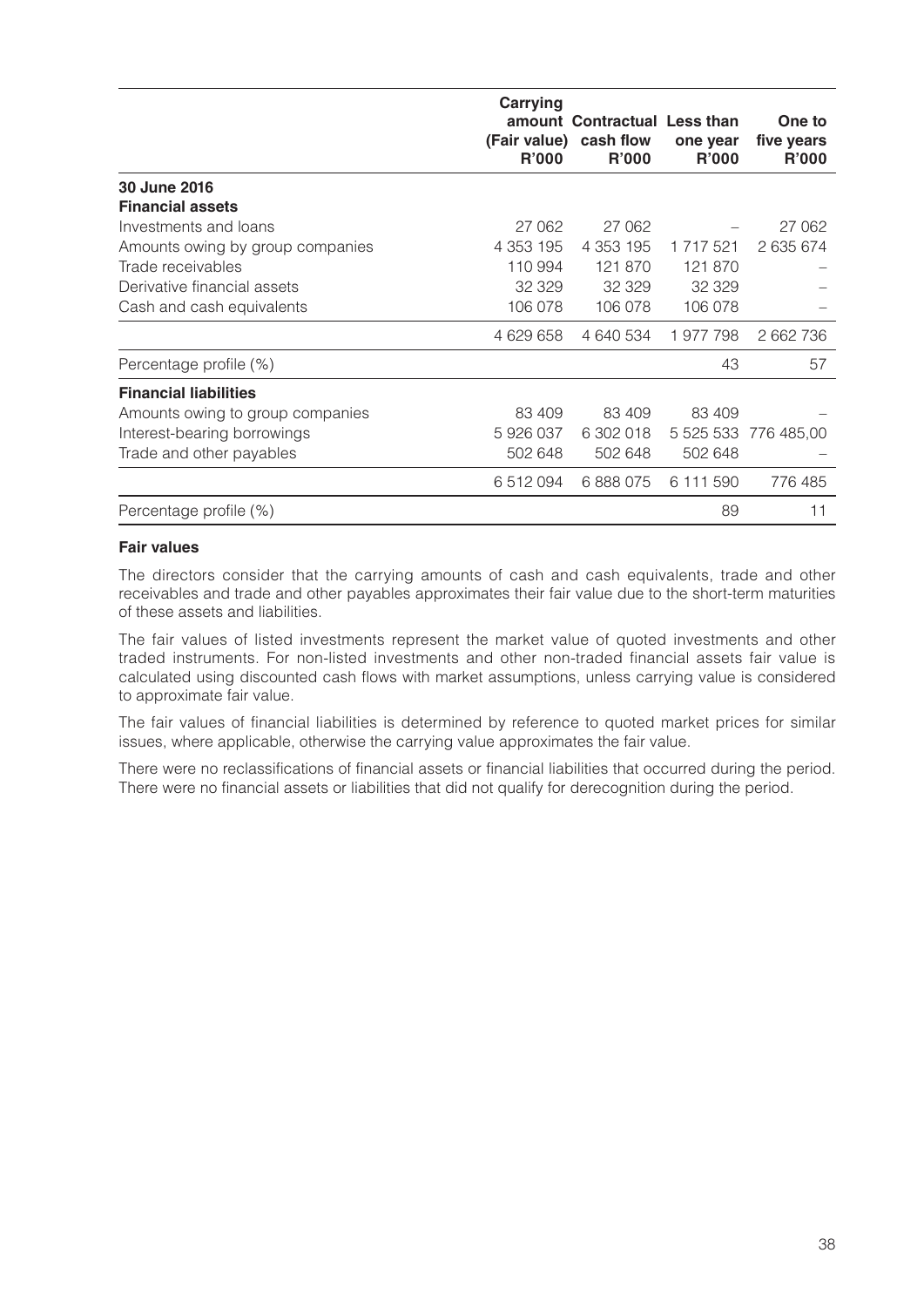#### *Fair value hierarchy disclosures*

#### *Valuation methodology*

The table below shows the company's financial asset and liability that are recognised and subsequently measured at fair value, analysed by valuation technique. The classification is based on the lowest level input that is significant to the fair value measured in its entirety.

|                                                                        |                    | <b>Financial Loans and</b> |
|------------------------------------------------------------------------|--------------------|----------------------------|
|                                                                        | <b>liabilities</b> | asset/ receivables<br>at   |
|                                                                        | at                 | amortised                  |
|                                                                        | fair value         | cost                       |
|                                                                        | <b>R'000</b>       | R'000                      |
| 31 August 2017                                                         |                    |                            |
| Financial assets                                                       |                    |                            |
| Available-for-sale financial assets                                    |                    |                            |
| - Investments                                                          | 21 373             | 221 552                    |
| <b>Total financial assets</b>                                          | 21 373             | 221 552                    |
| Financial liabilities designated as fair value through profit and loss |                    |                            |
| - Derivative financial liabilities                                     | 2005               |                            |
| <b>Total financial liabilities</b>                                     | 2005               |                            |
| 30 June 2016                                                           |                    |                            |
| Financial assets                                                       |                    |                            |
| Available-for-sale financial assets                                    |                    |                            |
| - Investments                                                          | 27 062             |                            |
| Financial assets designated as fair value through profit and loss      |                    |                            |
| - Derivative financial assets                                          | 32 329             |                            |
| Total financial assets                                                 | 59 391             |                            |
| Total financial liabilities                                            |                    |                            |

#### **Valuation narration disclosures**

#### *Level 1 – valuations with reference to quoted prices in an active market:*

Financial instruments valued with reference to unadjusted quoted prices for identical assets or liabilities in active markets where the quoted price is readily available and the price represents actual and regularly occurring market transactions on an arm's length basis.

An active market is one in which transactions occur with sufficient volume and frequency to provide pricing information on an ongoing basis. This category includes highly liquid active listed equities.

#### *Level 2 – valuations based on observable and unobservable inputs include:*

Financial instruments valued using inputs other than quoted prices as described above for level 1 but which are observable for the asset or liability, either directly or indirectly, such as:

- quoted price for similar assets or liabilities in an active market;
- quoted price for identical or similar assets or liabilities in inactive markets;
- valuation model using observable inputs; and
- valuation model using inputs derived from/corroborated by observable market data.

#### **The following summary sets out the principal instruments whose valuation may involve judgemental inputs:**

#### *Equity investments held as assets*

The fair value of these investments is determined using listed market values. These instruments are considered to be level 1.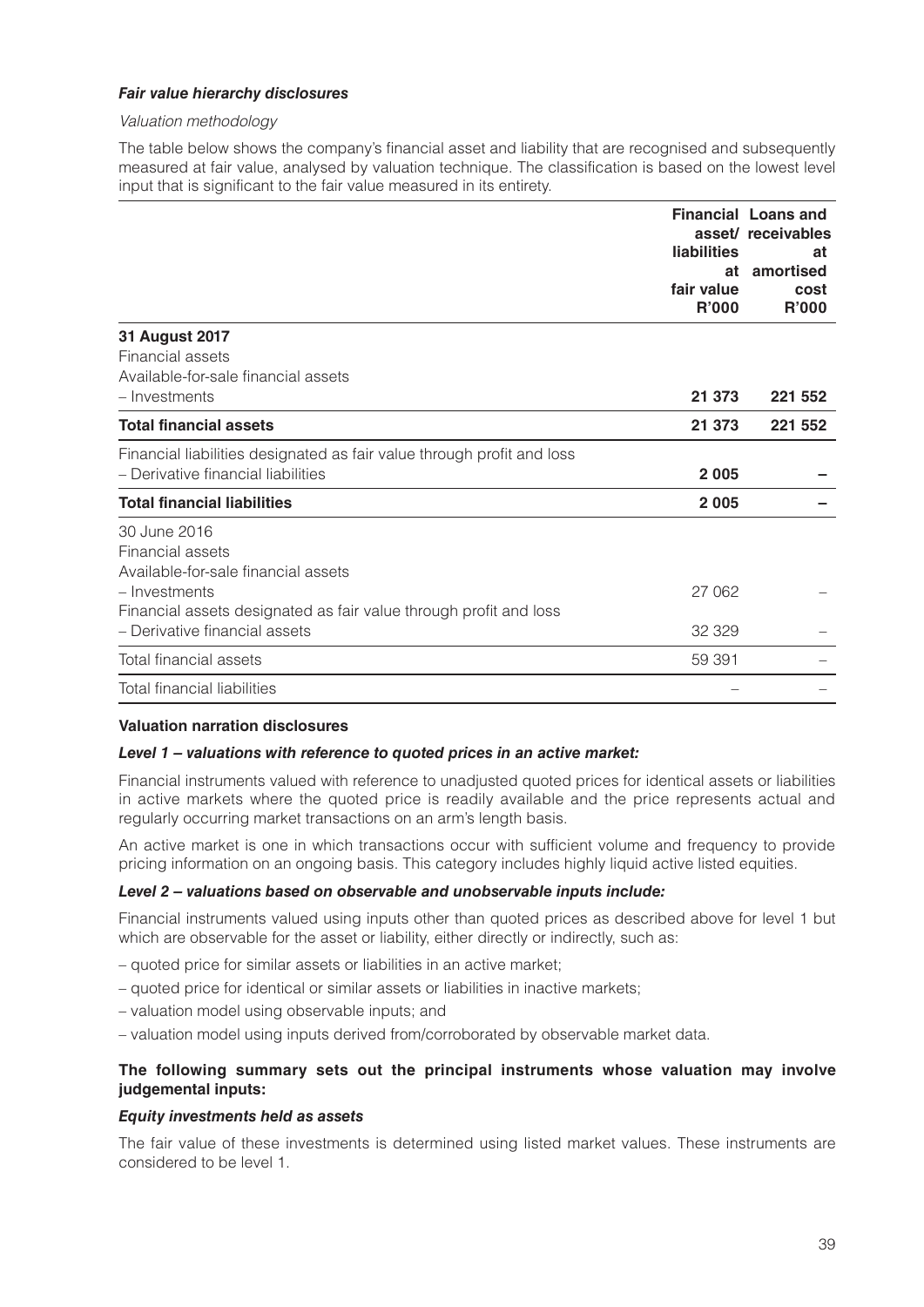#### *Derivatives*

Derivative contracts can be exchange traded or traded over-the-counter ("OTC"). OTC derivative contracts include forward and swap contracts related to interest rates, bonds, foreign currencies, credit spreads and equity prices. Fair values of derivatives are obtained from dealer price quotations, discounted cash flow and option pricing models. These instruments are considered to be level 1.

#### *Capital risk management*

The company's objectives when managing capital are to safeguard the company's ability to continue as a going concern in order to provide returns for shareholders and benefits for other stakeholders and to maintain an optimal mix of liquidity and low cost of capital and to be able to finance future growth.

Consistent with others in the industry, the company monitors capital on the basis of the gearing ratio. This ratio is calculated as net debt divided by total capital. Net debt is calculated as total borrowings less cash and cash equivalents. Total capital includes share capital and borrowings.

#### 29. **SEGMENTAL INFORMATION**

"Operating segments have been identified using the management approach as required by IFRS 8 (Operating Segments) in terms of which segment classification is determined according to the basis on which management presents operating results to the board quarterly, in line with the industries in which the segments operate.

There is only one operating segment in enX Corporation which operates in the fleet management and logistic sector, hence no separate segment report has been disclosed. "

#### 30. **RELATED PARTY TRANSACTIONS**

Fellow subsidiaries and key management are considered to be related parties. During the period the company in the ordinary course of business, entered into sale and purchase transactions with related parties.

These transactions occurred under terms that are no less favourable than those arranged with third parties and can be substantiated.

#### **Interest of directors in contracts**

The directors have confirmed that they were not interested in any transaction of any significance with the company or any of enX Group subsidiaries. Accordingly, a conflict of interest with regard to directors' interest in contracts does not exist.

#### **Key management personnel**

Key management personnel are directors and those executives having authority and responsibility for planning, directing and controlling the activities of the company. The company has many different operations, retail outlets and service centres where the company staff may be transacting. Often these transactions are minor and are difficult to monitor. Key management have to report any transactions with the company in excess of R100 000.

#### *Key management personnel remuneration comprises:*

|                                                                                                              | 31 August<br>2017<br><b>R'000</b> | 30 June<br>2016<br>R'000 |
|--------------------------------------------------------------------------------------------------------------|-----------------------------------|--------------------------|
| Short-term employee benefits<br>Long-term employee benefits<br>Share-based payments recognised as an expense | 40 261<br>1 3 6 9<br>4621         | 29 536<br>2416           |
|                                                                                                              | 46 251                            | 31 952                   |
| Number of key management personnel                                                                           | 5                                 |                          |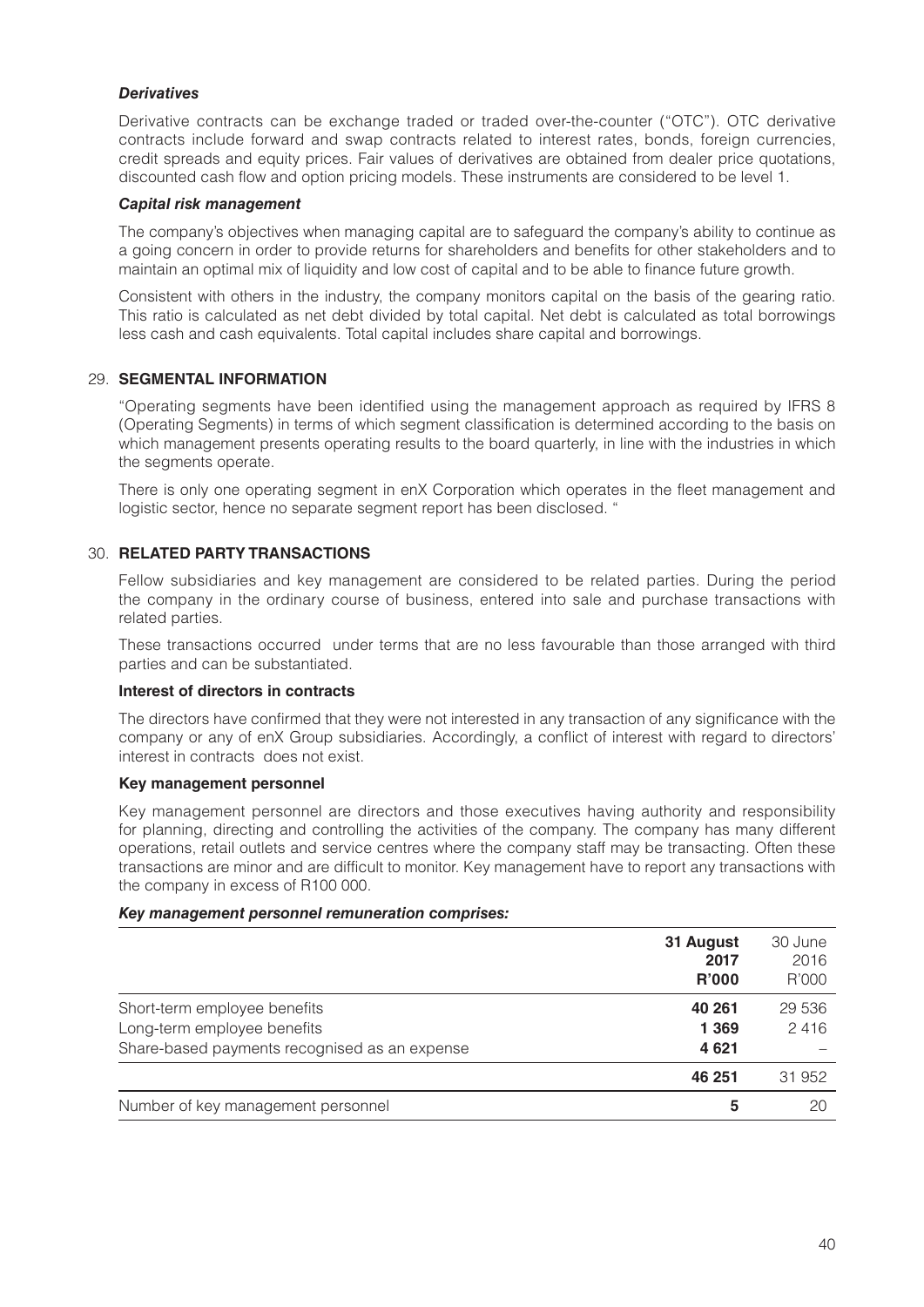|                         |               |                  | <b>Retirement</b> | <b>Other</b> |              |
|-------------------------|---------------|------------------|-------------------|--------------|--------------|
|                         | <b>Salary</b> | <b>Incentive</b> | benefits          | benefits     | <b>Total</b> |
| Directors' remuneration | <b>R'000</b>  | R'000            | R'000             | R'000        | R'000        |
| 2017                    |               |                  |                   |              |              |
| Paid by company         |               |                  |                   |              |              |
| PM Mansour***           | 2 5 4 9       | 3823             |                   |              | 6 3 7 2      |
| IM Lipworth***          | 1438          | 2 2 5 0          |                   |              | 3688         |
| JV Carr                 | 3 3 3 5       | 8 2 1 1          | 520               | 859          | 12 9 25      |
| JL Serfontein           | 4794          | 8 4 2 4          | 747               | 1 0 5 1      | 15 016       |
| HM Lindeque**           | 712           | 427              | 102               | 2 3 8 8      | 3629         |
|                         | 12 8 28       | 23 135           | 1 3 6 9           | 4 2 9 8      | 41 630       |
| Paid by enX Group       |               |                  |                   |              |              |
| PM Mansour***           | 1899          |                  |                   |              | 1899         |
| IM Lipworth***          | 1 375         |                  |                   |              | 1 375        |
|                         | 3 2 7 4       |                  |                   |              | 3 2 7 4      |
| 2016                    |               |                  |                   |              |              |
| Paid by company         |               |                  |                   |              |              |
| WS Hill*                | 2078          |                  | 336               | 52           | 2466         |
| JV Carr                 | 2806          | 1 660            | 453               | 272          | 5 1 9 1      |
| JL Serfontein           | 3884          | 1 2 4 5          | 614               | 288          | 6 0 31       |
| HM Lindeque**           | 1596          | 200              | $\qquad \qquad$   | 406          | 2 2 0 2      |
|                         | 10 3 64       | 3 1 0 5          | 1 4 0 3           | 1018         | 15 890       |

The board of directors has deemed that the prescribed officers of the company are limited to the directors.

The above directors qualify for share incentives as per the Eqstra group scheme.

*\* Retired as a director on 1 June 2015.*

*\*\* Resigned as a director on 28 November 2016.*

*\*\*\* Appointed as a director on 16 January 2017.*

# **Participation in enX FSP scheme:**

| Participation in enX SAR' scheme: |               |                                       |                   |
|-----------------------------------|---------------|---------------------------------------|-------------------|
| JL Serfontein                     | December 2016 | 429 912                               | 15 September 2018 |
| JV Carr                           | December 2016 | 245 682                               | 15 January 2018   |
| <b>IM Lipworth</b>                | December 2016 | 80 357                                |                   |
| Name                              | Grant date    | <b>Shares</b><br>committed<br>to plan | Vesting date      |

|                    |               | Shares    |                   |
|--------------------|---------------|-----------|-------------------|
|                    |               | committed |                   |
| Name               | Grant date    | to plan   | Vesting date      |
| <b>IM Lipworth</b> | February 2016 | 404 916   |                   |
| JV Carr            | February 2017 | 330 943   | 15 January 2018   |
| JL Serfontein      | February 2018 | 749 710   | 15 September 2018 |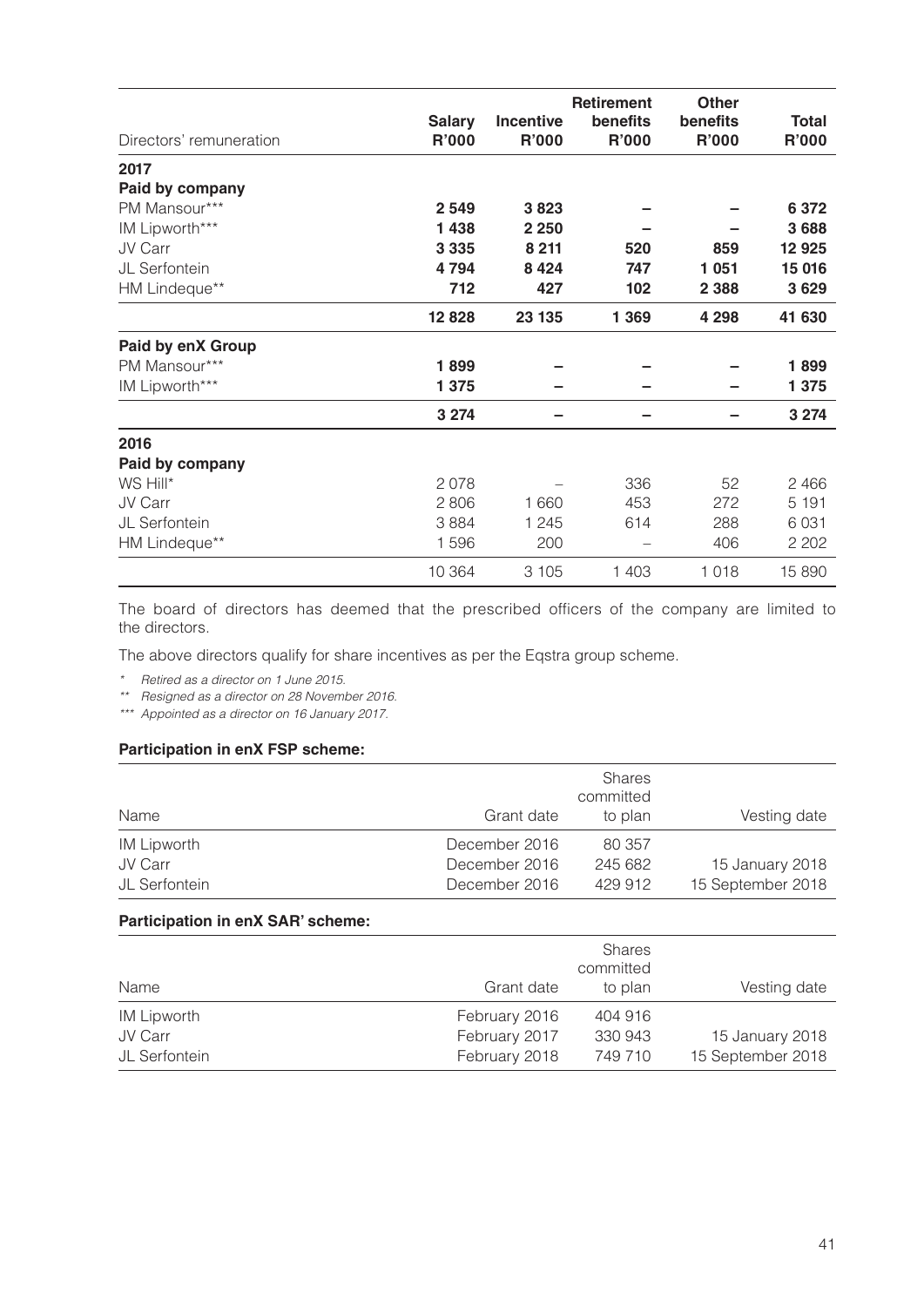|                                                                                                | 31 August<br>2017 | 30 June<br>2016  |
|------------------------------------------------------------------------------------------------|-------------------|------------------|
|                                                                                                | <b>R'000</b>      | R'000            |
| <b>Related party balances</b><br>Amounts due by (to) group companies - Refer note 8            |                   |                  |
| Trade and other receivables (group companies)                                                  |                   |                  |
| Eqstra Fleet Services Proprietary Limited<br>Eqstra Zambia Limited                             | 526               | 994              |
| GPS Tracking Solutions Proprietary Limited                                                     | 507               |                  |
| Amasondo Fleet Services Proprietary Limited                                                    | 1 950             | 7 1 8 3          |
| Eqstra TA Equipment Proprietary Limited                                                        | 20                | 48               |
| Eqstra NH Equipment Proprietary Limited                                                        |                   | 144              |
| Eqstra Swaziland Proprietary Limited<br>Saficon Industrial Equipment Proprietary Limited       | 47<br>256         | 407              |
| Eqstra Lesotho Proprietary Limited                                                             | 4                 |                  |
| Eqstra Financial Services Proprietary Limited                                                  | 373               | 78               |
| Centlube Proprietary Limited                                                                   | 375               |                  |
| 600 SA Holdings Proprietary Limited<br>enX Fleet Management Botswana Proprietary Limited       | 139<br>1677       |                  |
|                                                                                                |                   |                  |
|                                                                                                | 5 8 7 4           | 8854             |
| Trade and other payables (group companies)                                                     |                   |                  |
| Egstra TA Equipment Proprietary Limited                                                        |                   | (25)             |
| Saficon Industrial Equipment Proprietary Limited<br>GPS Tracking Solutions Proprietary Limited | (7)<br>(9 017)    | (196)<br>(4494)  |
| Eqstra Fleet Services Proprietary Limited                                                      | (499)             |                  |
| Eqstra Financial Services Proprietary Limited                                                  | (48)              |                  |
| New Way Power Proprietary Limited                                                              | (308)             |                  |
| Eqstra Swaziland Proprietary Limited<br>600 SA Holdings Proprietary Limited                    |                   | (122)<br>(81)    |
| enX Fleet Management Botswana Proprietary Limited                                              | (30)              |                  |
| Centlube Proprietary Limited                                                                   | (284)             |                  |
| Power O <sup>2</sup> Proprietary Limited                                                       | (4)               |                  |
| enX Group Limited                                                                              | (832)             |                  |
|                                                                                                | (11029)           | (4918)           |
| Trade and other receivables - other related parties                                            |                   |                  |
| MCC Contracts Proprietary Limited*#                                                            | 4 8 5 2           | 735              |
|                                                                                                | 4 8 5 2           | 735              |
| <b>Related party transactions</b>                                                              |                   |                  |
| Revenue (group companies)                                                                      |                   |                  |
| Eqstra TA Equipment Proprietary Limited<br>Eqstra NH Equipment Proprietary Limited             | 4 1 9 3<br>1 900  | 4 809<br>4 1 9 8 |
| 600 SA Holdings Proprietary Limited                                                            | 1 1 4 4           | 563              |
| <b>GPS Tracking Solutions Proprietary Limited</b>                                              | 3618              | 17 007           |
| Saficon Industrial Equipment Proprietary Limited                                               | 43 129            | 28 4 38          |
| Amasondo Fleet Services Proprietary Limited                                                    | 7659              | 10 149           |
| Eqstra Fleet Services Proprietary Limited                                                      |                   | 17               |
| Eqstra Financial Services Proprietary Limited<br>Other                                         | 1616              | 239              |
|                                                                                                |                   |                  |
|                                                                                                | 63 259            | 65 4 20          |

*\* On 8 November 2016, enX Corporation Limited was acquired by enX Group as part of the Eqstra transaction. As a result group entities at 31 August 2017 no longer includes those entities which were not acquired by enX Group.*

*# These entities remain related parties based on the shareholding of enX Corporation's ultimate holding company, enX Group, in eXtract at 31 August 2017. In addition Mr JL Serfontein serves as a non-executive director of eXtract.*